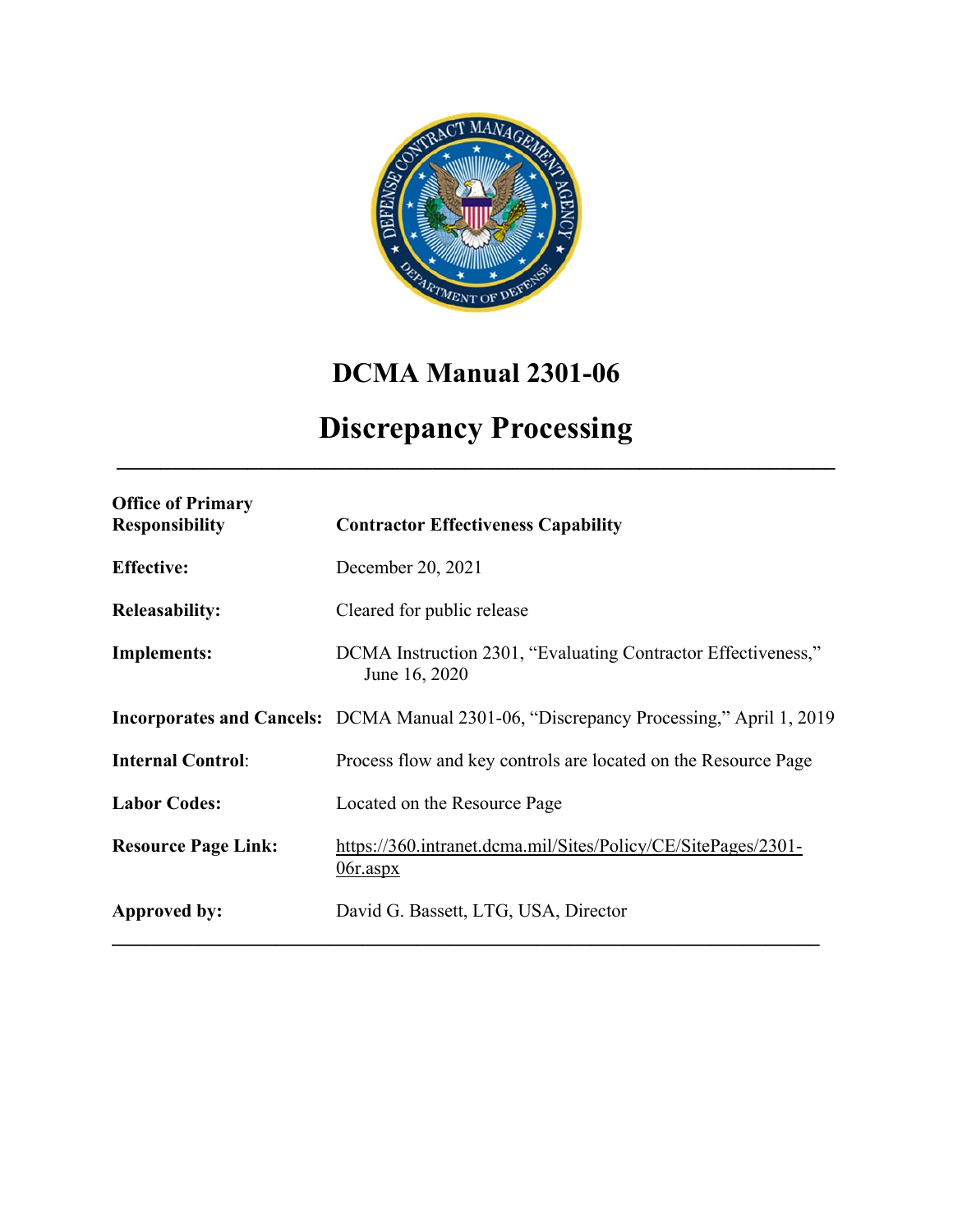**Purpose:** This Manual, pursuant to the authority in DoD Directive 5105.64, "Defense Contract Management Agency (DCMA)":

- Implements policy established in DCMA Instruction 2301, "Evaluating Contractor Effectiveness"
- Provides and defines procedures for the effective control of nonconforming materials, deficiency reports, counterfeit mitigation, Government-Industry Data Exchange Program and DCMA Forum regarding defective/nonconforming products, services and processes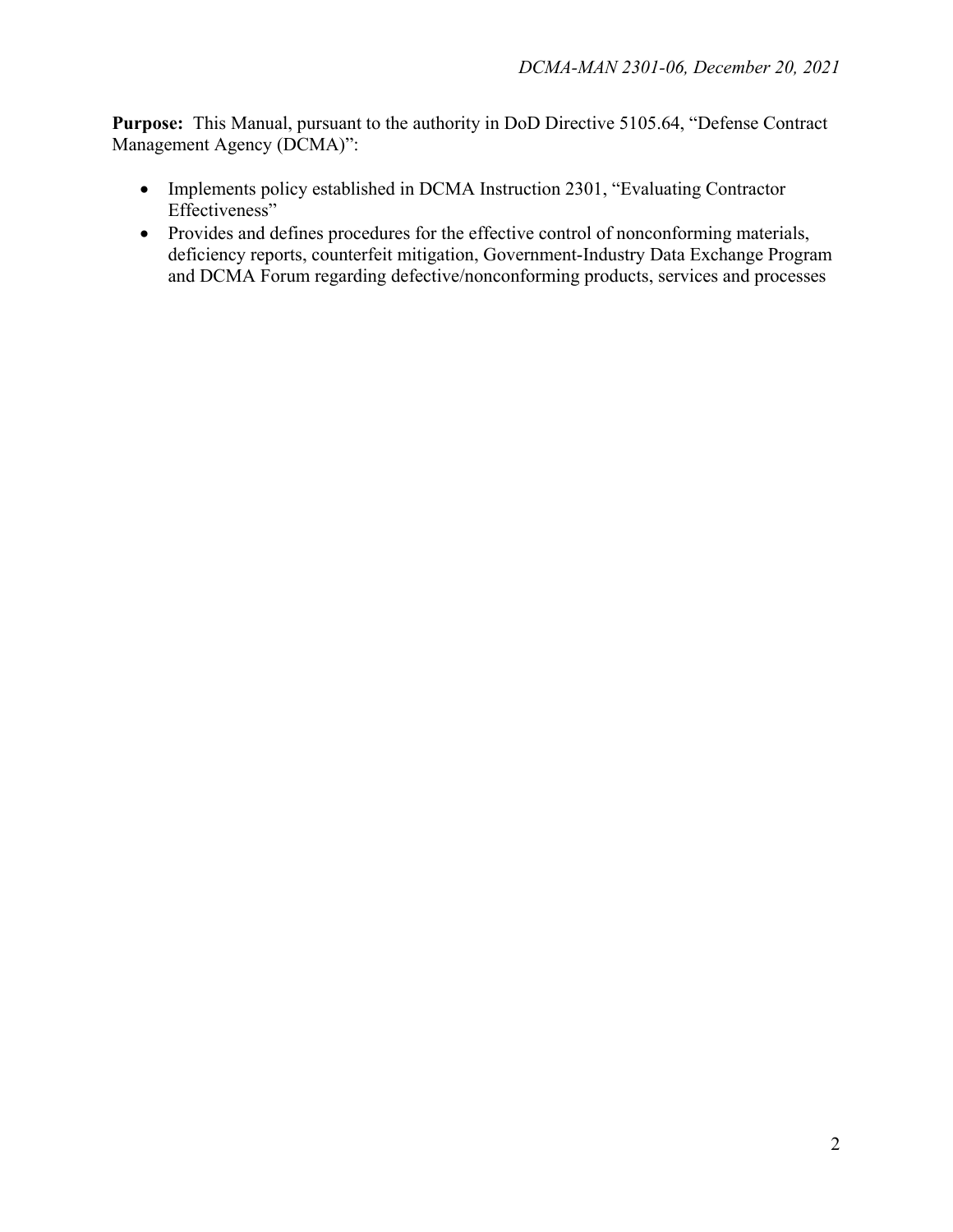## **SUMMARY OF CHANGES**

This Manual was rewritten. Agency users and stakeholders should read this Manual in its entirety. The following identifies the most notable changes:

- Section 2: Responsibilities were streamlined
- Section 3: Effective Control of Nonconforming Material was substantially rewritten
- Section 5: Counterfeit Mitigation was substantially rewritten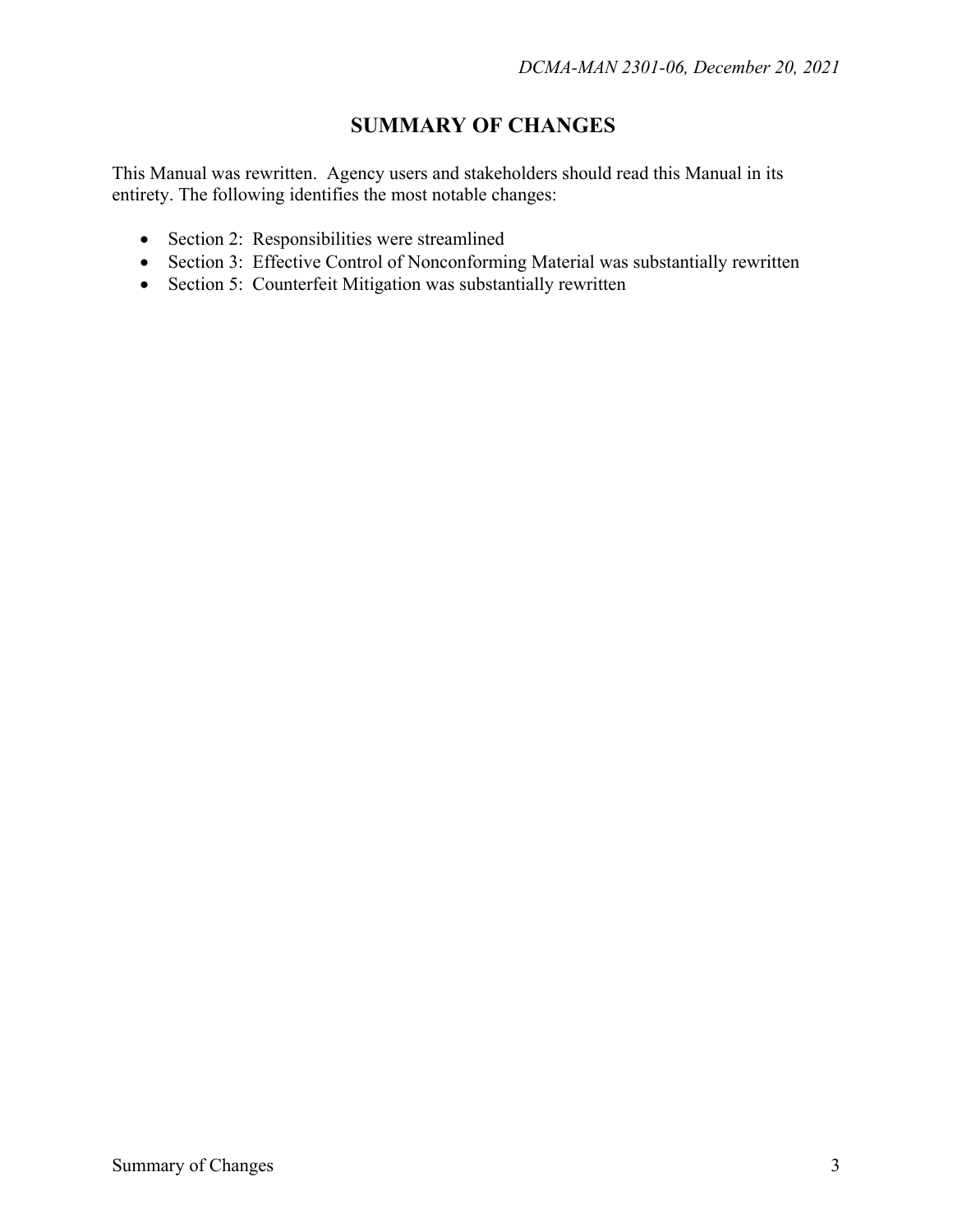# **TABLE OF CONTENTS**

| SECTION 3: EFFECTIVE CONTROL OF NONCONFORMING MATERIAL 11                           |  |
|-------------------------------------------------------------------------------------|--|
|                                                                                     |  |
|                                                                                     |  |
|                                                                                     |  |
| 3.4. Surveillance of the Contractor's Control of Nonconforming Material Process  15 |  |
| 3.5. Review and Concurrence or Nonconcurrence of Requests for Variance  17          |  |
|                                                                                     |  |
|                                                                                     |  |
| 3.8. Commercial, Commercial Off-the-Shelf, and Nondevelopmental Items  24           |  |
|                                                                                     |  |
| 3.10. Data Collection and Analysis of Contractor's Nonconforming Material 25        |  |
| 3.11. Joint DCMA and Contractor Nonconforming Material Reduction Program  27        |  |
|                                                                                     |  |
|                                                                                     |  |
|                                                                                     |  |
|                                                                                     |  |
|                                                                                     |  |
|                                                                                     |  |
|                                                                                     |  |
|                                                                                     |  |
|                                                                                     |  |
|                                                                                     |  |
|                                                                                     |  |
|                                                                                     |  |
|                                                                                     |  |
|                                                                                     |  |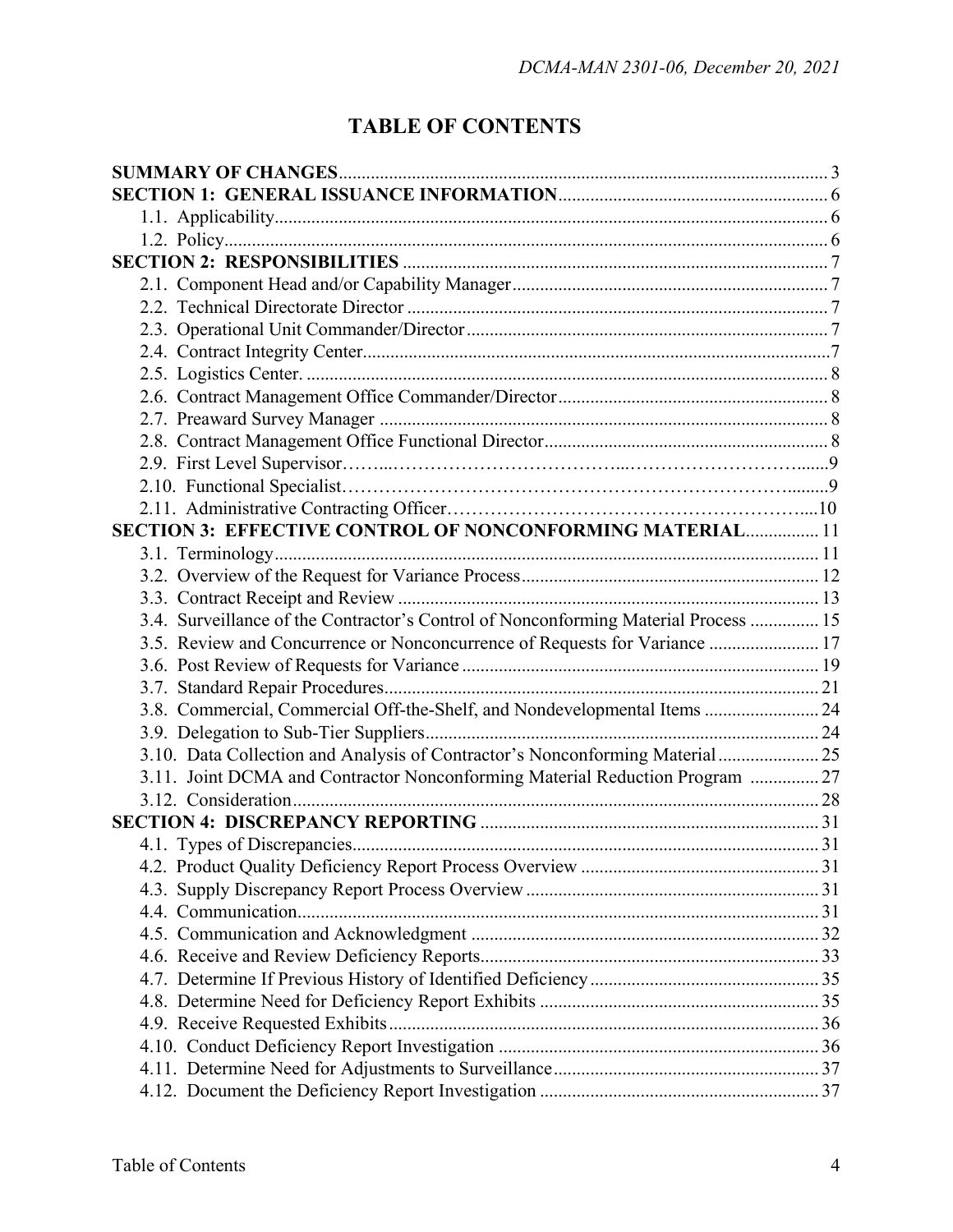| 4.15. Originating Point Product Quality Deficiency Report Process for Government       |  |
|----------------------------------------------------------------------------------------|--|
|                                                                                        |  |
|                                                                                        |  |
|                                                                                        |  |
| 5.2. Contract Receipt and Review of Counterfeit Risk Mitigation Requirements 41        |  |
|                                                                                        |  |
|                                                                                        |  |
|                                                                                        |  |
|                                                                                        |  |
|                                                                                        |  |
|                                                                                        |  |
|                                                                                        |  |
|                                                                                        |  |
|                                                                                        |  |
| SECTION 6: GOVERNMENT AND INDUSTRY DATA EXCHANGE PROGRAM                               |  |
|                                                                                        |  |
|                                                                                        |  |
|                                                                                        |  |
|                                                                                        |  |
| 6.4. The DCMA Government-Industry Data Exchange Program Process 52                     |  |
|                                                                                        |  |
| 6.6. DoD Inspector General Notices of Potentially Defective Products/Safety Alerts  53 |  |
| <b>GLOSSARY</b>                                                                        |  |
|                                                                                        |  |
|                                                                                        |  |
|                                                                                        |  |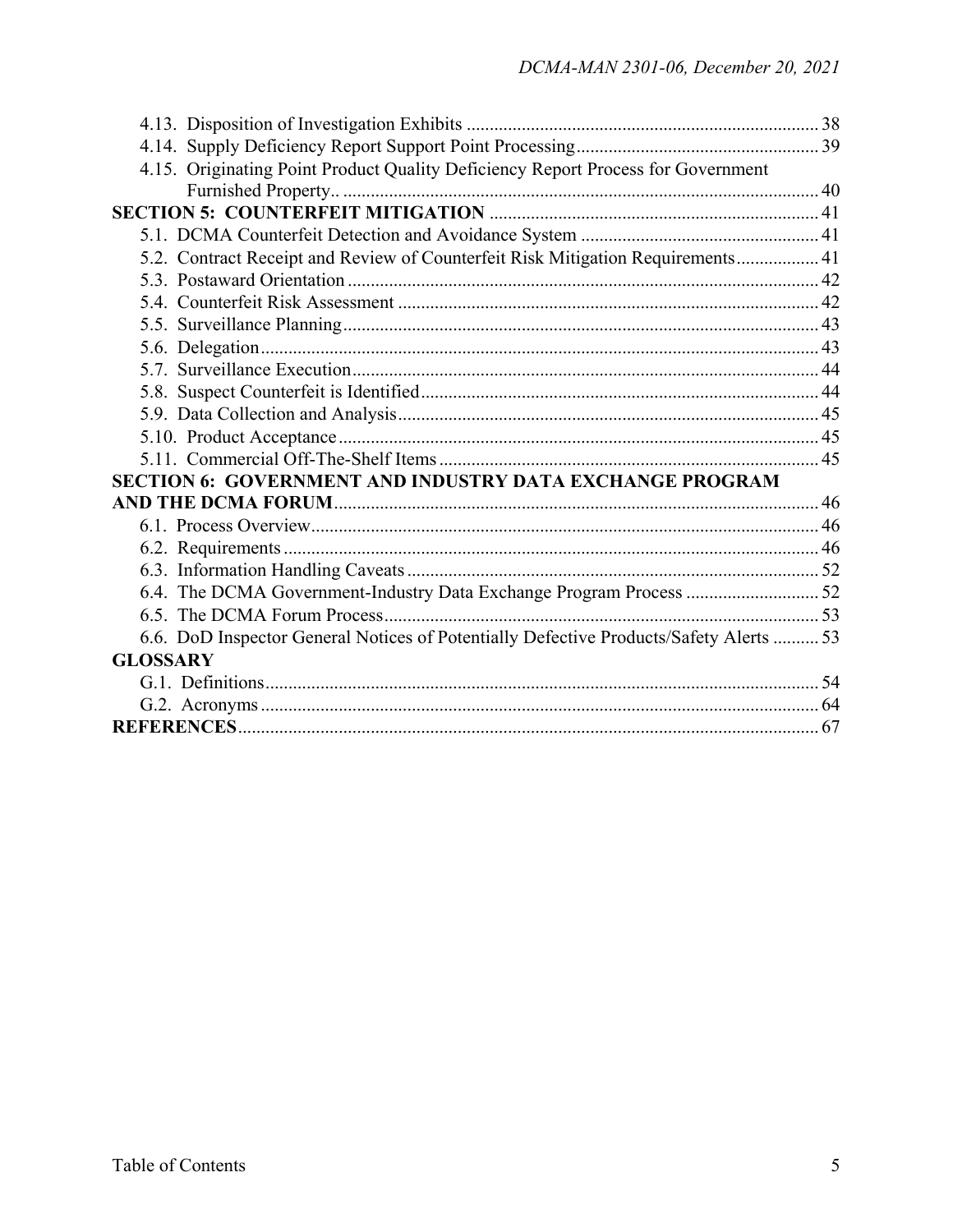## **SECTION 1: GENERAL ISSUANCE INFORMATION**

**1.1. APPLICABILITY.** This Manual applies to all DCMA activities unless higher-level regulations, policy, guidance, or agreements take precedence.

a. For the purpose of this Manual, the terms "supplies" and "products" are synonymous and are inclusive of raw materials, products, parts, components, items, etc. Additionally, Deficiency Report (DR) may be used interchangeably to reference either a Product Quality Deficiency Report (PQDR) or a Supply Discrepancy Report (SDR).

b. DCMA functional elements having unique surveillance requirements shall maintain and follow their supplemental instructions that meet the intent of this Manual.

**1.2. POLICY.** It is DCMA policy to:

a. Ensure contractors are effectively controlling nonconforming material (NCM).

 b. Discourage the repeated tender of NCM and only approve NCM for use when it is in the best interest of the Government.

c. Promptly investigate, report, and seek consideration for discrepancies.

d. Ensure contractors have processes and procedures in place to effectively prevent the introduction of counterfeit parts into the DoD supply chain and to not knowingly accept counterfeit materiel.

e. Execute this Manual in a safe, effective, and ethical manner.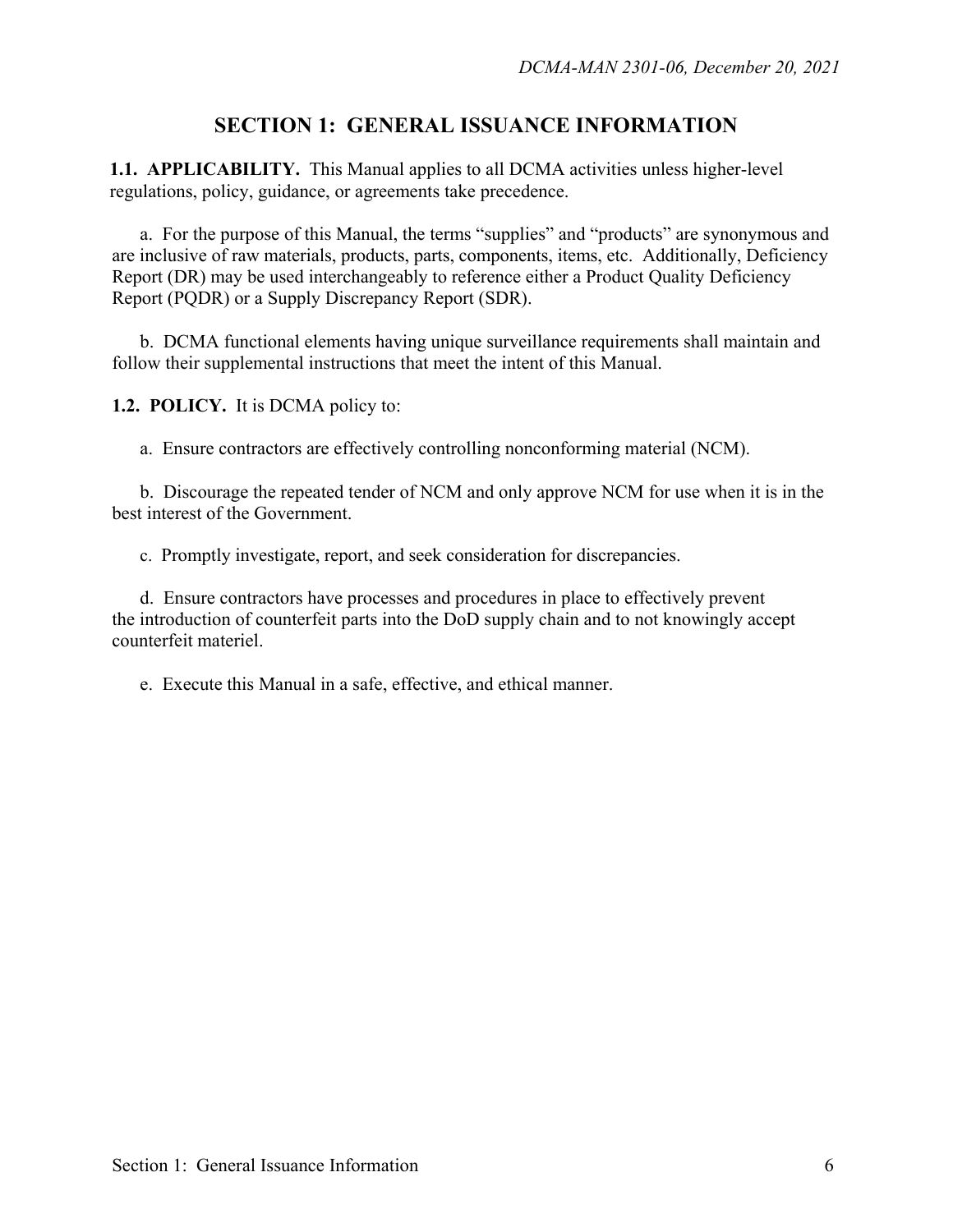## **SECTION 2: RESPONSIBILITIES**

### **2.1. COMPONENT HEAD AND/OR CAPABILITY MANAGER.** DCMA Component Head and/or Capability Manager will:

a. Oversee the development, implementation, administration, and management of this Manual on behalf of the Agency as delegated by the Director.

b. Approve or disapprove waiver/deviation requests to requirements of this Manual.

c. Ensure discrepancy related issuances, training, guidance and tools align with this Manual.

### **2.2. TECHNICAL DIRECTORATE (TD) DIRECTOR.** The TD Director will:

a. Assign a Product Data Reporting and Evaluation Program (PDREP) liaison and Configuration Management Board member(s).

 b. Assign a headquarters (HQ) Government-Industry Data Exchange Program (GIDEP) Program Manager who also serves as the Lead GIDEP Representative, the Lead DoD Inspector General (IG) Notice of Defective Product/Safety Alert (SA) Coordinator and the Lead DCMA Forum Administrator (FA).

 c. Maintain a list of Contract Management Office (CMO) and Operational Unit (OU) GIDEP representatives.

#### **2.3. OPERATIONAL UNIT (OU) COMMANDER/DIRECTOR.** The OU Commander/Director will:

a. Ensure compliance with this Manual and related issuances and review and make recommendations for waiver or deviation requests. Special Programs Command will meet the intent of this Manual and other related issuances to the maximum extent practicable.

b. Ensure local procedures, training, guidance, and tools align with this Manual.

c. Provide staff assistance to the CMO in establishing a Joint DCMA and Contractor NCM Reduction Program, as needed.

d. Ensure compliance with DR process requirements, including adherence to all deadlines. Assign primary and alternate points of contact (POC) to the DR program for the DR escalation program. Ensure all DR POCs retain appointment letters.

e. Appoint CMO/OU primary and alternate GIDEP representatives on the HQ GIDEP Program Manager's system of record.

**2.4. CONTRACT INTEGRITY CENTER (CIC).** The CIC reviews all reports of suspect counterfeit parts and when appropriate, coordinates investigations among appropriate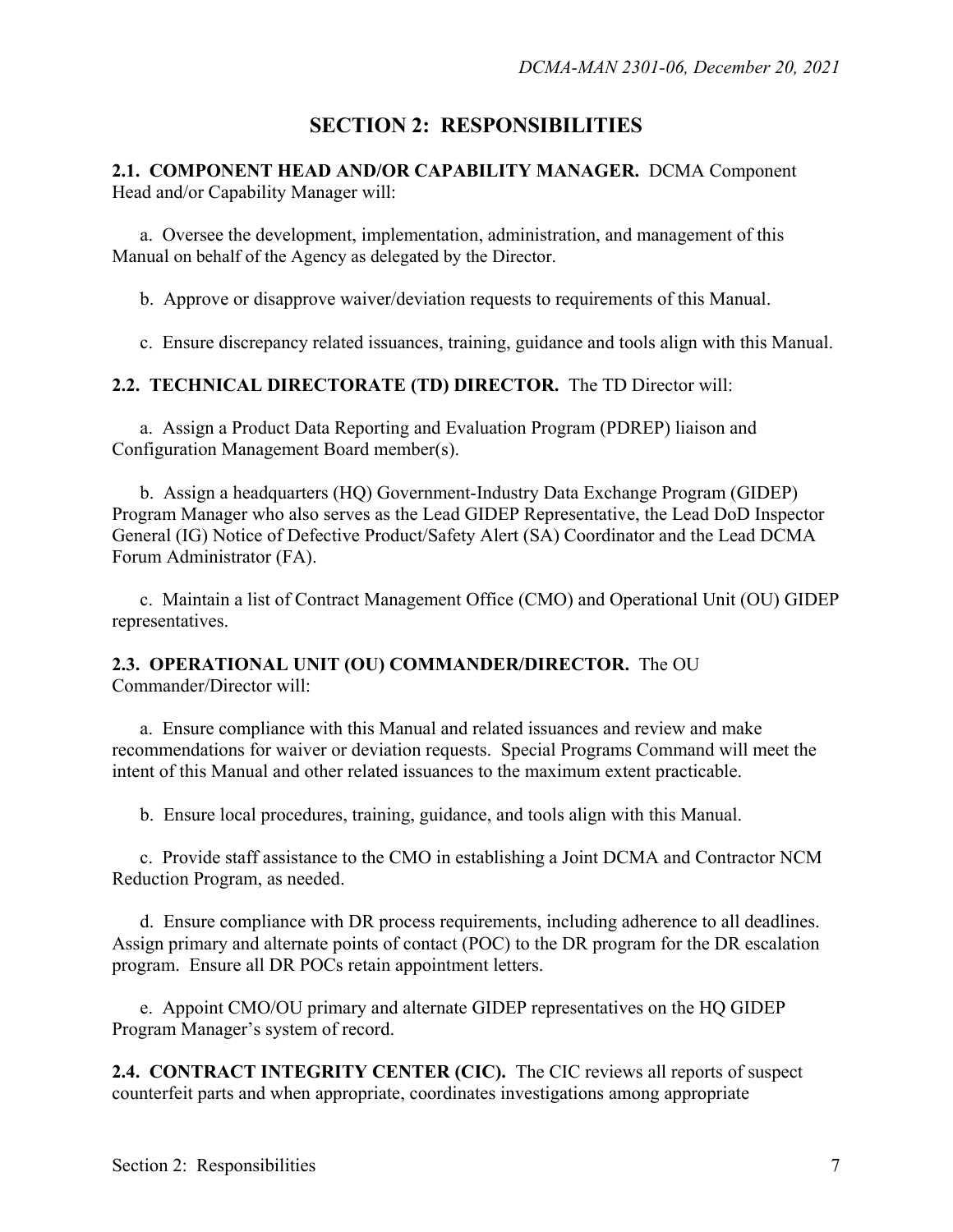stakeholders, including but not limited to DCMA personnel, criminal investigative organizations, intelligence authorities, and/or those who use the suspect or confirmed counterfeit materiel. Upon notification of suspect counterfeit materiel, CIC will provide guidance on the appropriate path forward. Additionally, the CIC will review, provide guidance, and authorize/reject issuance of suspect/actual counterfeit GIDEP notices.

**2.5. LOGISTICS CENTER.** The Logistics Center will ensure compliance with the SDR process including the adherence to all deadlines by:

a. Appointing a SDR Program Manager (SDRPM).

b. Evaluating the contractor's handling, storing, and processing of DR exhibits.

c. Coordinating disposition requirements with the cognizant Plant Clearance Officer when applicable for Government Property (GP) that requires disposal as excess.

d. Ensuring inventories are kept only if warranted by using semiannual inventory information.

**2.6. CMO COMMANDER/DIRECTOR.** The CMO Commander/Director/Deputy will:

a. Ensure any locally developed procedures align with the requirements of this Manual.

b. Ensure the Functional Specialists (FS) responsible for both NCM surveillance activities and Requests for Variance (RFV) are identified.

c. Approve and authorize the use of Post Review of RFVs where appropriate.

d. Create a Joint DCMA/Contractor NCM Reduction Program and assign DCMA members where need is determined.

f. Appoint CMO primary and alternate Deficiency Reporting Program Managers (DRPM) and GIDEP representatives and ensure these POCs meet all reporting deadlines. Provide names of appointees to the OU.

**2.7. PREAWARD SURVEY MANAGER (PASM).** In accordance with DoD Instruction, (DoDI) 4140.67, "DoD Counterfeit Prevention Policy," DCMA must apply prevention and early detection procedures to minimize the presence of counterfeit materiel within the DoD supply chain as the primary strategy in eliminating counterfeit materiel within the DoD. The PASM will ensure the prospective contractor has processes/procedures in place or a plan to implement them in the event of a contract award for prevention and early detection to minimize the presence of counterfeit materiel throughout the supply chain.

**2.8. CMO FUNCTIONAL DIRECTOR**. The Functional Director will ensure the applicable requirements of this Manual are implemented throughout their functional area.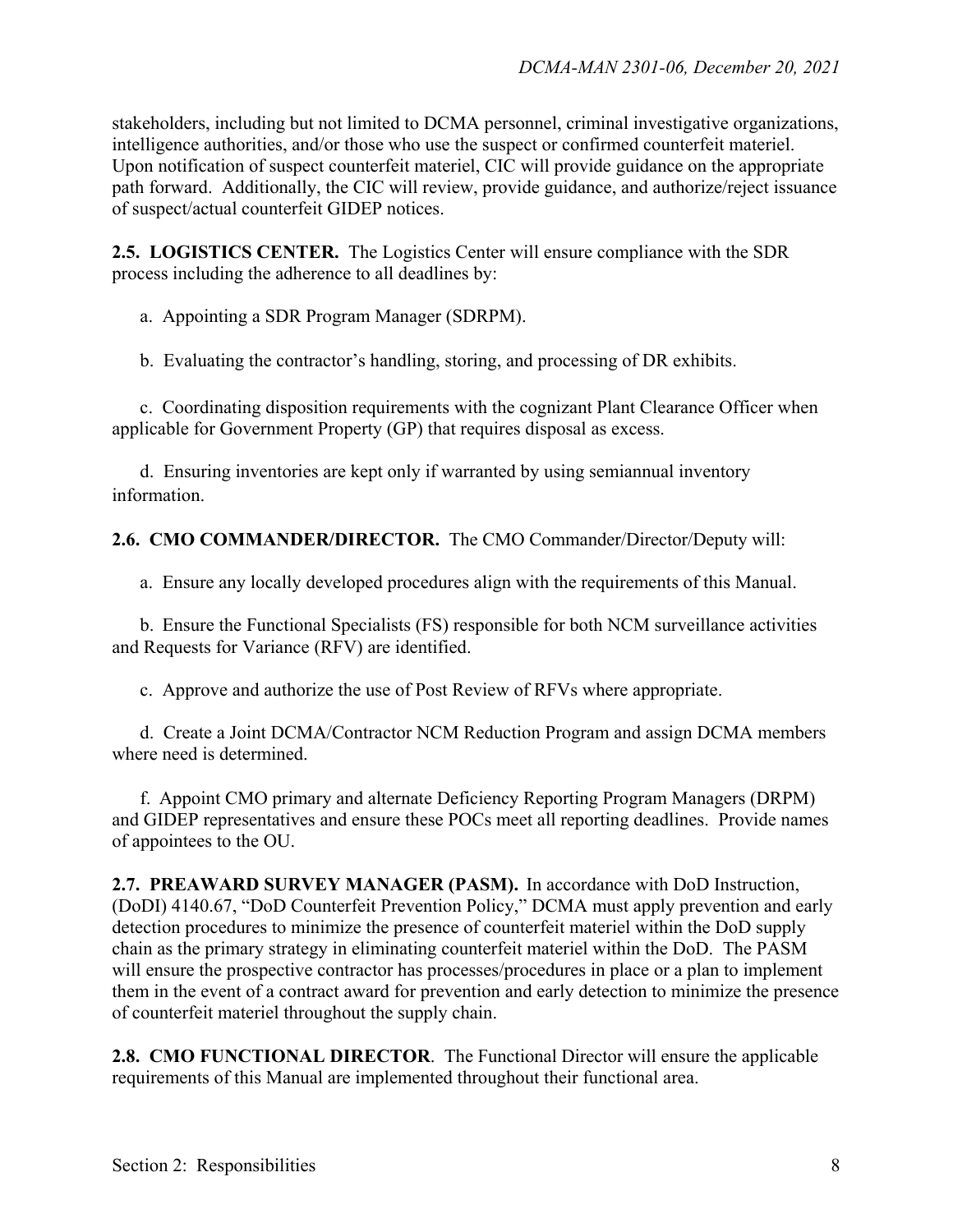### **2.9. FIRST LEVEL SUPERVISOR (FLS).** The FLS will:

a. Ensure the FS possesses the necessary qualifications and competencies to perform assigned tasks and identify additional training requirements to address any identified weaknesses.

b. Provide support and assistance to the FS when needed.

c. Ensure effective control of the processes in this Manual through proper identification of risk and employing surveillance plans commensurate with this risk.

d. Ensure the risk of counterfeit is assessed in accordance with this Manual on an annual basis on all contracts regardless of what is being procured or contractually required. Counterfeit risk must also be reassessed when a risk event occurs.

**2.10. FS.** The FS must:

a. Actively participate in and support the CMO's efforts to reduce nonconforming products, services and processes and encourage continuous improvements by contractors.

b. Notify the Contract Management Team and/or other team members (Industrial Specialist, Engineer, Quality Assurance (QA), Program Integrator (PI) and Administrative Contracting Officer (ACO)) of potential impact(s) to the production schedule, product delivery date or other critical tasks that may occur as a result of NCM and related processes.

 c. Have the appropriate technical skill set and the appropriate process knowledge to evaluate the contractor's proposed dispositions for NCM. Competence and knowledge may be achieved through education, training, mentoring, experience and/or demonstrated through certification, testing, and observed behavior.

d. Notify and assist the ACO in resolving ambiguities and/or deficiencies in the contract.

 e. Determine, in conjunction with the ACO, whether to ask the Procurement Contracting Officer (PCO) to pursue consideration for NCM.

f. As the DRPM,

 (1) Manage the PQDR program for their assigned DoD Activity Address Codes (DoDAAC), ensuring the PQDR status is accurate and up-to-date, and assist the FLS with training of FSs on the PDREP and PQDR system as needed.

(2) Verify the contractor has an approved property management system when called out in the contract. This can be accomplished by contacting the assigned ACO, Property Administrator, PCO, or via the Contract Business Analysis Repository.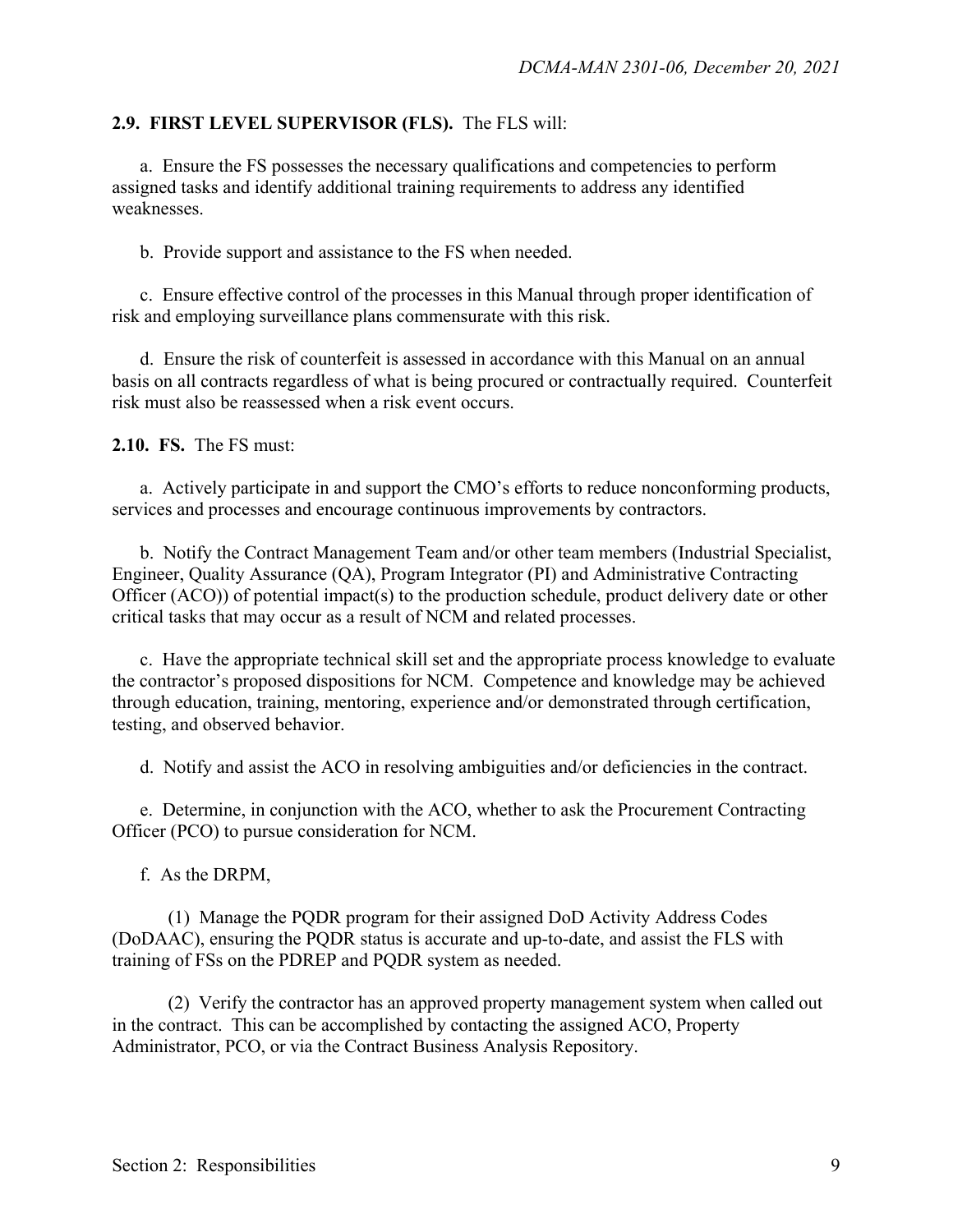g. As the SDRPM, manage the SDR program for their assigned areas of responsibility, including ensuring the SDR status in PDREP is accurate and up-to-date and will assist the FLS with training for FSs on SDR processing and PDREP use.

h. Perform counterfeit risk mitigation (CFM) in accordance with applicable DoDIs, Federal Acquisition Regulation (FAR) and Defense Federal Acquisition Regulation Supplement (DFARS) counterfeit clauses, DCMA Manuals (DCMA-MAN), customer contract requirements, and cited industry standards.

 i. Ensure the inherent risks of counterfeit are determined and addressed on all contracts regardless of what is contractually required or is being procured at all levels of the supply chain.

 j. Be continually alert of indicators of fraud, counterfeit or other irregularities on the part of the contractor and/or contractor employees and immediately report these concerns to the CIC.

**2.11. ACO.** In addition to the applicable FS responsibilities in Paragraph 2.10., the ACO:

 a. Must determine whether to recommend to the PCO that consideration be pursued for minor NCM prior to the product acceptance. If consideration will be pursued, the ACO will provide the PCO with the appropriate objective evidence and data needed to support consideration negotiations.

 b. Assist the FS when determining if the contract is Cost Accounting Standards (CAS) Covered and the applicability for DFARS 252.246-7007 and recommend approval/disapproval of the contractor's counterfeit electronic detection and avoidance system based on the FS system evaluation.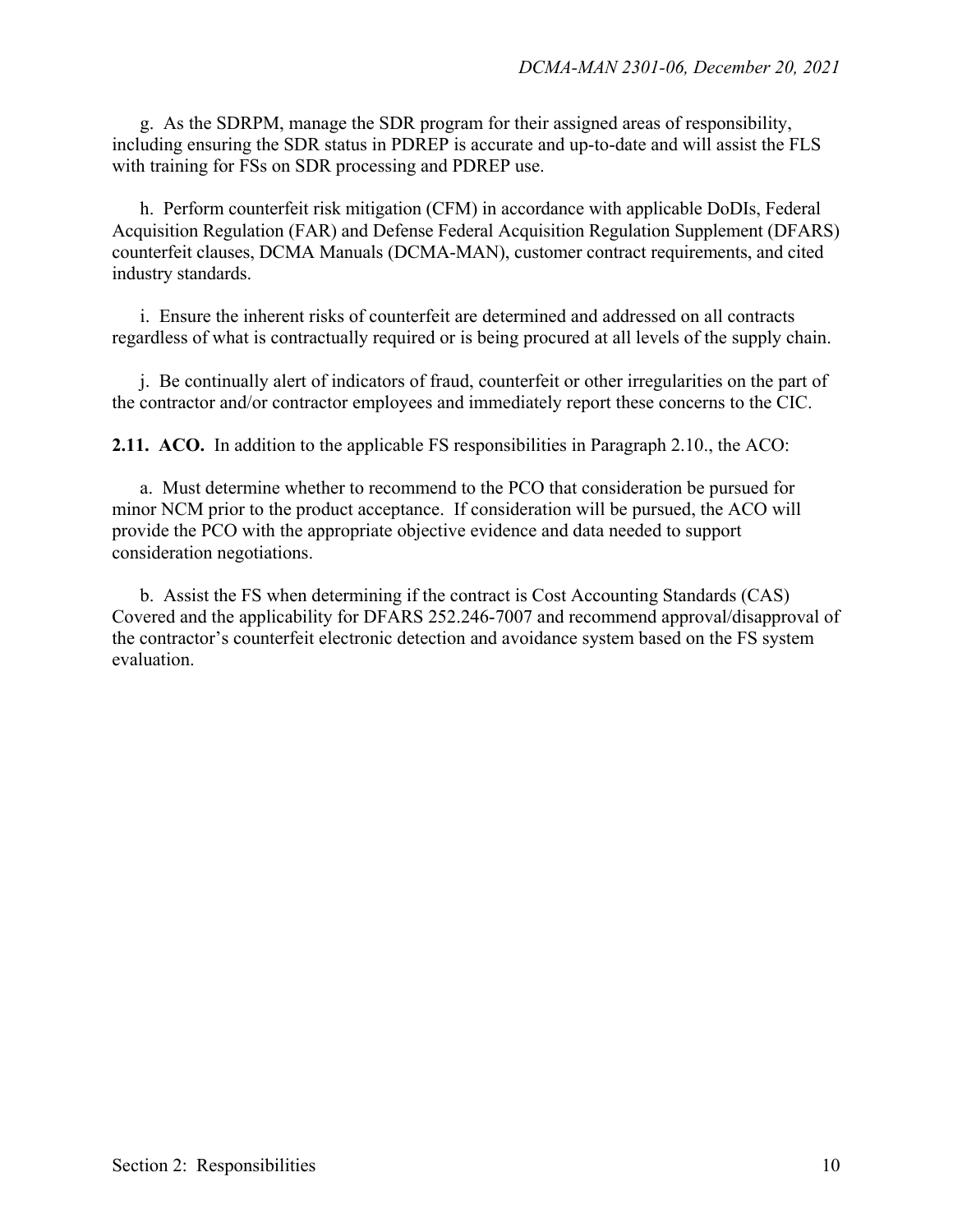## **SECTION 3: EFFECTIVE CONTROL OF NONCONFORMING MATERIAL**

#### **3.1. TERMINOLOGY.** For the purpose of this Manual:

 a. An RFV is the document that accompanies NCM when presented to the Government for disposition. It is the contractor's request to temporarily depart from the approved product configuration. Other terms such as Material Review Board (MRB) actions, MRB tags or Configuration Control Board (CCB) actions, may be used. Therefore, the tasks in this section are applicable regardless terminology. Further, the term "Variance," is inclusive of the terms "Waiver" and "Deviation."

 b. MRB is understood to mean the joint DCMA/contractor's multi-functional group only and is normally composed of representatives from the quality, engineering, manufacturing, and other functional groups. Although the FS may attend the MRB, the FS must not render a Government decision until the contractor makes a formal disposition decision. The Government must independently make the final decision to concur or nonconcur; it is not a group decision.

 (1) MRB Authority. The use of the term "MRB Authority" is often misinterpreted to mean the "determination to accept or reject minor nonconformances" in accordance with FAR 46.407 terminology. However, the determination to accept or reject is an inherently governmental function and cannot be granted to a contractor.

 (2) The terms "concur/concurrence or nonconcur/nonconcurrence," or "approve/approval and disapprove/disapproval," may be used to apply to the decision made when the RFV is presented to the FS in-process or prior to final product acceptance. The terms "concur/concurrence" and "nonconcur/nonconcurrence," will be used in this Manual and apply both where DCMA has or does not have determination authority (when providing a recommendation). Government concurrence is required for NCM with a disposition of "use-asis" or "repair." Government concurrence is not needed for NCM dispositions of "rework to print," "scrap," "return to vendor (RTV)" or "return to supplier (RTS)." For NCM involving government owned or furnished equipment, follow the contract.

(3) The terms "accept or reject" are only used when the government assumes ownership. Final acceptance is an inherently governmental function per FAR 7.503(c)(12)(v) and **must not** be delegated to the contractor or to the MRB. If the Government is a member of the Contractor's MRB, the Government must still independently make the final decision; it is not a group decision.

c. Determination Authority. When the statement "determination authority" is used, it is synonymous with the contracting officer's duties in FAR 46.407.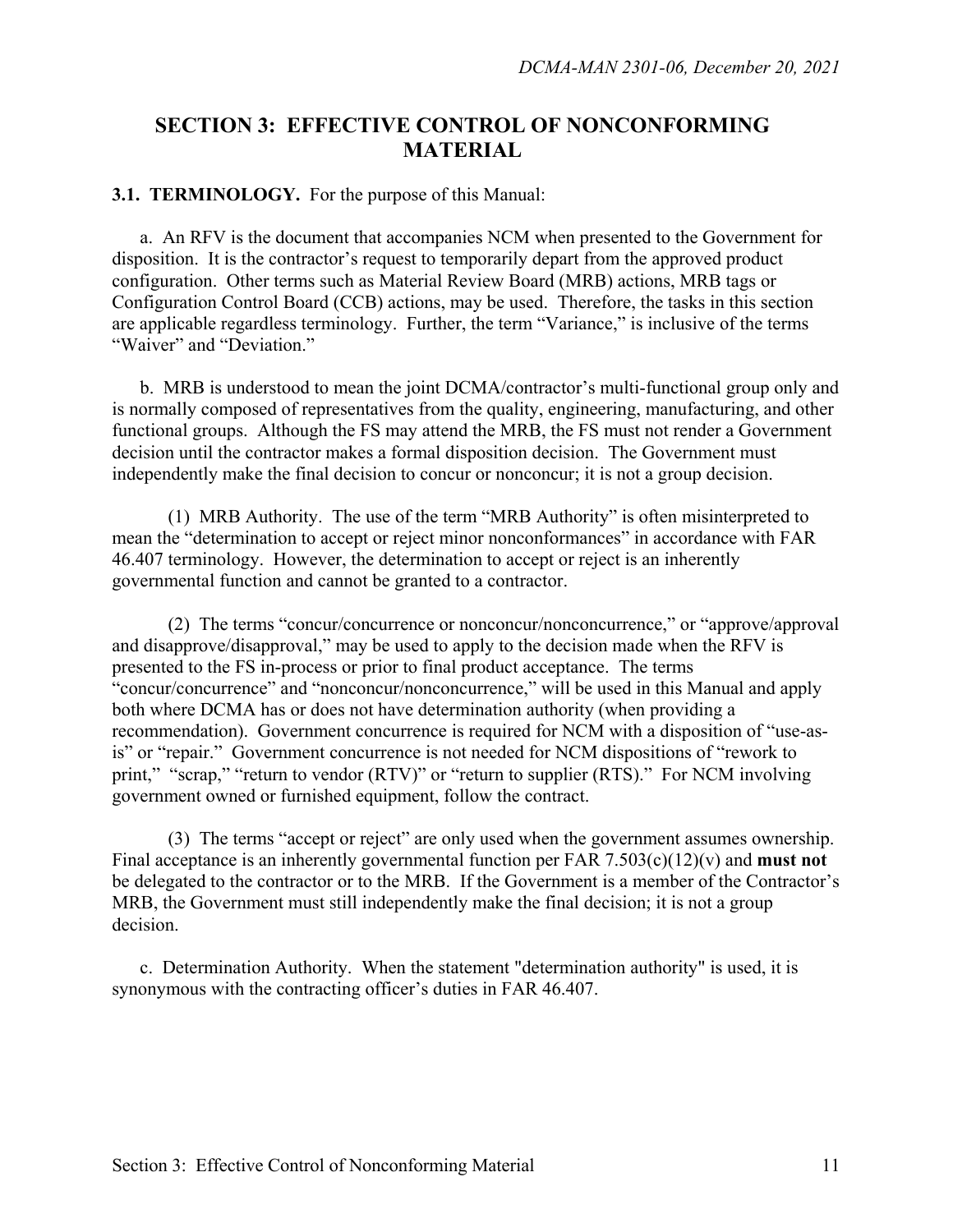#### **3.2. OVERVIEW OF THE RFV PROCESS.**

a.The contractor will submit minor nonconformances where the disposition is to repair or use-as-is to the Government. Repair and Overhaul contracts (unless specifically excluded in the contract) are included in this requirement. An RFV may be submitted on either the program office's requested format, a DD Form 1694, "Request for Variance," or the contractor's format (which may be referred to as a Request for Waiver (RFW), Requests for Deviation (RFD), MRB, MRB Action or a CCB Action). If not specified in the contract, the submittal method should be mutually agreed upon by DCMA and the contractor. Regardless of format, all submittals contain the information requested in Paragraph 3.5.a. Copies of DD Form 1694 can be found on the Resource Page.

 b. If fraud or counterfeit is suspected/confirmed, the FS must contact the CIC or local legal counsel immediately.

 c. The FS must notify the GIDEP representative when it is determined an RFV could present a health and safety risk and/or negatively impact operational readiness or mission success.

 d. When operating outside the continental United States, the DCMA International Command FS will follow this policy to the extent allowable and in accordance with their respective country's national practices or Memorandum of Understanding.

e. When DCMA has determination authority for minor nonconformances, the FSs must:

(1) Determine whether to concur or nonconcur with the RFV.

 (2) Determine whether to recommend, through the ACO, that the PCO seek consideration.

(3) Delegate surveillance and the authority to make the determination of minor nonconformances to the cognizant CMO when a prime contractor subcontracts the supplies or services and where the prime contractor requests the establishment of an MRB at the sub-tier supplier, in accordance with DCMA-MAN 2101-04, "Delegate Surveillance."

 (4) The CMO may work collaboratively with the contractor to assist in making the determination to concur or nonconcur with RFVs for minor nonconformances in accordance with FAR 46.407(d).

 f. When determination authority for minor nonconformances (FAR 46.407(d)) has been retained by the PCO, or their designated representative, the FS must provide an evaluation and recommendation on RFVs to the PCO through the ACO, or designated representative, unless FAR 42.302(a)(47) has been specifically withheld from DCMA. The FS should ensure all actions related to the RFV have been completed as objective evidence before accepting items for which an RFV was issued.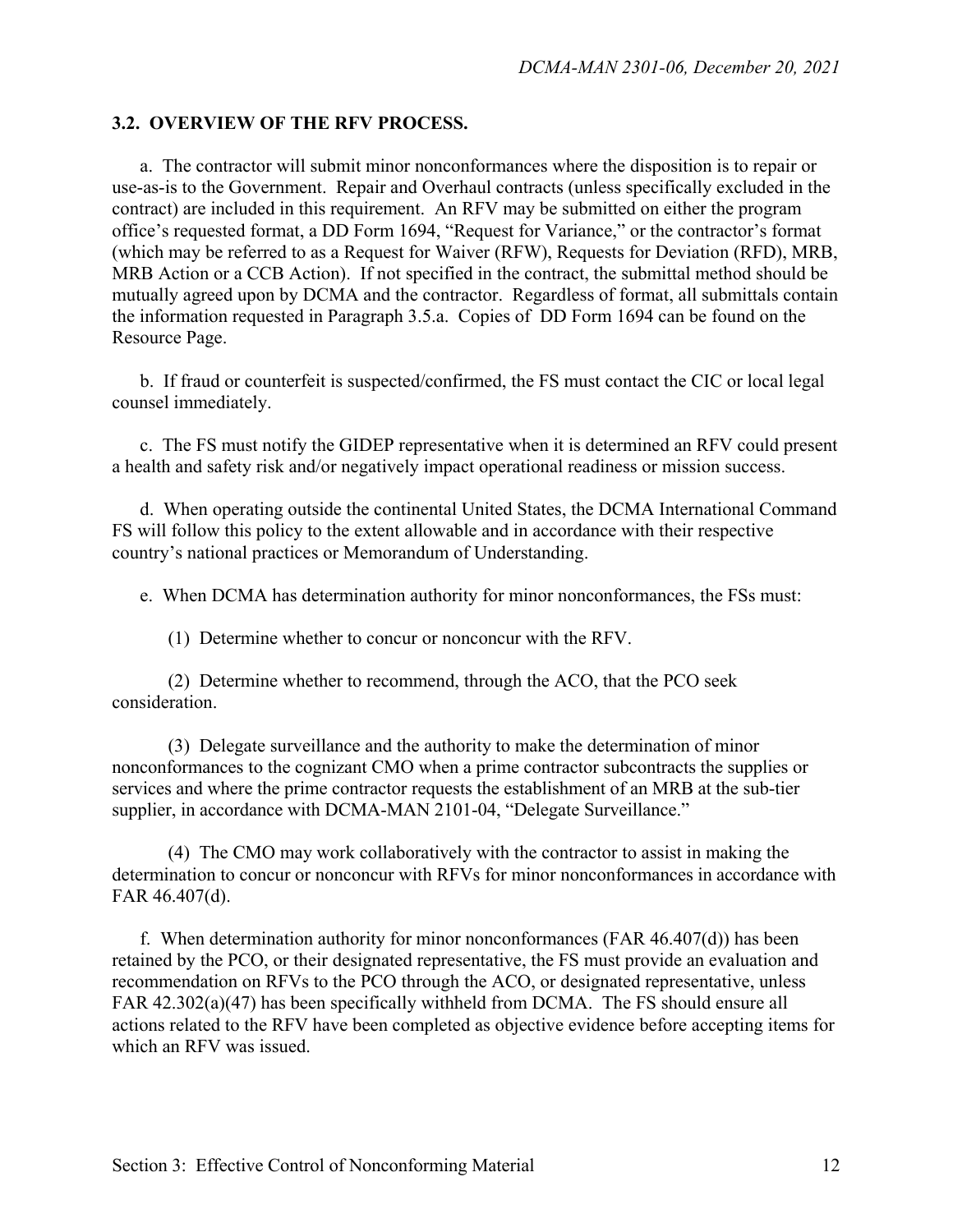g. If determination authority has been inappropriately granted to the Contractor the FS must coordinate with the ACO to issue a Contract Deficiency Report (CDR) in accordance with DCMA-MAN 2501-01, "Contract Receipt and Review (CRR)," for correction. Determination authority is an inherently Government function as defined in FAR 7.503.

 h. When DCMA does not have determination authority and FAR 42.302(a)(47) has been specifically withheld from DCMA, the CMO has no further actions to accomplish for that RFV.

**3.3. CONTRACT RECEIPT AND REVIEW (CRR).** The FS must perform the following actions in accordance with DCMA-MAN 2501-01:

 a. Review and document NCM related key contract requirements (KCR) from the contract. These requirements may be found in the referenced FAR and DFARS clauses, Statement of Work (SOW) or Statement of Objectives (SOO), Section E – Inspection and Acceptance, Section H – Special Contract Requirement, Section J – List of Documents, Exhibits and Other Attachments (attachments/exhibits, DD Form 1423, "Contract Data Requirements List (CDRL)," and Data Item Description (DID)-SESS-80640E, "Request for Variance").

(1) Review the CDRL and exhibits associated with the submission of RFVs (the contract may reference RFWs or RFDs), and ensure DCMA is on the CDRL distribution list. If DCMA is not on the distribution list request, the ACO should request the PCO add the DCMA POC(s).

(2) Review the contract for specifications or standards that reference NCM such as SAE Aerospace Standards (AS) 9131, and AS9100D, EIA-649C, EIA-649-1 and EIA-649-2, and International Organization for Standardization (ISO) 9001.

 b. Provide the PCO with the appropriate POCs to ensure the CMO obtains copies of all RFVs where DCMA does not have determination authority. The CMO should ensure there are no open or outstanding RFVs prior to making a decision to accept product.

 c. Determine and document CMO authority relating to processing RFVs**.** The following scenarios are possible:

 (1) Contract is Silent. If the contract is silent on the determination authority for minor nonconformances, DCMA, as the Contract Administration Office (CAO), is implicitly given authority to make a determination on Minor RFVs. The PCO always retains determination authority for major and critical NCM in accordance with FAR 46.407 (f). If the contract explicitly addresses how the contractor is to present RFVs, follow the contract. When submitted to DCMA, the ACO must submit Critical and Major RFVs to the PCO for determination in accordance with FAR 46.407; however, the FS must provide an evaluation and recommendation when FAR 42.302(a)(47) has not been specifically withheld from DCMA.

 (2) Determination Authority is Given to the "Government." If the contract gives determination authority for minor nonconformances to the "Government" but does not specify which organization, the authority is given to DCMA by default. However, to avoid confusion, the FS, in coordination with the ACO, may consult the PCO for clarity.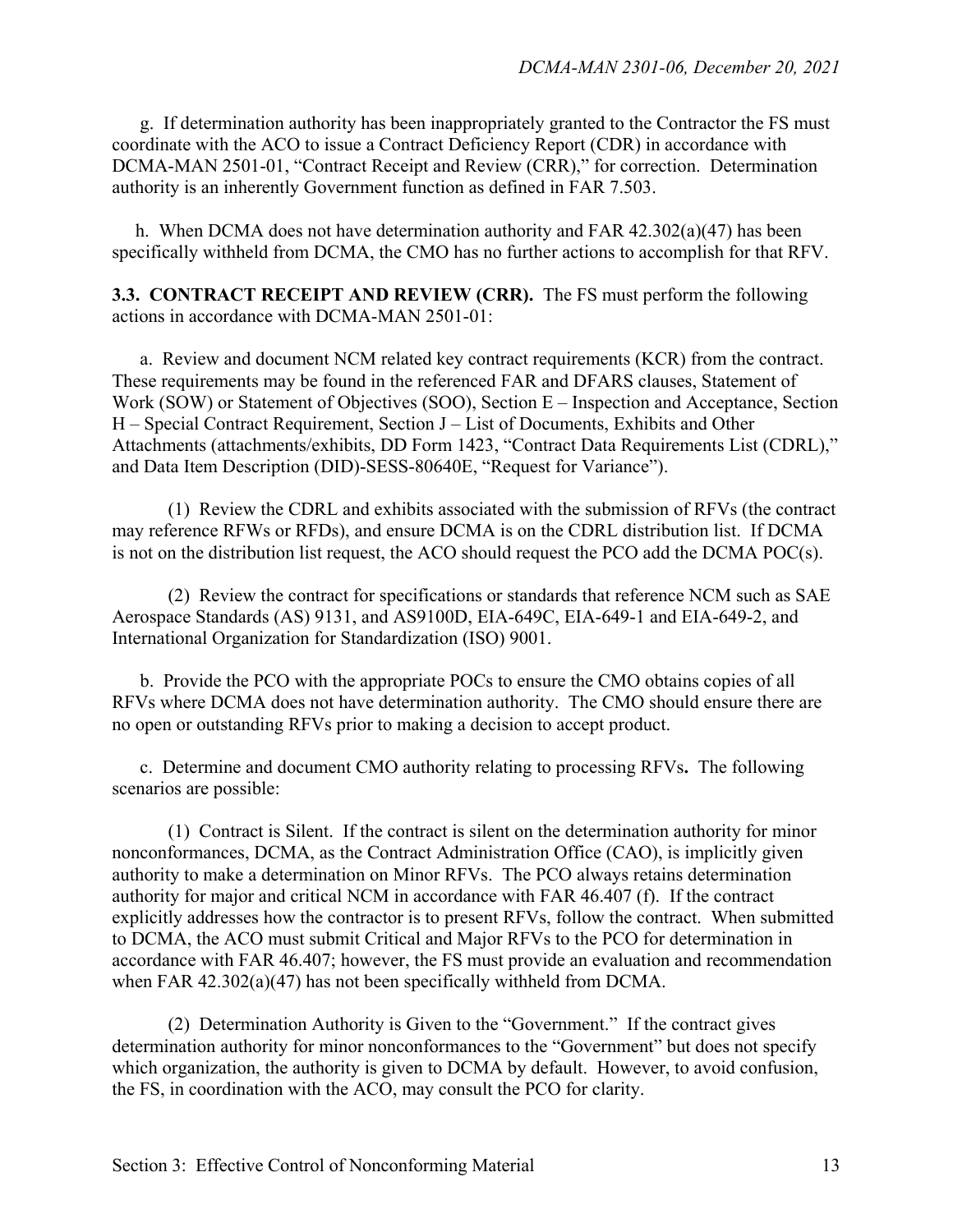(3) Determination Authority is Given to a PCO or Designated Representative. If the contract gives the authority to a PCO or designated representative, DCMA has no determination authority for minor nonconformances; however, a DCMA evaluation and recommendation is required if FAR 42.302(a)(47) has not been specifically withheld (Paragraph 3.3.d.(1)).

 (4) Pre-production RFVs. Pre-production RFVs request Government permission to produce a configuration item (CI) as nonconforming. Submittals are typically temporary conditions resulting from the unavailability of a required material, part, component, or item. The PCO or designated representative typically retains the authority to disposition these minor RFVs. If determination authority is given to DCMA, the CMO may decide to relinquish this authority and should notify the PCO through the ACO or Contract Administrator (CA).

(a) If authority is relinquished, a DCMA evaluation and recommendation may still be required if FAR 42.302(a)(47) has not been specifically withheld.

 (b) If authority is retained, perform the same actions as for post-production RFVs (see Paragraphs 3.4., through 3.11.a).

 (c) When the contractor is also submitting an Engineering Change Proposal (ECP) for items that are permanently no longer available, the RFV should reference this ECP. Additional information on ECPs can be found in the Configuration Management Guidebook located on the Resource Page.

(5) Determination Authority Given to the Contractor. If the contract gives the determination authority for minor nonconformances or RFVs to the contractor, coordinate with the ACO to issue a CDR. Determination authority is an inherently government function (FAR  $7.503(a)(12)(v)$  and must not be given to the contractor.

 (6) Determination Authority for Aviation and Ship Critical Safety Items (CSI). DCMA does not have determination authority for minor RFVs for aviation or ship CSI unless the Design Control Activity has determined such authority is appropriate in accordance with DFARS 246.407(S-70). The FS should contact the Engineering Support Activity (ESA) to ensure CSI items are correctly identified. Additional information on delegation of authority is available on the Defense Logistics Agency (DLA) website.

d. Determine if FAR 42.302(a)(47) has been specifically withheld from DCMA by the PCO for those contracts where DCMA does not have determination authority. The request to specifically withhold FAR 42.302(a)(47) should be conveyed in the contract, Memorandum of Understanding (MOU), Memorandum of Agreement (MOA), or other official documentation.

 (1) When FAR 42.302(a)(47) has not been specifically withheld, the FS must provide an evaluation and recommendation on RFVs to the PCO or their designated representative (i.e., Contracting Officer Representative (COR), Contracting Officer Technical Representative (COTR) or ESA), through the ACO. The evaluation must include the information requested in Paragraphs 3.5.(a) and (b). The FS must obtain affirmation the PCO or designated representative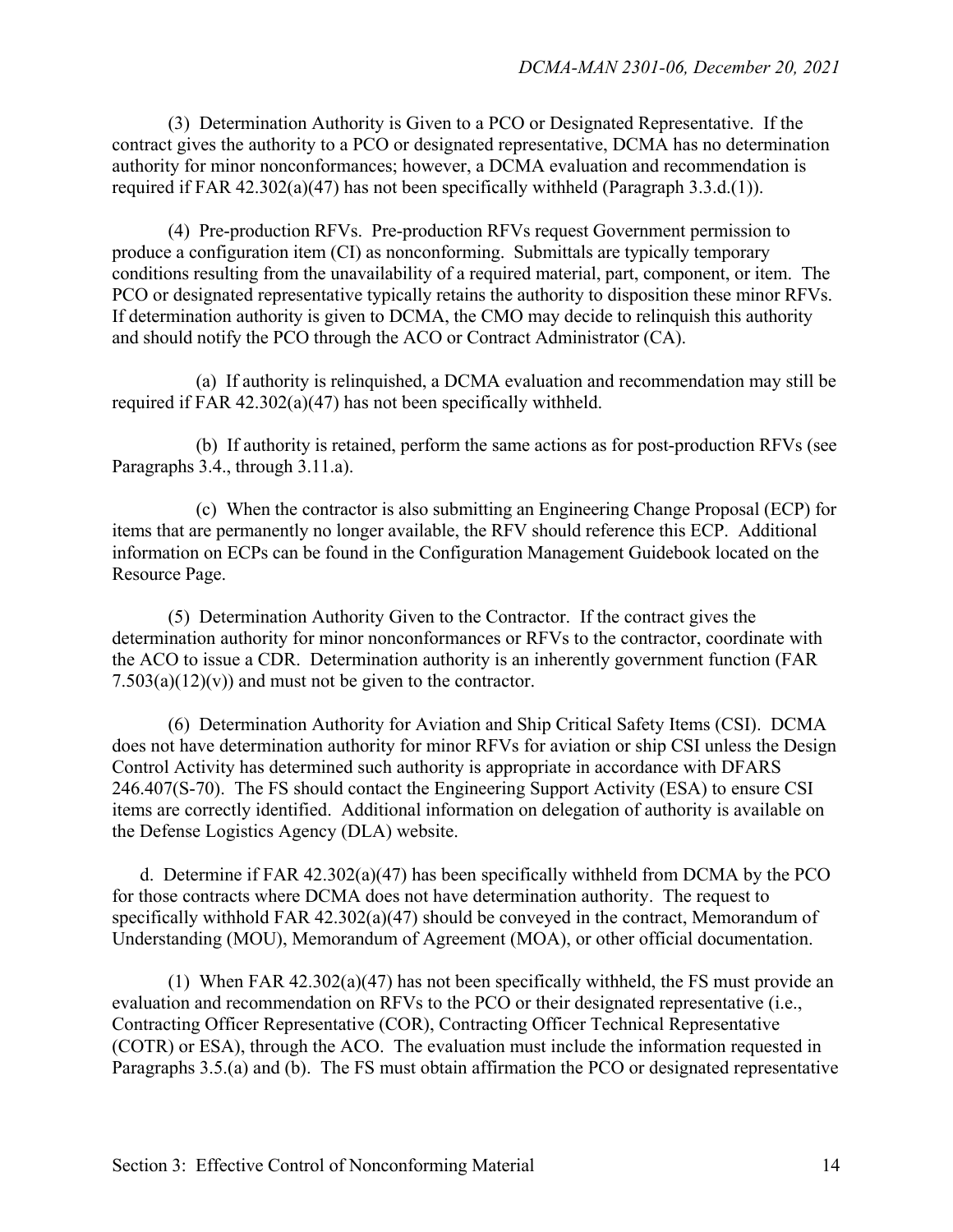has concurred with the RFV disposition as objective evidence before accepting product for which an RFV has been issued.

(2) When both determination authority and FAR  $42.302(a)(47)$  have been specifically withheld from the CMO**,** the FS must be aware of all RFVs to ensure there are no open RFVs at the time of product acceptance. The requirements for surveillance of the contractor's control of the NCM process and procedures and data collection and analysis (DC&A) are also still required. Comments/recommendations to the PCO through the ACO should be made when there is suspected or actual technical performance concern(s) with a specific RFV.

#### **3.4. SURVEILLANCE OF THE CONTRACTOR'S CONTROL OF NCM PROCESS.**

 a. Oversight of the contractor's NCM process requires a multifunctional effort and can be accomplished through establishment of an NCM Multifunctional Working Group where appropriate or through assignment of responsibilities to multiple FSs.

 (1) An NCM Multifunctional Working Group may be established at resident contractors (i.e., covers one main contractor and may involve the manufacturing of various parts or Major Program end items, specific weapon system programs or other contractors) when CMO leadership determines a group would be value-added in reducing high levels of NCM activity. This working group may be incorporated into a broader multi-functional surveillance group and include FSs from QA, Engineering and Contracts at a minimum. Where established, the working group must:

(a) At the initial meeting:

 1. Review the information gathered during CRR to ensure each FS understands DCMA's responsibilities for NCM including whether FAR 42.302(a)(47) has been withheld.

 2. Develop a multifunctional surveillance approach by assigning specific functional surveillance responsibilities pertaining to the contractor's control of NCM processes and procedures.

3. Determine a baseline of contractor's NCM and RFV performance.

(b) At subsequent meetings:

1. Review individual FS surveillance results.

 2. Review Contractor, Government and User/Customer NCM and RFV performance data for trends to encourage the contractor to reduce their NCM and RFVs.

3. Discuss FS review of RFV submittals.

 (c) Make a determination whether to issue a Corrective Action Request (CAR) based on the NCM data analysis results and in accordance with DCMA-MAN 2303-01, "Surveillance."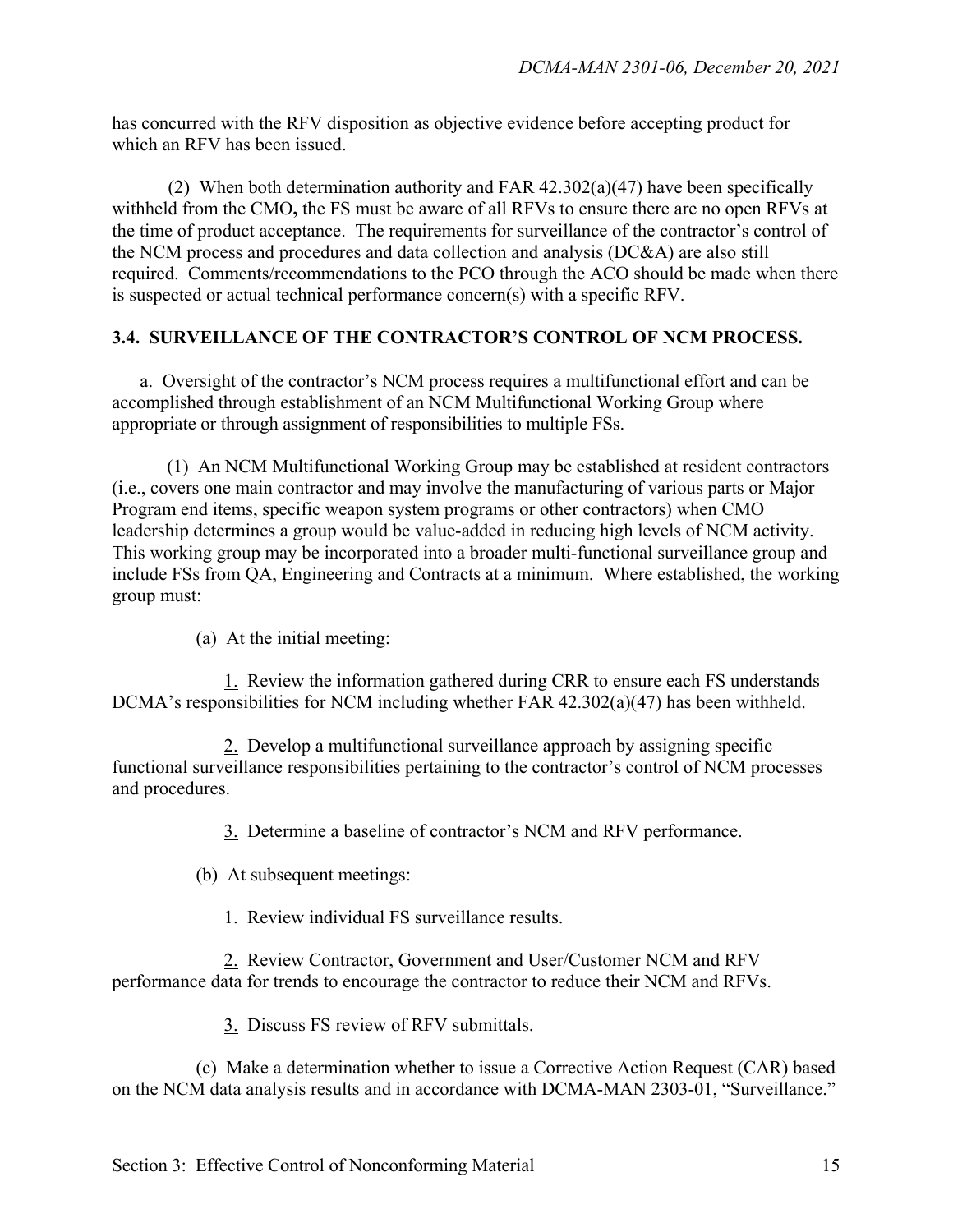(d) Maintain meeting minutes to include conclusions, action items and status of previous open action items.

 (2) Where an NCM Working Group is not established, a multifunctional approach should still be utilized in the risk assessment, planning and execution of surveillance, and DC&A. Records and data generated from these activities should be centrally located and accessible by all team members.

 b.When performing a risk assessment, the FS must consider all identified KCRs including both the contractor's Control of Nonconforming Products/Outputs process and the RFV Submittal process as activities in the NCM process in accordance with DCMA-MAN 2303-01. Provide risk assessment results to the Program Integrator (PI) where one is assigned.

 c. The FSs must plan and execute NCM surveillance activities based on the risk assessment with coordination at the CMO level and input from each of the cognizant FSs regardless of whether a formal NCM Multifunctional Working Group is established. The minimum elements of this plan, including documentation requirements, are found in DCMA-MAN 2303-01. The activities the FS must accomplish include:

 (1) Ensuring surveillance of the contractor's inspection system is conducted to verify it is acceptable to the Government when FAR 52.246-2 through 9 are in the contract. As the inspection system is not specific to NCM, this surveillance may be performed as part of contractor system assessment or other surveillance activity.

(2) Performing surveillance of the contractor's Control of Nonconforming Product and Outputs process including associated policies and procedures when FAR 52.246-11 is in the contract. These include all contractor processes associated with the Control of Nonconforming Product and Outputs such as Competence, Awareness, Documented Information, Monitoring, Measurement, Analysis and Evaluation, Internal Audits, Nonconformity and Corrective Action; Configuration Management and CFM. This surveillance may be performed as part of an overall assessment of the contractor technical systems or other surveillance activity.

(3) Verifying the contractor's material review process is properly established in accordance with the contractor's procedures, policies and processes. These responsibilities include:

(a)Timely investigation of all NCM.

 (b)Approval by the contractor's material review process of all proposed dispositions of repair and use as is (UAI) prior to presenting to the Government.

 (c)A documented technical analysis of proposed repair and UAI dispositions explaining why the nonconformance is "minor" and why the proposed disposition is appropriate.

(d)Control, segregation and disposal of NCM.

(e) Standard Repair Procedures (SRPs) review to ensure SRP dispositions are applied

Section 3: Effective Control of Nonconforming Material 16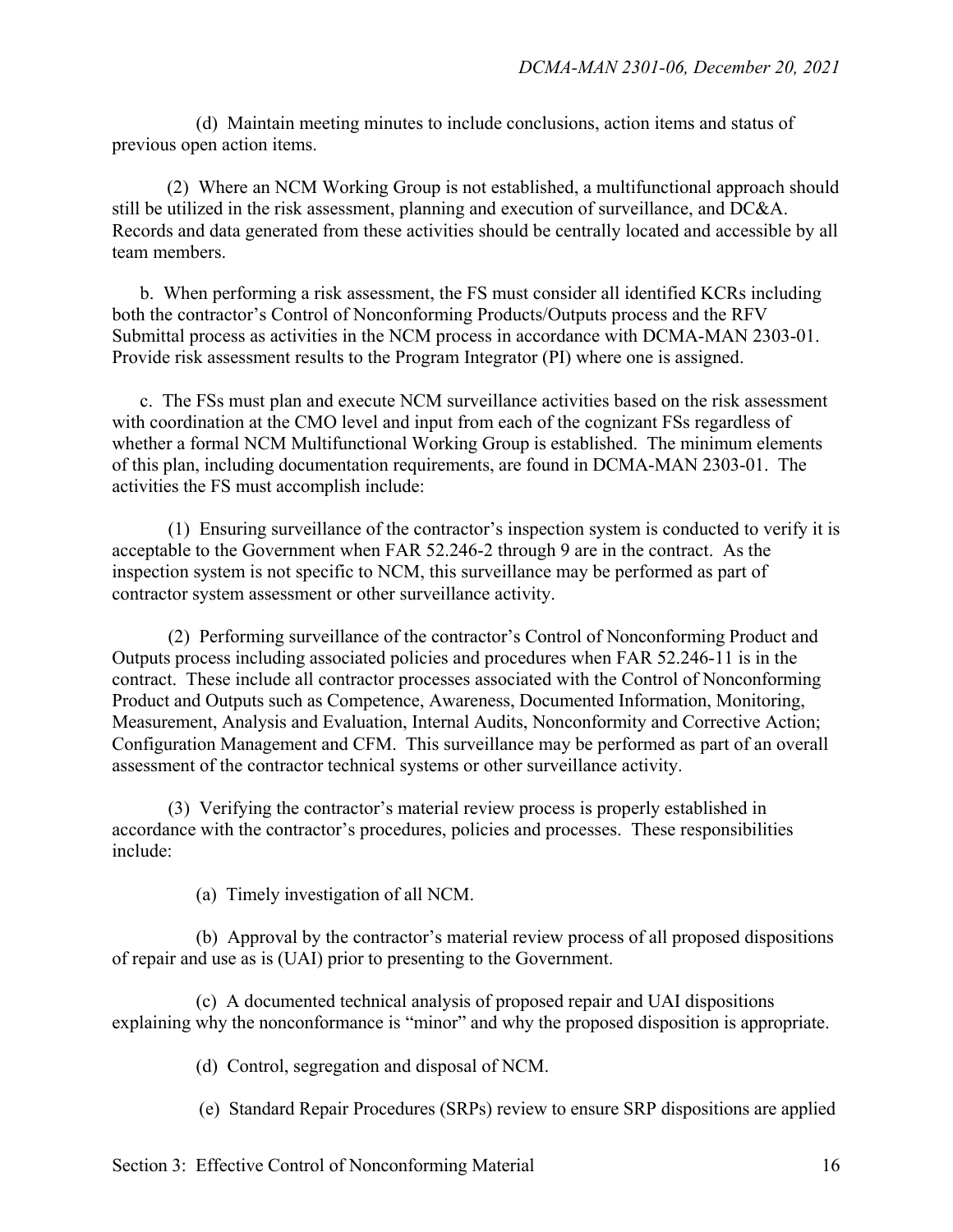only to NCM produced under approved and documented conditions. Detailed information is provided in Paragraph 3.7.

 (4) Performing surveillance of the contractor's policies and procedures for classification (Critical, Major, or Minor) of RFVs. This surveillance includes an assessment of the contractor's technical analysis process that supports both the proposed disposition and the classification decision.

d. The FS must notify the cognizant team members (Industrial Specialist, QA Specialist or Engineer, PI, and the ACO) of any surveillance findings which may have potential programmatic impact(s) (cost, technical performance, production schedule, product delivery date or other critical tasks).

 e. All surveillance activities must be documented and preserved in the approved system of record.

 f. The FS must perform DC&A and reassess the risks identified in the Surveillance Plan based on the surveillance results and provide results to the PI where one is assigned. The frequency/intensity of surveillance should be adjusted as needed in accordance with DCMA-MAN 2303-01.

**3.5. REVIEW AND CONCURRENCE OR NONCONCURRENCE OF RFVS.** The specific authorities and responsibilities given to DCMA are identified during CRR. The actions in this section apply to all RFVs, both where DCMA does and does not have determination authority, except where both the determination authority and FAR 42.302(a)(47) have been withheld. The FS must:

 a. Review each RFV and return incomplete, inaccurate or those not meeting the contractual requirements to the contractor. If DD Form 1694 is used, the contractor supplied information is found in fields 1 through 24. Issue a CAR for incomplete or inaccurate RFVs, if appropriate, in accordance with DCMA-MAN 2303-01. All provided information should be reviewed; however, the following items must be accomplished:

 (1) Determine whether the RFV is pre- or post-production. For pre-production RFVs, determine whether DCMA has determination authority as outlined in Paragraph 3.3.c.(4).

(2) Verify the system information (model/type, CI nomenclature, part number, etc.).

 (3) If needed, visually inspect the nonconformance(s) to confirm its existence and that it is accurately described, including classification. Virtual inspections, descriptions, photographs, drawings, and other media may be used as verification or to provide additional supporting information.

 (4) Review the contractor's technical (engineering) analysis and the criteria specified in the contract to verify the NCM is properly classified. The classifications, as defined in the glossary, are Critical, Major, and Minor unless otherwise specified in the contract. The criteria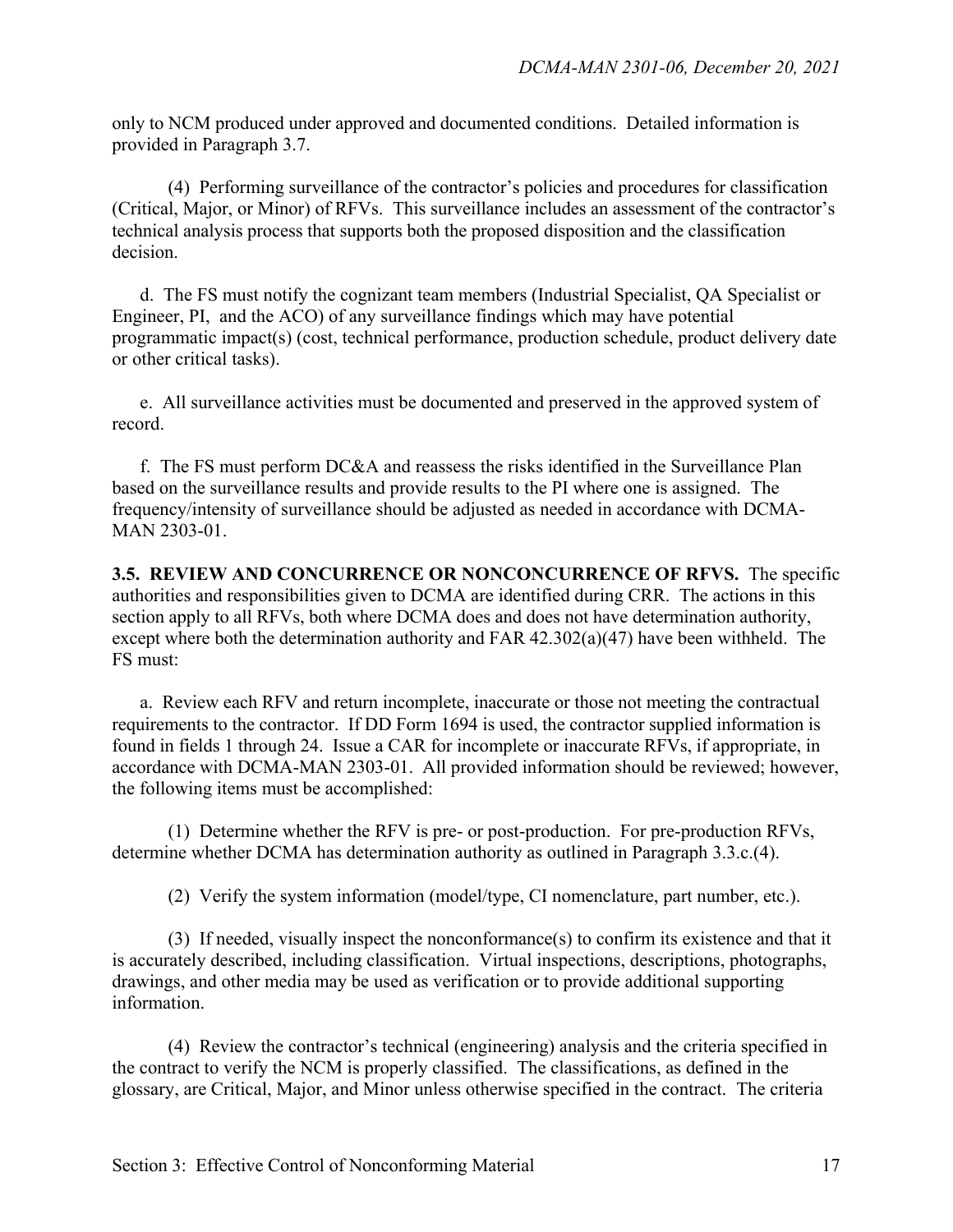for classifying the nonconformances is specified in the SOW/SOO, contract, performance and/or functional specification, technical data package and/or data item(s).

 (5) Review the contractor's description of the variance and the documented technical (engineering) analysis supporting the disposition. This analysis should include the process where the nonconformance occurred. The SOW/SOO, contract, performance and/or functional specification, technical data package and/or data item(s) may contain information needed for this review.

 (a)If dispositioned as UAI or repair, determine if the nonconformance meets the criteria of a minor nonconformance. Is the disposition in the Government's best interest pursuant to FAR 46.407(d)? Is repair a cost effective solution relative to other disposition alternatives? If the RFV submittal is not or cannot be dispositioned as stated, return the submittal to the contractor and determine whether to issue a CAR.

 (b) Government concurrence with a repair does not compromise the Government's right to reject the material after completion of the repair. Use of all repair procedures is at the contractor's risk.

 (c) Instructions for resubmitting material after repair must be included in the unique repair or SRP procedures. These procedures must include any requirements for contractor and/or DCMA inspection(s) and test(s).

 (6) Ensure effectivity is properly and accurately documented to include the quantity, lot numbers, serial numbers, date range, etc.

 (7) Review and analyze the contractor's root cause analysis (RCA), as applicable, to ensure the root cause has been satisfactorily identified and all affected NCM has been identified and contained. Containment should address potentially affected product at any point in the supply chain.

 (8) Review the corrective action, if applicable, to ensure it adequately mitigates or corrects the root cause, is implemented or has a planned implementation date, and will prevent recurrence of the nonconformance. Measures to prevent future quality escapes must be included when corrective actions cannot be implemented in a timely manner.

 (9) Review the RFV to determine whether it is a recurrences of the nonconformance(s). The process where the nonconformance was produced (i.e., process capability) and not solely product characteristics should be evaluated. If the nonconformance involves a sub-tier supplier, the FS must review the sub-tier supplier's history to determine if there are process problems and not just problems with a specific product characteristic or feature.

 (10) Review any cost (per item and total costs) and schedule impacts provided by the contractor.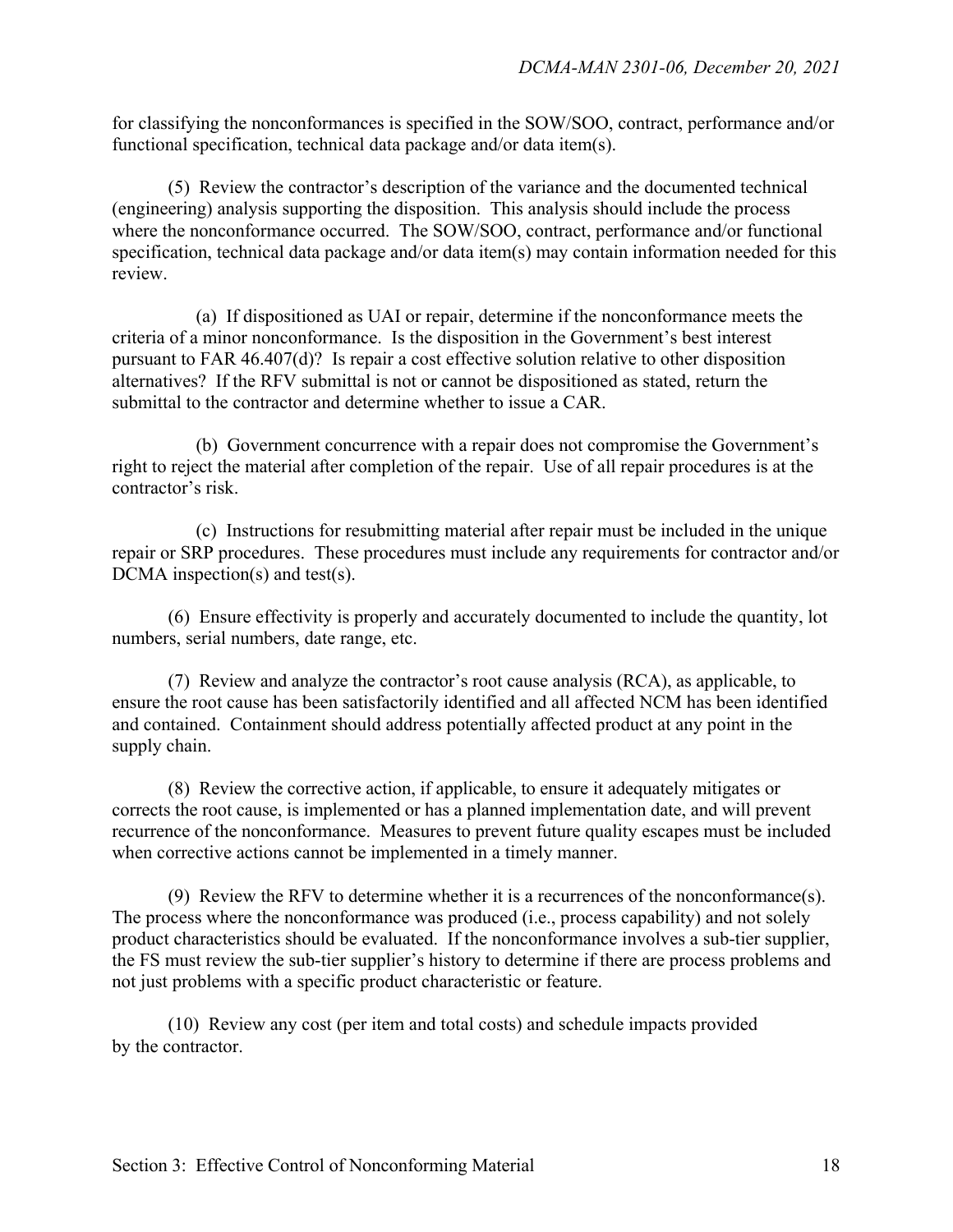b. Provide an evaluation and recommendation, through the ACO, to the PCO or designated representative for all Critical and Major RFVs, and for Minor RFVs where determination authority has been withheld unless FAR 42.302(a)(47) has also been withheld. The data required in paragraph 3.10 should be documented in this evaluation.

c.Where determination authority has not been withheld, make a determination to concur or nonconcur with the RFV for minor nonconformances.

d. Document the evaluation, recommendation and determination in CMO designated file/location.

e. Notify the cognizant FSs of issues or decisions affecting their areas of responsibility:

 (1) Notify the cognizant team members (Industrial Specialist, QA Specialist, Engineer, PI, and ACO) of potential impact(s) to the production schedule, product delivery date or other critical tasks.

 (2) The ACO/CA must immediately inform the PCO of nonconcurrence/rejection of any RFV which may impact schedule, other critical tasks, or requires customer input (such as to determine proper classification) and provide a copy of the RFV to the PCO.

f.Provide a copy of the dispositioned RFV and supporting documentation to the ACO/CA, if requested, and upload the completed action into the CMO Contract file.

g.All actions concerning requests for consideration must be completed prior to **product acceptance** for single items and prior to contract close-out for cumulative requests. The FS must document and provide a rationale for seeking consideration to the ACO/CA.Additional information on seeking consideration is found in Paragraph 3.12.

## **3.6. POST REVIEW OF RFVS.**

 a. The post review of RFVs for minor nonconformances process, herein referred to as "post review," allows the FS to review and make a determination to concur or nonconcur with RFV submittals after the contractor has further processed the NCM as opposed to typical "in-line or real time" review. Additional guidance can be found in the "Post Review of RFV Guidebook" on the Resource Page.

b. The CMO Commander/Director must give approval prior to implementation of any post review programs, and post review must only be authorized where DCMA has determination authority.

 c. Post review may not be implemented where prohibited by contract or for National Aeronautics and Space Administration (NASA), Navy Nuclear, and Level I/Sub-safe Programs.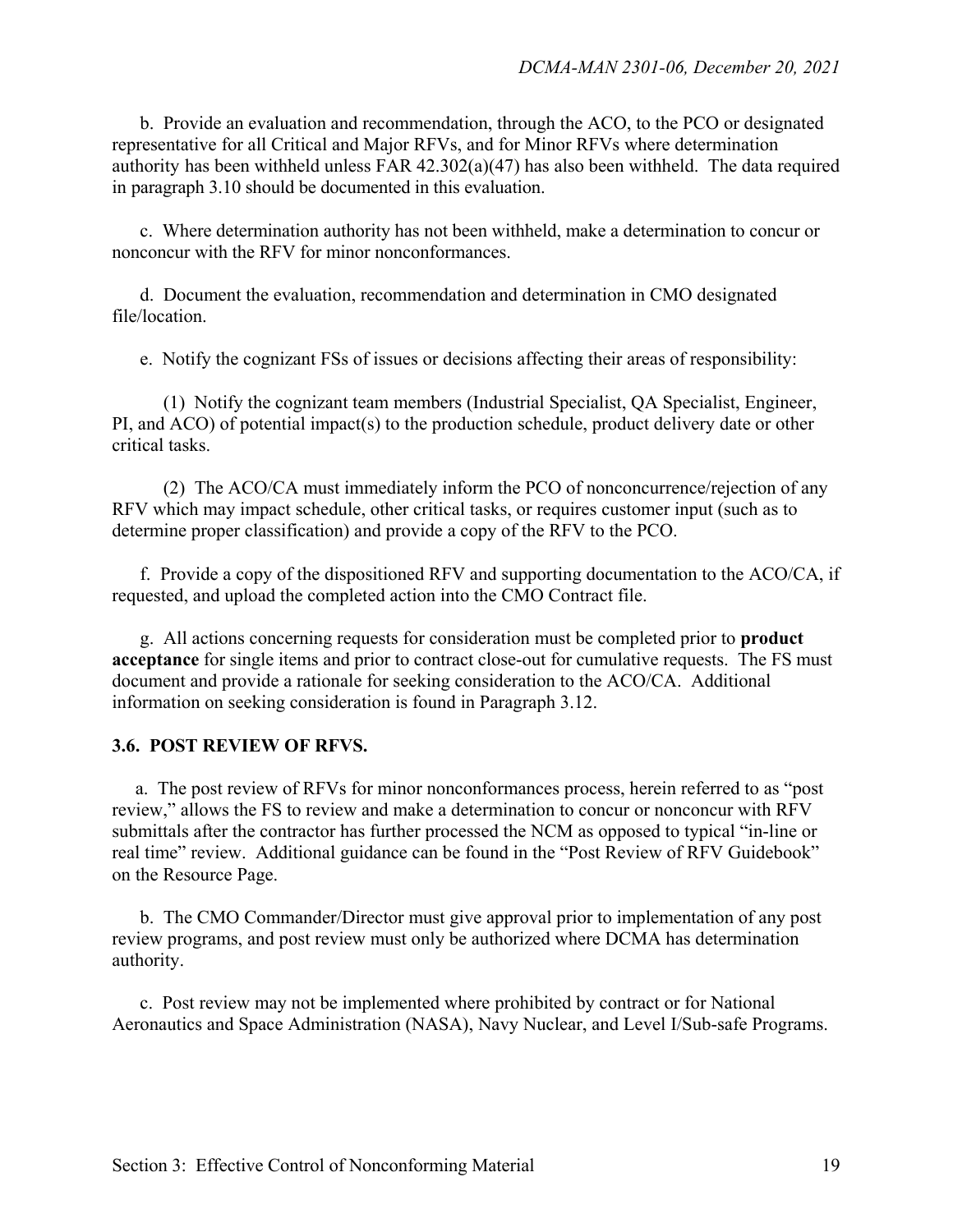d.The FS must perform the activities in Paragraph 3.5., and provide a determination decision on 100 percent of the RFVs for minor nonconformances. The extent of the review can be risk based.

e.The CMO Commander/Director may only authorize post-review when:

 (1) The contractor has a continuous improvement program with the amount and rate of nonconformances and RFV activity decreasing. This reduction must be supported by documented evidence.

 (2) The CMO has high confidence the contractor is making technically sound RFV decisions.

 (3) The contractor has an effective process to prevent recurrences of a previously identified nonconformance.

(4) The contractor complies with contractual requirements for processing RFVs.

 (5) Both the contractor's Control of Nonconforming Products and Outputs and the RFV Submittal processes are determined to be low risk. Of particular focus is performance history indicating the contractor's RFV submittal process is accurately classifying nonconformances, accurately annotating number of occurrences or recurrences, successfully executing and documenting repairs, identifying root causes and effectively implementing corrective action to preventing recurrence of the nonconformance. Additionally, the contractor must be tracking and completing RFVs in a timely manner.

 (6) The contractor has a documented process of self-audits to monitor effective control of their RFV process.

f. After CMO approval, post review can be implemented in the following situations:

- (1) Contractor-wide.
- (2) On products produced by a specific manufacturing cell(s).
- (3) On selected weapon system programs.
- (4) On selected contracts.
- (5) At selected sub-tier suppliers.

g. Additional controls must be in place to minimize risk to the Government. The following post review tasks must be accomplished by the CMO/FS:

 (1) Establish a baseline for tracking and trending NCM performance. When considering post review at a sub-tier supplier, any prime contractor results for NCM associated with the sub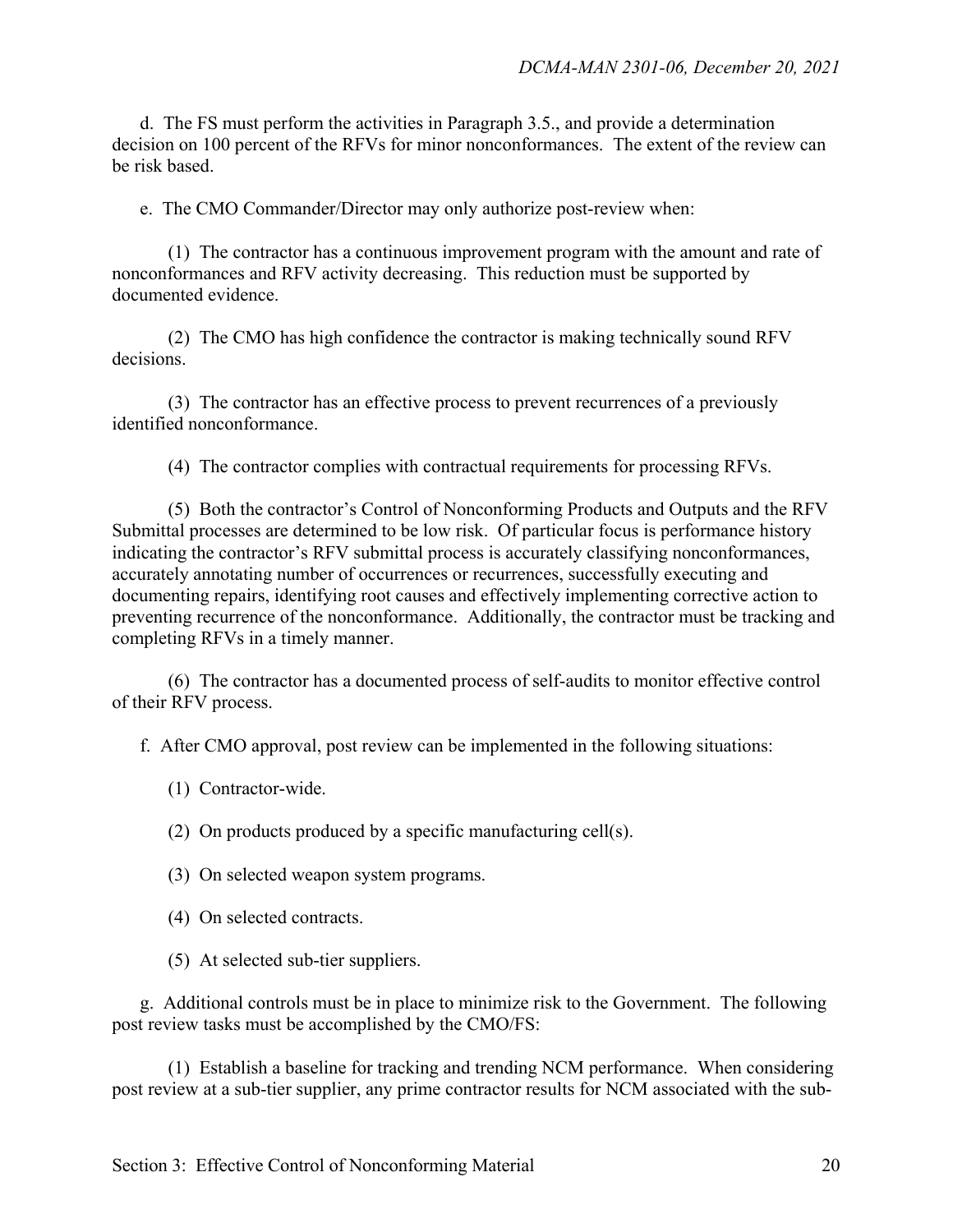tier supplier, such as quality escapes and PQDRs, must be considered when determining performance risk.

 (2) Notify the Contractor of the Intent to Implement Post Review. The CMO Commander/Director must provide an agreement/notification to the contractor of the intent to implement Post Review. The agreement/notification may be coordinated with major customers to achieve buy-in at the discretion of the CMO. The contractor may include this notification, or its contents, in their procedures. The agreement/notification must be coordinated between DCMA technical and contracts personnel, and may include assigned legal counsel as needed, before coordination with the contractor. Additional guidance is found on the Resource Page. This agreement must include at a minimum:

 (a) The statement, "The contractor's decision to proceed with production before concurrence with an RFV is at their own risk. DCMA does not waive any FAR or contractual requirements and reserves the right to re-examine supplies during any stage of build prior to acceptance," or similar language.

(b) Criteria for the discontinuance and reestablishment of post review authority.

 (c) Identification of any NCM Mandatory Inspection (Hold) Points or mandatory NCM notifications.

(3) The FS must perform Government post review within a reasonable time after contractor's RFV decision, in order to reduce the possibility of cost impact (e.g., cost of tear down, etc.).

h. Discontinuance of Post Review Authorization.The FS must discontinue the contractor's RFV post-review authorization when there is evidence NCM is being improperly processed by the contractor. This can be done contractor-wide or on a selective basis and must be documented.

i. Reestablish Post Review Authorization. The FS may reestablish the contractor's RFV post review authorization when there is evidence NCM is being properly processed.

**3.7. SRP.** The term SRP is used as both a (1) documented technique for repairing a nonconformance which has been demonstrated to be an adequate repair when properly applied and (2) a NCM disposition selected by the contractor for repetitive nonconformances produced by process or design conditions that cause nonconformances to exist, typically referred to as common cause process variation.

 a. Unless provided by the customer, SRP techniques are developed and reviewed by the contractor, and must be approved by the Government prior to implementation. However, SRPs are not intended to relieve the contractor of the responsibility to take action to correct the conditions that result in the NCM. Predefined application criteria should include a time limit and/or number of units and/or uses to which the repair will be applied, and an expiration date. The predefined conditions should be based on historical records, sensitive to manufacturing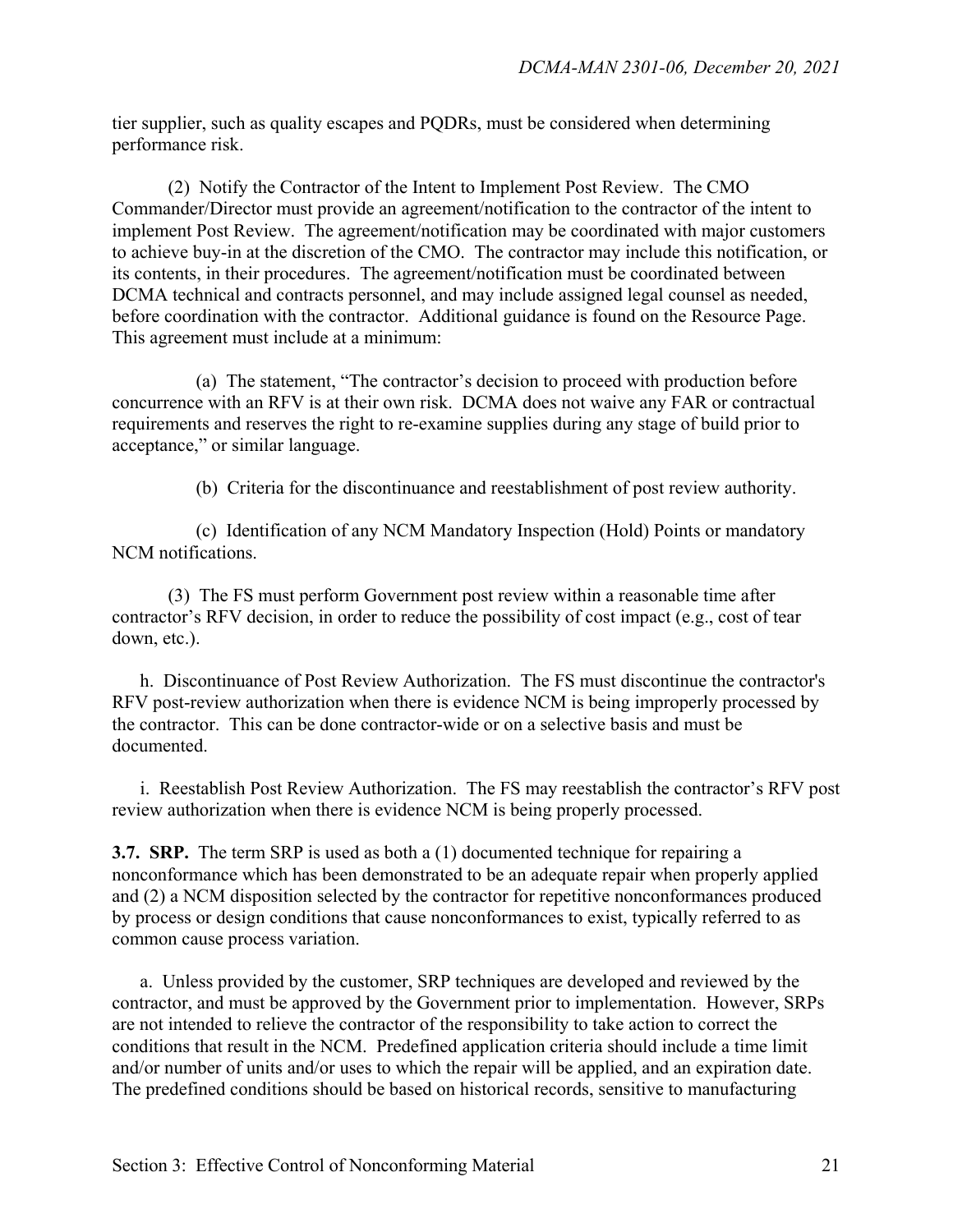throughput changes and include a usage reduction goal. The requirement to establish an expiration date or finite limit on the number of applications of SRPs may be satisfied by establishing an annual review of each SRP for continuation. An SRP technique can be applied to a nonconformance regardless of whether caused by inherent or special cause variation. However, if the nonconformance was the result of a special cause (unusual variation, outside what is normally observed), the contractor must:

- (1) Document the NCM disposition as a "repair" (not an SRP).
- (2) Identify the root cause of the nonconformance.
- (3) Monitor the number of times the SRP is used for this special cause.

 b. The NCM disposition of SRP can only be selected by the contractor when the nonconformance is caused by a documented process/design condition that causes the nonconformances to occur, commonly referred to as inherent cause process variation, and can only be selected under the documented, pre-defined criteria for that SRP. Once an SRP is approved for use, the SRP as a disposition is outside the RFV process. The contractor can apply the SRP without Government approval as long as its application is within predefined criteria in the SRP. When used as a disposition, the contractor must:

 (1) Monitor the number of times the SRP is applied and seek reapproval when the predefined limits are met. When approval for the SRP is given in the contract, follow the contract.

(2) Perform an RCA to ensure something else is not causing the nonconformance to exist (special cause process variation).

c. SRP Approval.

(1) SRPs can be approved by different methods:

(a) Approval for the technique is given in the contract.

 (b) Customer approval with DCMA evaluation and recommendation when FAR  $42.302(a)(47)$  has not been specifically withheld.

(c) DCMA approval when the conditions above do not exist.

(2) The FS must:

 (a) Provide instructions to the contractor for any inspection or test to be witnessed by DCMA that should be incorporated into the SRP.

 (b) Ensure the SRP provides instructions for reprocessing material after repair and before release, including any DCMA inspection and testing.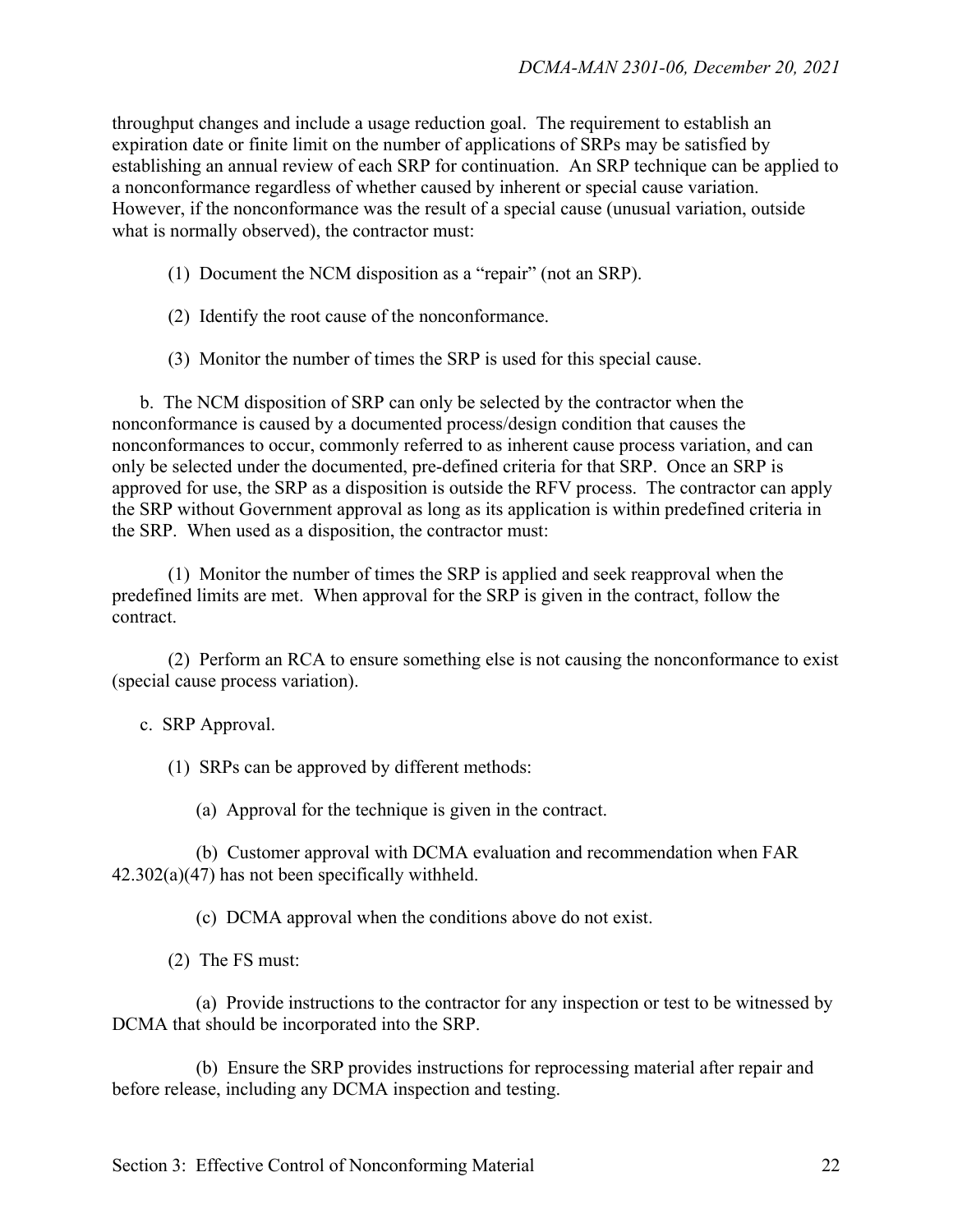(3) Approve or disapprove the submitted SRP, unless approved by the PCO or designated representative. Document approval or disapproval in contract file.

d. Control of SRP Usage.The FS must:

(1) Discourage the use of SRPs when process improvements or design changes are appropriate to eliminate the common cause(s) of nonconformances. If these changes or improvements are not feasible/practical:

 (a) Encourage the contractor to work with the program office to change the Technical Data Package (TDP) requirement(s) when the contractor provides documentation the process is not capable of consistently meeting the requirement(s) and why process improvements are not feasible/practical.

 (b) Encourage the contractor to submit an ECP to incorporate the SRP into the process, thus eliminating the SRP when the process is not capable of consistently meeting the requirement(s) and applying the SRP is the most feasible/practical solution.

 (2) Periodically review the contractor's material review process to ensure SRP dispositions are being applied only to nonconformances caused by the identified and documented process or design conditions (common process variation).

(3) Suspend the use of the SRP until the supplier institutes adequate NCM procedures and practices, when warranted, if the contractor is not performing individual RCA on nonconformances.

 (4) Ensure the contractor reviews SRPs periodically to verify they are complete, up-todate, relative to current process capability and repair techniques, and are being properly applied under the conditions defined for their use.

(5) Ensure the contractor has evaluated, verified, and internally approved the SRP before submitting to the Government for approval any newly proposed SRPs, unless otherwise directed by the PCO or designated representative.

 (6) Ensure the contractor is maintaining records detailing the dates of use and number of applications of SRPs.

 (7) Ensure SRPs which have exceeded the predefined application criteria, are submitted as individual RFVs to the Government and the contractor conducts an investigation to determine why the criteria was exceeded.

 (8) Withdraw approval of a previously approved SRP, if the contractor is not meeting the criteria outlined for the use of the SRP.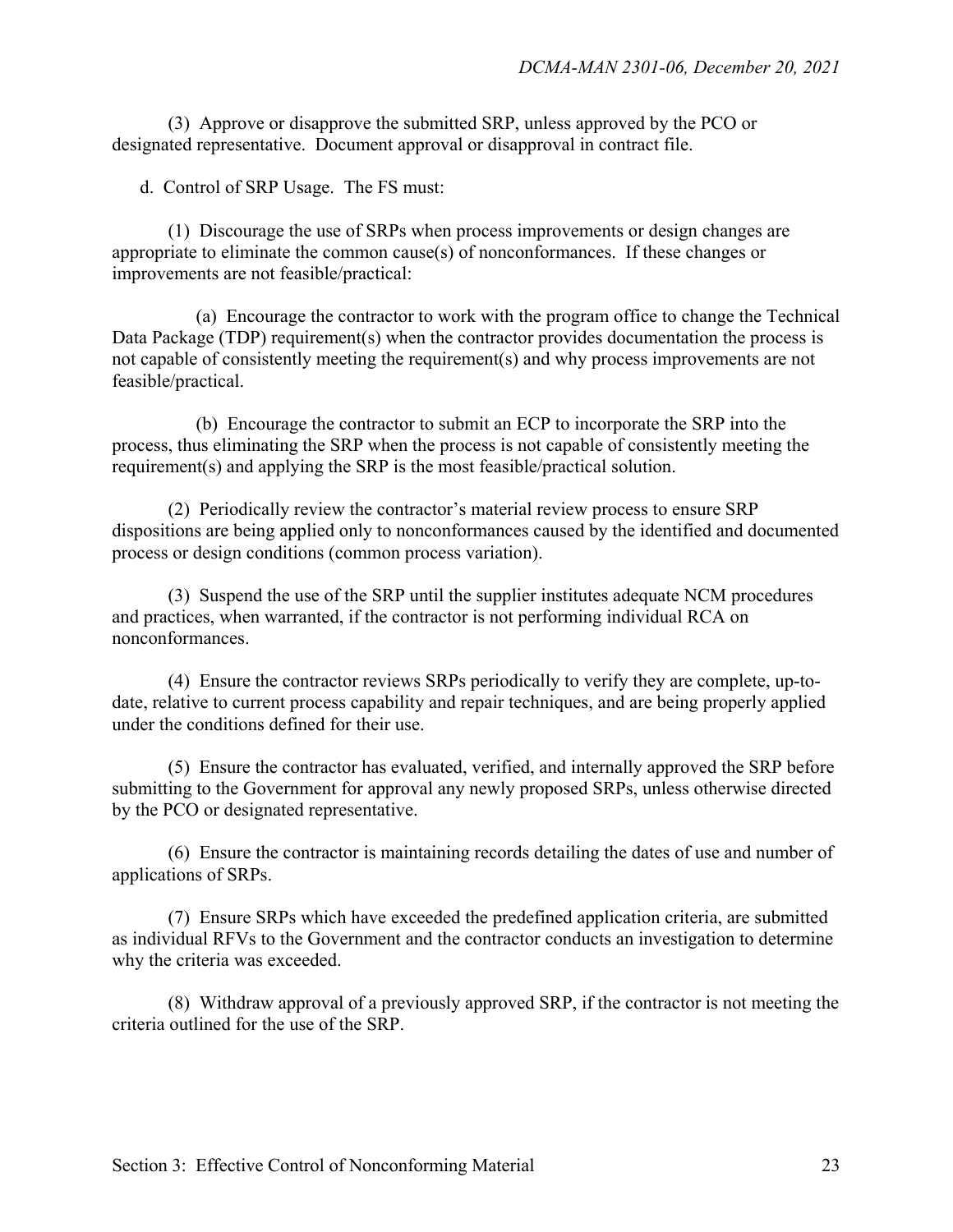(9) Submit documentation to the ACO/CA on the SRP usage for items produced on a contract that contains FAR 52.246-2, to determine whether to pursue consideration on a collective basis.

 (10) Only one temporary extension for the use of SRPs may be granted by the Government. The Government decision to approve an extension should be a collaborative effort between all the FSs associated with the contractor's NCM process.

#### **3.8. COMMERCIAL, COMMERCIAL OFF-THE-SHELF (COTS), AND**

**NONDEVELOPMENTAL ITEMS (NDI).** Unless otherwise specified in a contract, letter of delegation (LOD), Quality Assurance Letter of Instruction (QALI), Memorandum of Understanding or Memorandum of Agreement; DCMA is not required to concur/accept or nonconcur/reject repaired or UAI NCM on Commercial Items and COTS below the CI part number level.

a. Commercial Items and COTS.

 (1) Determination Authority has not been withheld from DCMA on the Prime Contract. The contractor must submit an RFV to DCMA for determination for any nonconformances found at the CI part number level the contractor is proposing to UAI or repair.

 (2) Determination Authority has been withheld from DCMA on the Prime Contract. The contractor must submit an RFV to the PCO or designated representative for nonconformances found at the CI part number level the contractor is proposing to UAI or repair.

 b. NDIs.DCMA's involvement with NDIs minor nonconformances is as specified in the contract.

**3.9. DELEGATION TO SUB-TIER SUPPLIERS.** Government determination authority (FAR 46.407(d)) is applicable to both prime contractor and sub-tier supplier NCM.

a. If Determination Authority has been withheld from the Prime's DCMA CMO.

 (1) The CMO should assist the prime contractor in requesting authority from the PCO to establish an MRB at a sub-tier supplier.

 (2) Where a MRB is not authorized at the sub-tier supplier level, a sub-tier supplier's RFV must be forwarded to the prime contractor for review and disposition in accordance with the approved procedures at the prime contractor.

 b. If the prime contractor requests the establishment of an MRB at a sub-tier supplier and final disposition determination will be at the sub-tier, the Prime CMO must issue a LOD to the cognizant sub-tier CMO in accordance with DCMA-MAN 2101-04; however, the issuance of this LOD is not based on a risk analysis. The FS at the prime contractor must ensure: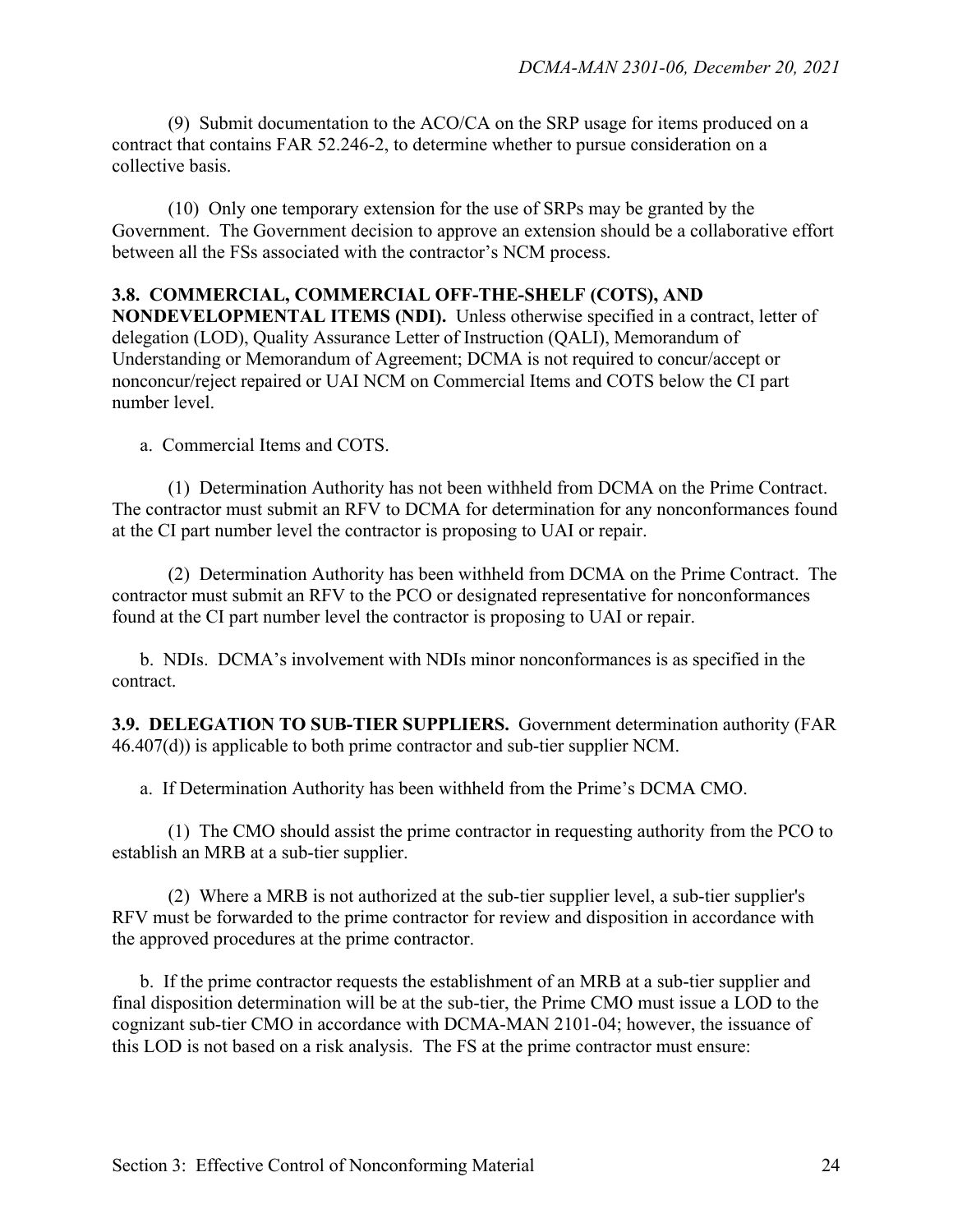(1) The prime contractor's purchase order/subcontract flows down MRB establishment to the sub-tier supplier.

 (2) The sub-tier supplier agrees to comply with MRB/RFV procedures approved by the prime contractor.

 (3) The FS at the sub-tier supplier forwards all RFVs after concurrence to the FS at the prime. The sub-tier FS must still perform DC&A on all RFV actions and provide analysis to the Prime CMO.

 (4) The FS at the prime must forward the RFVs to the ACO/CA to determine if consideration is required. However, if ACO/CA support administration is also delegated to the sub-tier level, the FS at the sub-tier supplier must refer the RFV to the sub-tier ACO/CA when requested. The ACO/CA CO must determine if consideration is warranted.

 (5) When the post review process is implemented at a sub-tier supplier, the requirements in Section 3.6 must be met and implementation coordinated with DCMA FSs at the prime supplier.

**3.10. DC&A OF CONTRACTOR's NCM.** DC&A is performed on all NCM with data independently collected or supplied by the contractor. Analysis tool examples can be found on the Resource Page. NCM data is inclusive of all NCM dispositions (rework, scrap, RTV/RTS, SRP, unique repair, and UAI).

 a. The FS must document the fields below for RFVs. The FS must maintain the data independently of any contractor system and ensure the ACO has access to all RFV related documentation.

(1) Date received from the contractor.

(2) Contract Number or other unique identifier. This may be a contractor assigned RFV unique identifier or tracking number or contract number applicable to the RFV document. If the CMO was delegated this responsibility by another CMO, enter the delegation unique identifier. Include Delivery Order (DO) number when applicable.

 (3) Affected Item Part Number, National Stock Number, Drawing-identified Item Nomenclature or other unique identifier.

(4) Number of Units Affected categorized by UAI, repair or other (for Criticals and Majors).

(5) Nonconformance Description.

(6) Process That Caused the Nonconformance.

(7) Classification.Contractor assigned RFV classification (Critical, Major, or Minor).

Section 3: Effective Control of Nonconforming Material 25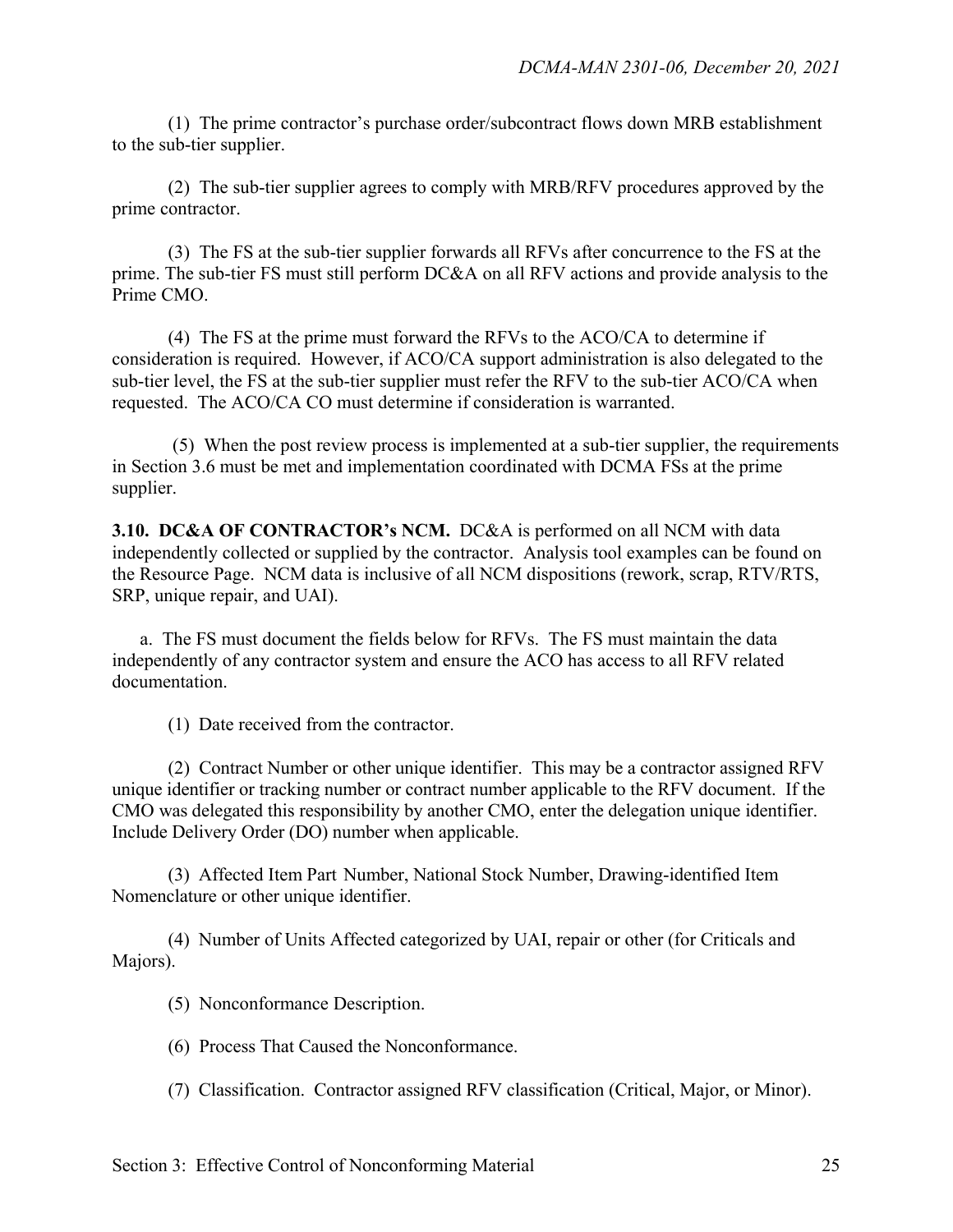(8) Concurrence with Contractor Classification

(9) DCMA Determination/Recommendation Date.

(10) DCMA Determination/Recommendation Decision.

(11) ACO/PCO seeks Consideration. Decision by ACO/PCO to seek/not seek consideration.

(12) Type and Amount of Consideration.Record the type/amount of consideration.

 (13) Information obtained from the contractor concerning scrap and return to vendor should contain the applicable fields above.

 (14) Additional fields as needed which facilitate data analysis or are agreed to in the Joint DCMA/Contractor NCM Reduction Program. RFV evaluation records may be included as needed.

 b. The FS must establish an NCM and RFV baseline with 12 months of data if available. If 12 months of data is not available, use all available data. This baseline must be used to establish thresholds and goals for reduction and improvement efforts. The baseline is to be effective for 1 year. Additional information on developing a baseline is available on the Resource Page.

 c. The FS's DC&A analysis must include the "Control of NCM Products/Outputs" and "Contractor Processing of RFVs" surveillance results, in addition to all NCM data. The frequency and intensity of each is based on the risks identified during risk assessment.

 (1) NCM Performance Data. Establish frequency requirements for collection and analysis of Contractor, Government and User/Customer data.

 (2) RFV Performance Data.Establish frequency requirements for collection and analysis of RFV data based on the risk and volume of RFVs. Monthly analysis is recommended when contractors submit a high number of RFVs.

 d. The FS must withhold (or recommend withholding when DCMA does not have determination authority) RFV concurrence and issue a CAR when analysis results reveal there are recurring process and/or characteristic issues and the contractor is not performing adequate RCA. The CAR should cite the contractor NCM process as deficient where DCMA has determination authority.

 e. The FS must forward NCM analysis results to the cognizant ACO/CA upon request. Additionally, provide results of RFV data analysis to the ACO/CA for contracts that contain FAR 52.246-2 to assist the ACO in discussions with the PCO on whether to pursue consideration.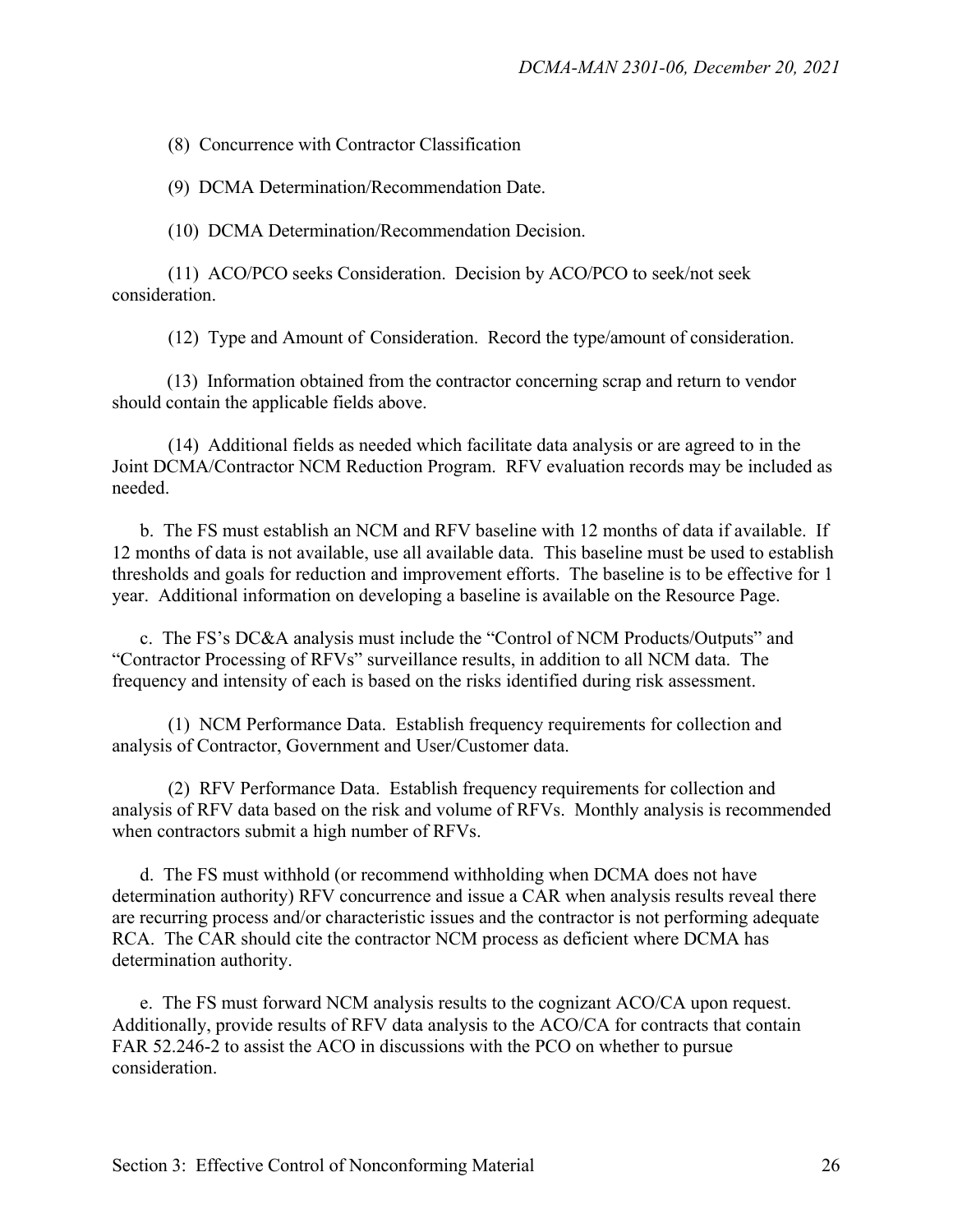f. The FS must reassess risk ratings based on DC&A results and adjust surveillance intensity/frequency as appropriate for any changes in the risk rating. Provide results to the PI if applicable.

**3.11. JOINT DCMA AND CONTRACTOR NCM REDUCTION PROGRAM.** The objective of the NCM Reduction Program is to work proactively with the contractor to reduce both the amount of NCM and the number of RFV submittals and to promote continuous improvement.

a.When warranted by the contractor's performance, the CMO should encourage the contractor to establish a collaborative DCMA and Contractor NCM Reduction Program. Factors to consider are:

(1) A high number of RFVs per month.

(2) Acquisition Category (CAT) I or II Program.

 (3) Unfavorable Supplier Risk System score (a high number of PQDRs may be the driver).

 (4) Recurring RFVs or PQDRs for the same NCM - characteristic/feature, process or root cause.

(5) Contractor is not meeting previously established reduction goals.

b. Use the baseline established during DC&A to establish thresholds and goals for reduction and improvement efforts. The baseline is to be effective for 1 year.

 c. Reassess and reestablish a baseline at the end of each year based on the performance data from the previous 12 months.

d. Establish the Joint DCMA and Contractor NCM Reduction Program. Based on contractor performance, the CMO may request the contractor establish a collaborative DCMA and Contractor NCM and RFV Reduction Program.

 (1) If the contractor agrees to establish a NCM and RFV reduction program, the CMO initiates the collaborative effort.

(2) If the contractor does not agree to establish a NCM and RFV reduction program:

(a) The CMO must elevate the issue to the cognizant DCMA OU.

(b) The DCMA OU and the CMO must engage with the contractor to determine the best approach to establish a collaborative reduction program.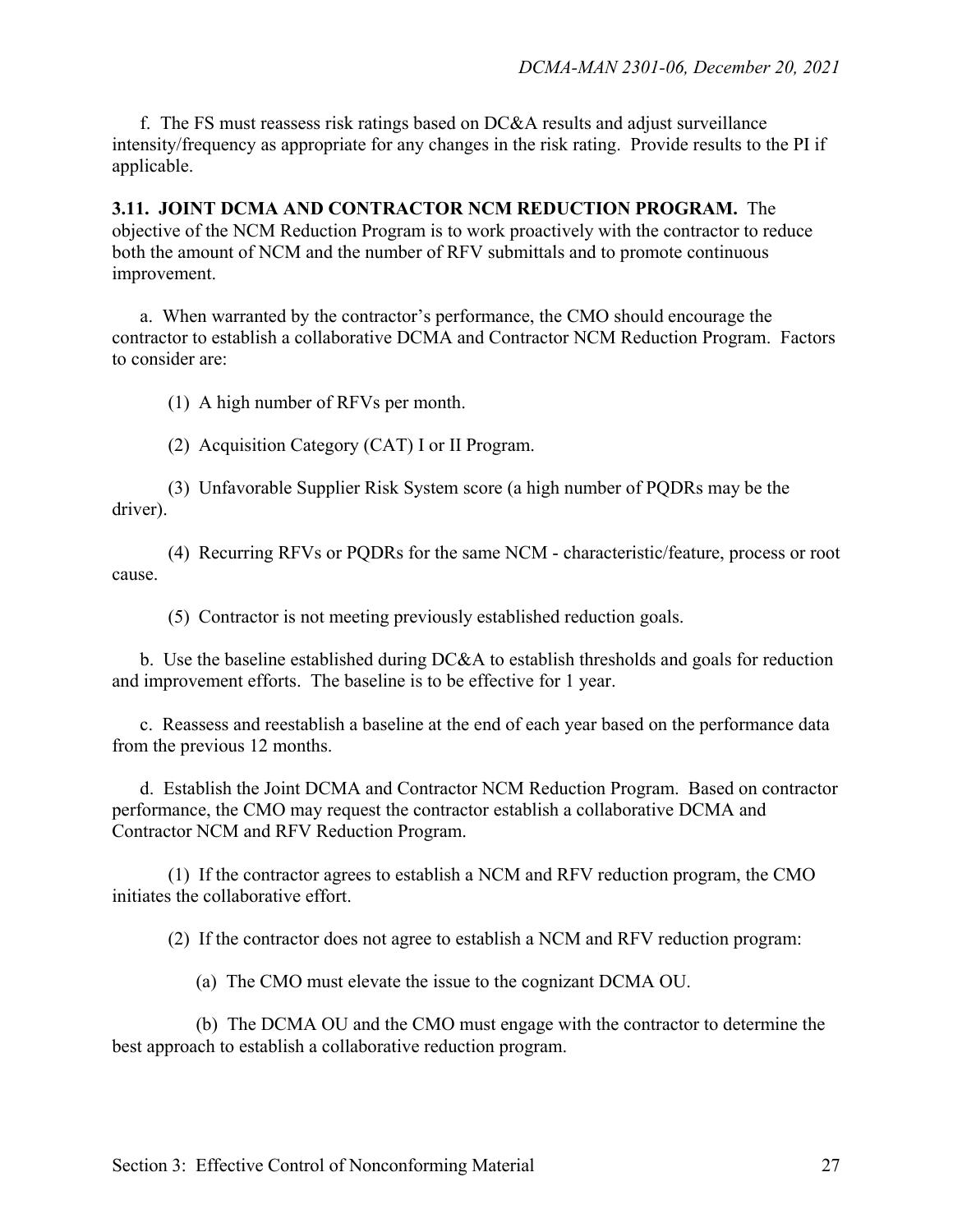(c) If the OU and the CMO are unsuccessful in convincing the contractor to establish a Reduction Program, the OU must engage the DCMA Senior Leadership Team.

 e. Establish a Joint DCMA and Contractor NCM Reduction Management Council once an agreement is reached, herein referred to as the Council. Both DCMA and contractor council members must be at the appropriate management levels necessary to establish and maintain an efficient NCM and RFVs reduction effort. The DCMA council members must include multiple functions as appointed by the CMO Commander, Director, Deputy or CMO Functional Directorates. Council requirements are:

(1) The contractor must develop and document a reduction strategy and plan.

(2) The council must establish metrics, identify thresholds and set reduction goals.

 (3) Agreed upon objectives must be vetted through the cognizant DCMA OU for final approval.

(4) The council must determine and meet at an established frequency.

 (5) The council must review data and trend analysis to determine progress toward goals and must document meetings and action items.

 (6) If the contractor meets or exceeds established goals, the council may set new reduction goals for the same process(es) or chose another process.

 (7) If the contractor is not showing progress or other issues arise requiring resolution, the council must elevate the issue(s) to their respective Corporate Management Councils. If a Corporate Management Council is not in place, the council must elevate the issue(s) to the contractor's senior leadership.

 (8) The assigned FS must provide the affected PCO(s) with results and minutes of council meetings when requested.

 (9) Provide NCM and RFV reduction status input into the Program Assessment Report when it drives the assessment rating.

 (10) Contractor NCM data must be treated as sensitive and/or proprietary and not transmitted outside of the Government.

**3.12. CONSIDERATION.** Consideration is a contract adjustment considered appropriate for Government acceptance or conditional acceptance of NCM. The ACO, in coordination with the FS, will determine when to ask the PCO to pursue consideration for minor NCM where DCMA has determination authority. The ACO will coordinate the consideration or other remedy request with the PCO in accordance with DCMA-MAN 2101-01, "Acceptance." The FS must ensure all actions for consideration have been accomplished prior to product acceptance for single RFVs and prior to contract close-out for cumulative requests.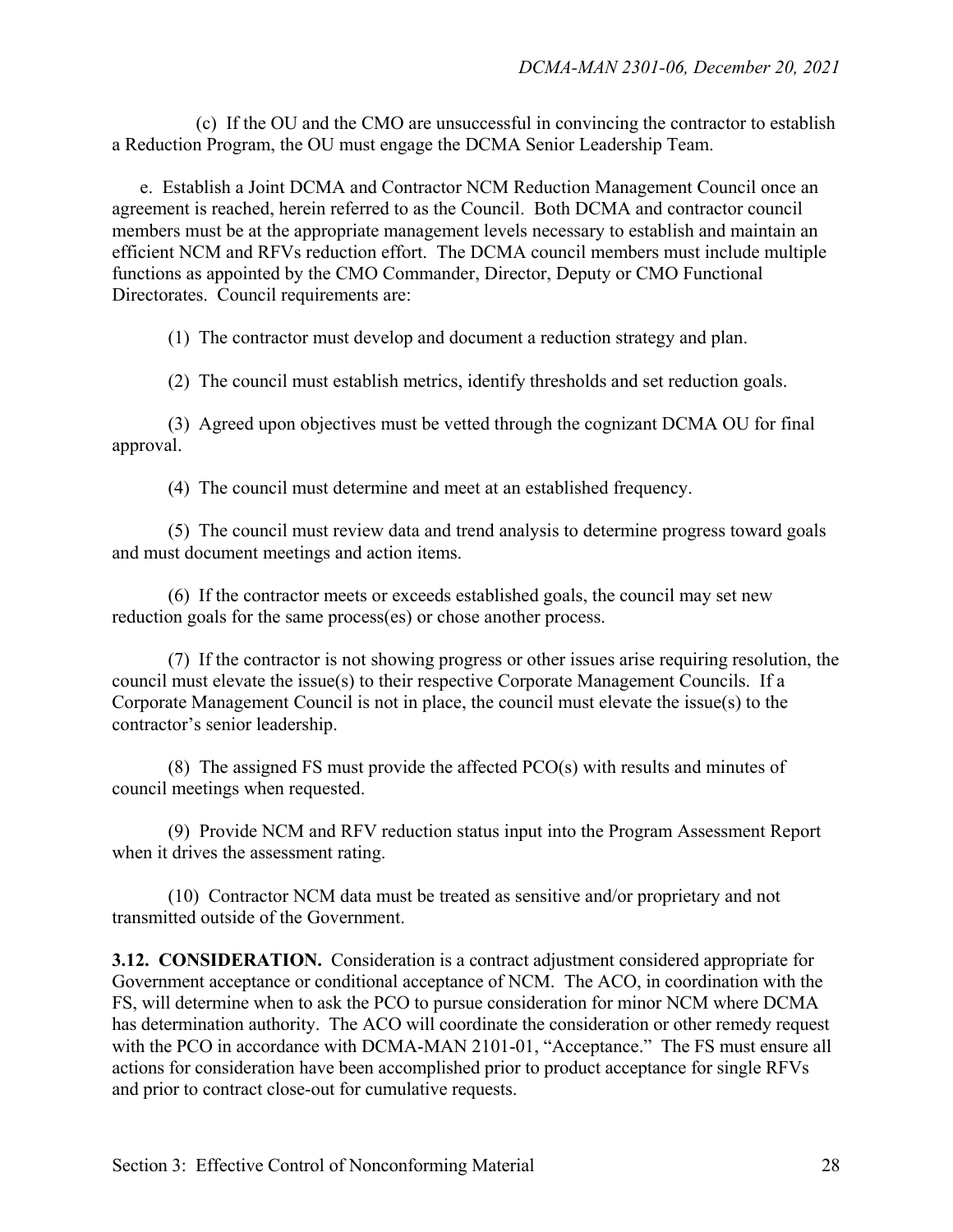a. Consideration (contract modifications) for major and critical NCM is the responsibility of the PCO. Unless FAR 42.302(a)(47) has been specifically withheld, the FS, through the ACO, must provide an evaluation/recommendation.

 b. DCMA and the PCO may collaborate to determine criteria or under what circumstances consideration will or will not be sought for minor nonconformances. The discussion can be held during the Postaward Conference or at any time during contract performance. Factors to consider include:

- whether to concur with RFVs before consideration is sought;
- any dollar thresholds that must be met before the PCO will consider seeking consideration;
- whether consideration should be sought on a collective basis and, if so,
- any associated timeframes (i.e. quarterly, monthly requests), dollar amounts, etc.

 c. The FS may make a recommendation to the ACO to pursue consideration for minor nonconformances. Consideration need not be sought unless it appears the savings to the contractor in fabricating the nonconforming supplies or performing the nonconforming services will exceed the cost to the Government of processing a modification.

 d. The FS must forward the RFV(s), consideration recommendation and supporting documentation to the ACO, who must make a decision whether to ask the PCO to pursue consideration. Consideration can be sought for a single RFV or on a collective basis. Factors to consider when reviewing and providing consideration recommendations include:

(1) Multiple RFVs can be grouped together in one request.

 (2) Program and contract impacts. These are especially important in the case of a Production Surveillance Criticality Designator (SCD, CD or Criticality) A and B Contract (designator generally found in Block 7 of the contract).

(3) Delayed delivery schedules as a result of the NCM.

 (4) Contractor's costs for processing the NCM. This includes the cost associated with any repair or UAI action, the technical analysis to support the RFV, and any reinspecting, retesting or requalifying costs. These costs must be provided by the contractor.

(5) Government reinspection costs if the FS needs to reinspect the NCM after repair.

 (6) Cost(s) avoided by the contractor such as fabrication costs avoided by the contractor if not required to repair or replace items.

(7) Any consideration offer from the contractor.

 e. If the ACO and PCO agree to pursue consideration, the ACO must develop the request. If consideration will not be pursued, the ACO must notify the FS of the decision.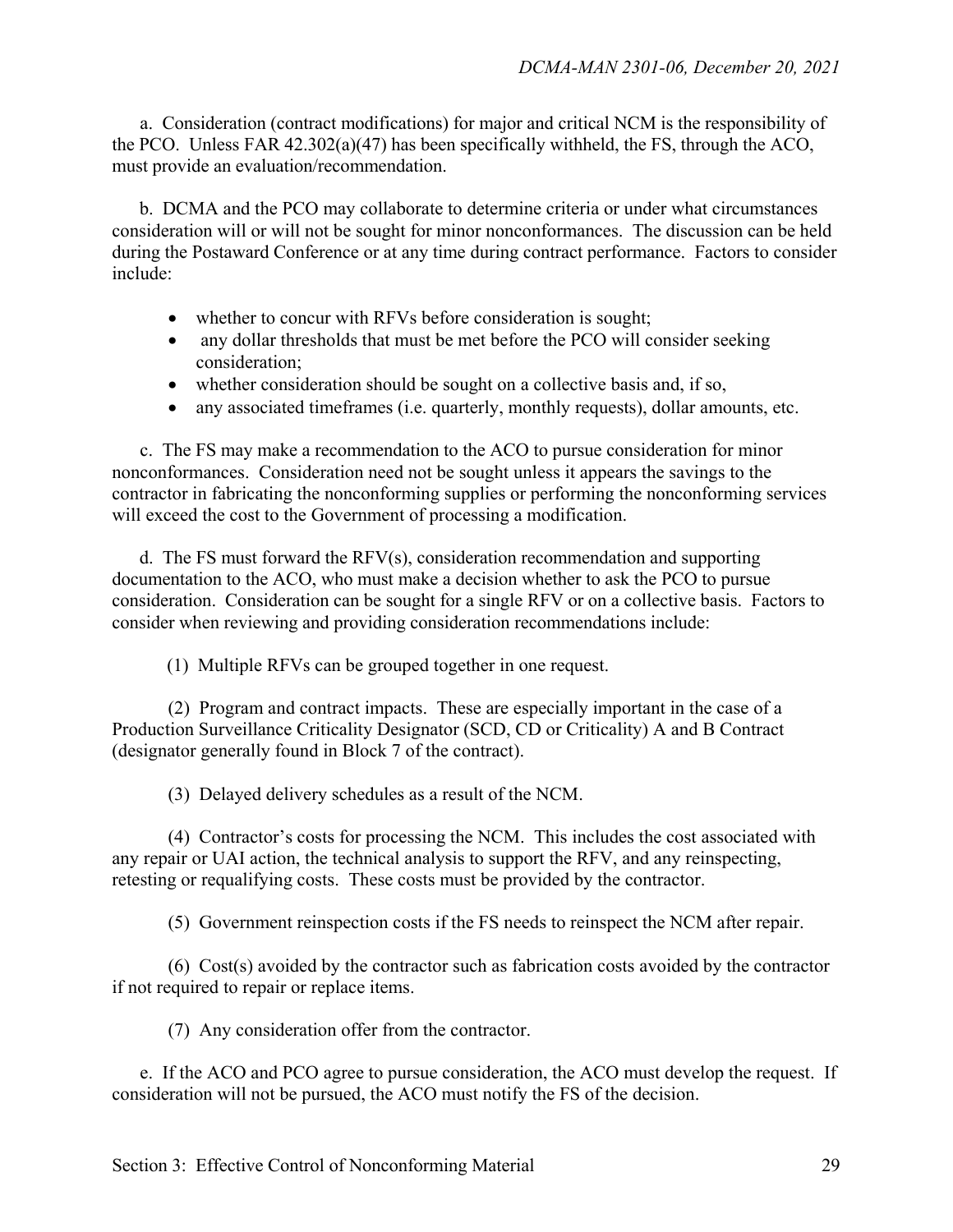f. Typically, the PCO conducts consideration negotiations with the contractor with recommendations from the ACO/CMO; however, the PCO may authorize the ACO to negotiate with the contractor. When an agreement is reached with the contractor, the PCO will modify the contract as appropriate.

g. The FS with RFV determination authority must upload the RFV into the CMO contract file, including the final resolution as provided by the ACO. The FS must record whether the ACO/PCO sought consideration and the type/amount received as part of the data collected in Paragraph 3.10.

 h. Utilizing the data collected on RFVs, the ACO and FS must identify costs and impacts of NCM that should be considered in future contract negotiations for same or similar items. For contractors supported by an Integrated Cost Analysis Team, the FS must also solicit input from the Integrated Cost Analysis Team Director. The ACO must present the data to the PCO where appropriate.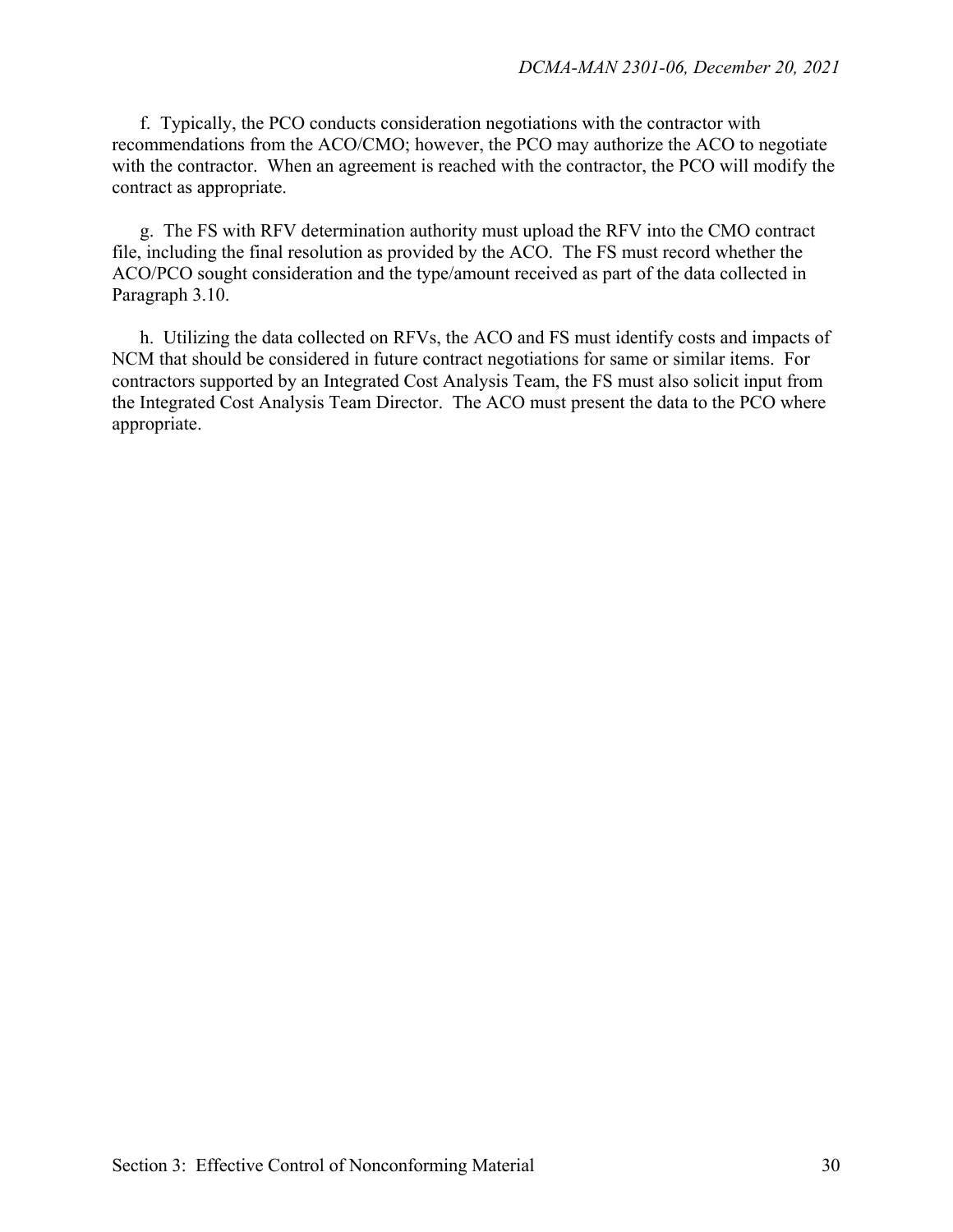## **SECTION 4: DISCREPANCY REPORTING**

**4.1. TYPES OF DISCREPANCIES.** Discrepancy reporting is the process of identifying and resolving problems with **delivered** materiel. Reporting is accomplished through the PDREP, a web based system maintained by the Department of the Navy. The three most common types of discrepancy reports are:

a. PQDR. The PQDR reports defects on new or newly reworked materiel. It can include problems in design, specification, material, and manufacturing. These type of deficiencies are reported on a Standard Form (SF) 368, "Product Quality Deficiency Report," (or electronic version). Depending on when the discrepancy is discovered and the type of materiel, DCMA will either be the originating point or support point.

 b. SDR**.** An SF 364, "Supply Discrepancy Report," also referred to as "Report of Discrepancy," is used to report shipping or packaging discrepancies attributable to the shipper (including U.S. Government sources and contractors, manufacturers and vendors). SDRs may also be used to document product quality deficiencies from foreign military sales customers per Security Assistance Program agreements.

 c. Transportation Discrepancy Report (TDR). The TDR reports loss or damage of materiel in transit or misrouting of materiel. Transportation deficiencies must be forwarded to the cognizant DCMA Transportation office.

**4.2. PQDR PROCESS OVERVIEW.** When a deficiency is discovered, a PQDR is initiated in PDREP by the originator/originating point and submitted to the appropriate screening point. The screening point determines the appropriate action point and forwards the report for investigation. The action point must either investigate or assign the report to a support point (typically DCMA) for investigation. When required, any PQDR exhibits are moved between the exhibit holder and the investigating point. Throughout the investigation process, interim responses and other routine correspondence transactions are used to keep each interested activity updated with the current status.

**4.3. SDR PROCESS OVERVIEW**. When a discrepancy in packaging is discovered, a SDR is submitted in PDREP to the action point for investigation. The action point must either investigate or forward the SDR to the SDRPM for investigation. Exhibits, photographs and/or other documentation may be used for investigating complaints.

**4.4**. **COMMUNICATION.** PQDRs and SDRs are considered customer complaints, requiring the FS to communicate with multiple personnel to resolve. Open communication, both oral and written is paramount, requiring the FS to communicate vertically and laterally within their chain of command. Occasionally the process requires communication outside of the chain of command to other functional areas, CMOs, Regions, OUs, customers, and contractors. Communication should be conducted and documented in PDREP in the most efficient manner to achieve the desired results. Collaboration between the DRPM, SDRPM and FS is highly encouraged.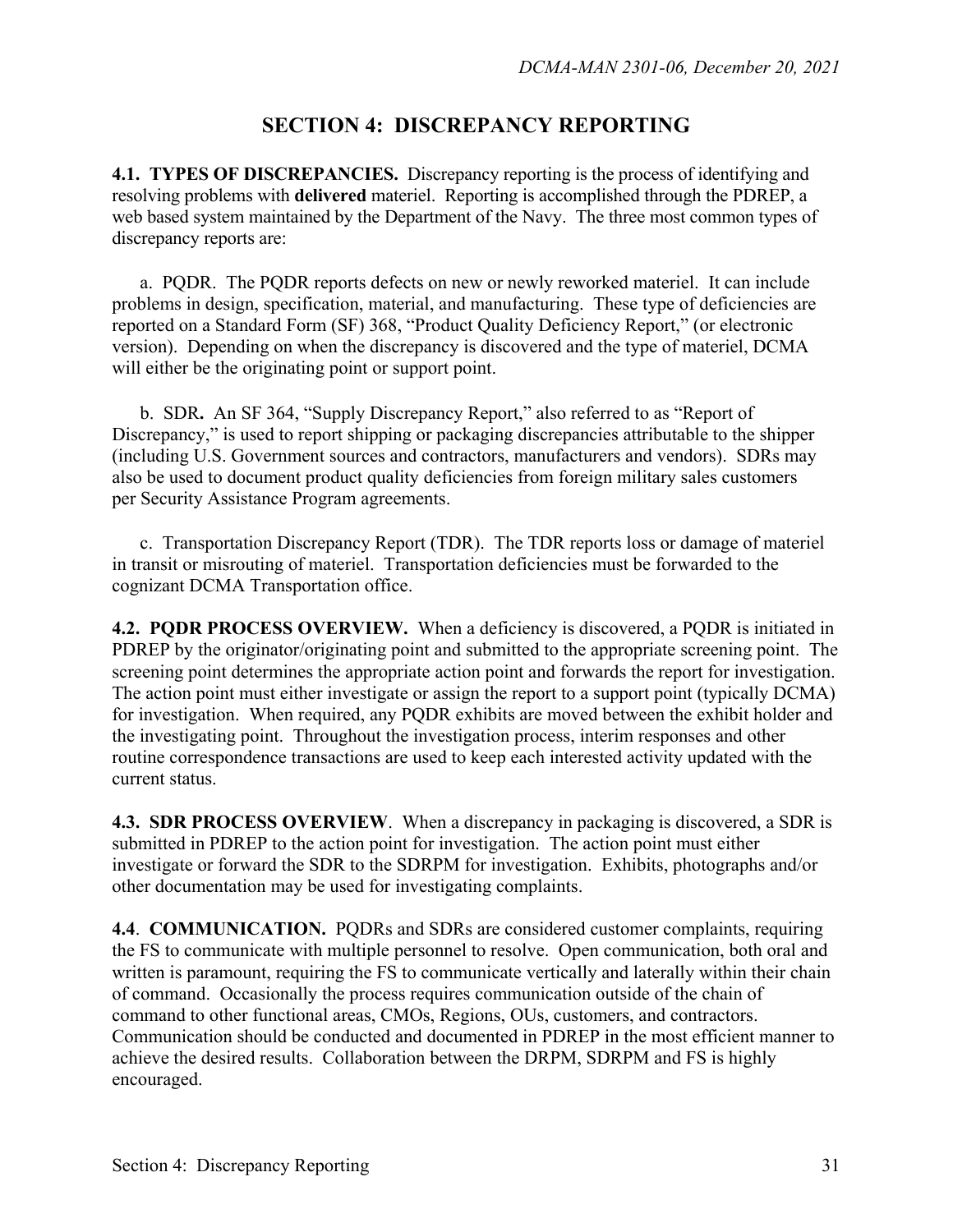## **4.5. COMMUNICATION AND ACKNOWLEDGMENT.**

a. The DRPM must:

 (1) Monitor CMO Quality Deficiency Report email inboxes and respond to customer complaints within the prescribed time limits.

 (2) Acknowledge receipt of CAT I PQDRs within 24 hours and CAT II PQDRs within 3 calendar days in PDREP. If the acknowledgment period occurs during facility shutdown periods (weekends/holidays), the acknowledgment must occur on the next business day.

 (3) Take appropriate action to forward or delegate to other support point(s) for investigation.

 (4) Forward Navy Special Emphasis Operations (NSEO) DRs to the NSEO DRPM for investigation. Investigation results must be coordinated with the primary QA representative of the facility.

 (5) Establish a 20 calendar day suspense for CAT I PQDR investigation reports and a 30 calendar days suspense for CAT II PQDR investigation reports. These suspense dates begin when the PQDR is received and acknowledged by the DRPM.

(6) Collaborate with QA personnel to ensure exhibits are requested when required.

(7) Collaborate with QA personnel on replies as the DR investigation progresses.

(8) Provide the final DR investigation report to the action point.

(9) Recommend the action point forward results to the GIDEP representative as needed.

 (10) After completion of an investigation, either the DRPM or FS personnel must request disposition instructions for all PQDR exhibits via PDREP. Request and forward exhibit disposition instructions, if not previously provided.

(11) Maintain accurate PQDR status in PDREP for data integrity and accurate reporting.

 (12) When suspense dates cannot be met pending known action delays and/or administration processing of the PQDR, ensure reportable times are suspended in PDREP. This is done by selecting the "View/Edit Deficiency Report Data" hyperlink in a PQDR and then selecting the applicable "Suspension Status" drop down option in the "DR INFO" section (i.e. WA-Waiting for Action Point Information, WE-Waiting for Exhibit, etc.).

 (13) Verify the Defect Code Management data summary codes are correct and correspond to the information provided in the DLA Form 1227, "Product Quality Deficiency Investigation Report." An explanation of data summary codes is located in DLA Regulation 4155.24, "Product Quality Deficiency Report Program," enclosure 11.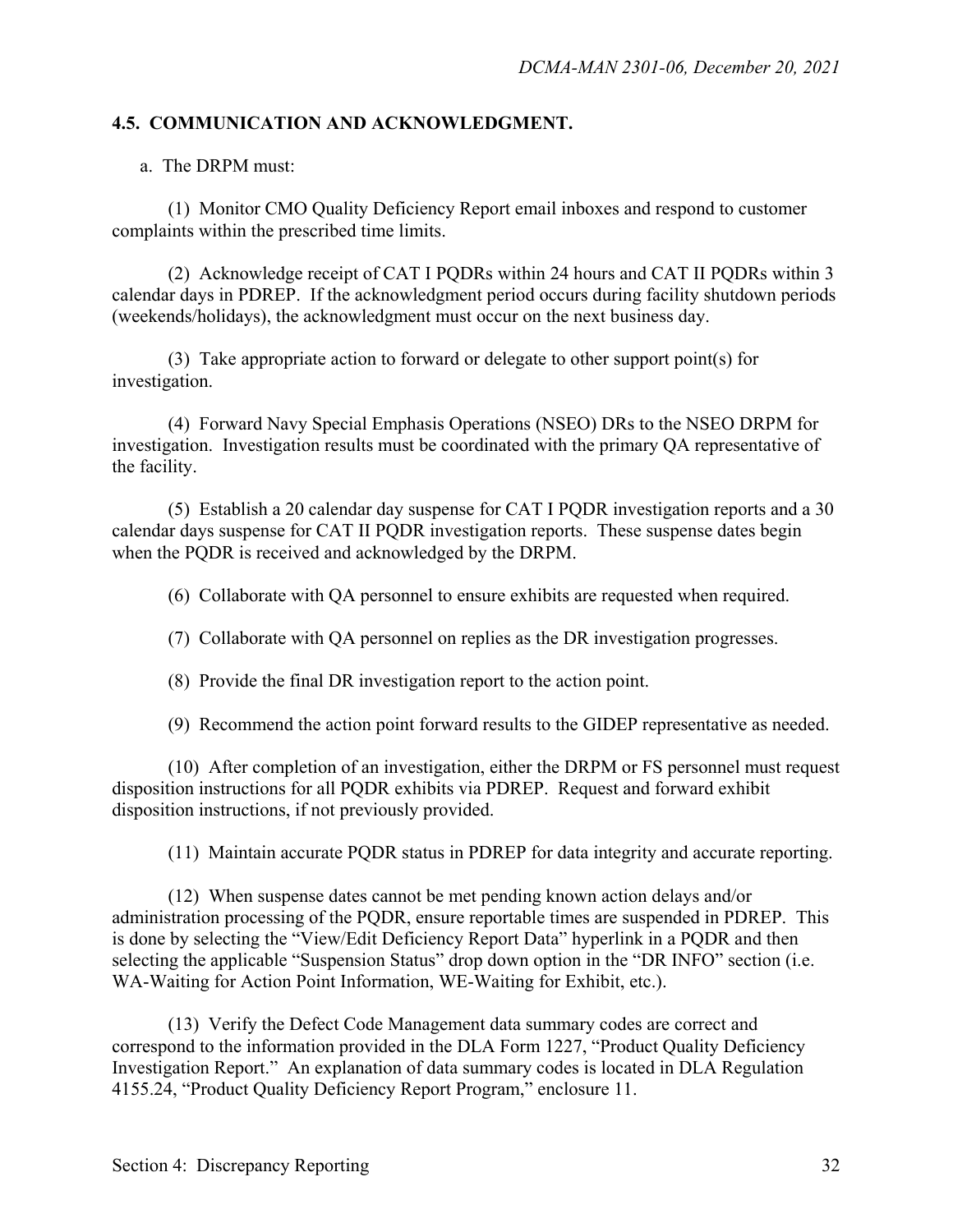(14) Send a monthly report to CMO supervision on the status of both PQDRs and SDRs. The SDR portion is received from the SDRPM. At a minimum, reports must contain suspense dates and exhibit status/location by Report Control Number (RCN). Other information pertinent to the CMO may be included. Agency best practice is to segregate RCNs by team office symbol.

b. The SDRPM must:

 (1) Monitor SDR email inboxes and respond to customer complaints within time limits. Formal deficiency reports are normally received on a SF 364 in PDREP.

 (2) Complete investigations within 25 calendar days of receipt after determining an investigation is warranted. Acknowledgement of the received SDR in PDREP begins the suspense due date. If an investigation will take longer, the SDRPM must provide an interim reply to the action point with the investigation status and an anticipated completion date.

 (3) Request photographs and documentation as needed to support investigations. If the requested items are not received within 14 calendar days of request, the SDRPM must submit a final reply to the action point stating the investigation cannot advance until the requested items have been received and the SDR rebutted back to DCMA.

(4) The Packaging Specialist must perform the SDR investigation.

 (5) If support is needed for investigating a complaint, send a request to the DRPM copying the cognizant FS through the PDREP system.

 (6) Provide the results of the investigation to the DRPM, copying the cognizant FS. Provide final SDR investigation results to the action point.

(7) Collaborate with the DRPM during DR investigations, if requested.

(8) Send SDRs to the DRPM as required.

**4.6. RECEIVE AND REVIEW DR.** DRs are normally received in PDREP on a SF 368. Investigations of DRs submitted for warranted items must be handled the same as any other DR. The DRPM is responsible for acknowledging the receipt and review of DR.

 a. Review the DR for required information prior to acknowledgment of the DR in PDREP to determine if an investigation is warranted. Request additional information from the action point as needed and add that information to the applicable form if possible. Return DRs with the following issues to the action point, explaining why they are being returned:

- Missing contract numbers
- Contract(s) not administered by DCMA
- Locally purchased items
- Transportation-type discrepancies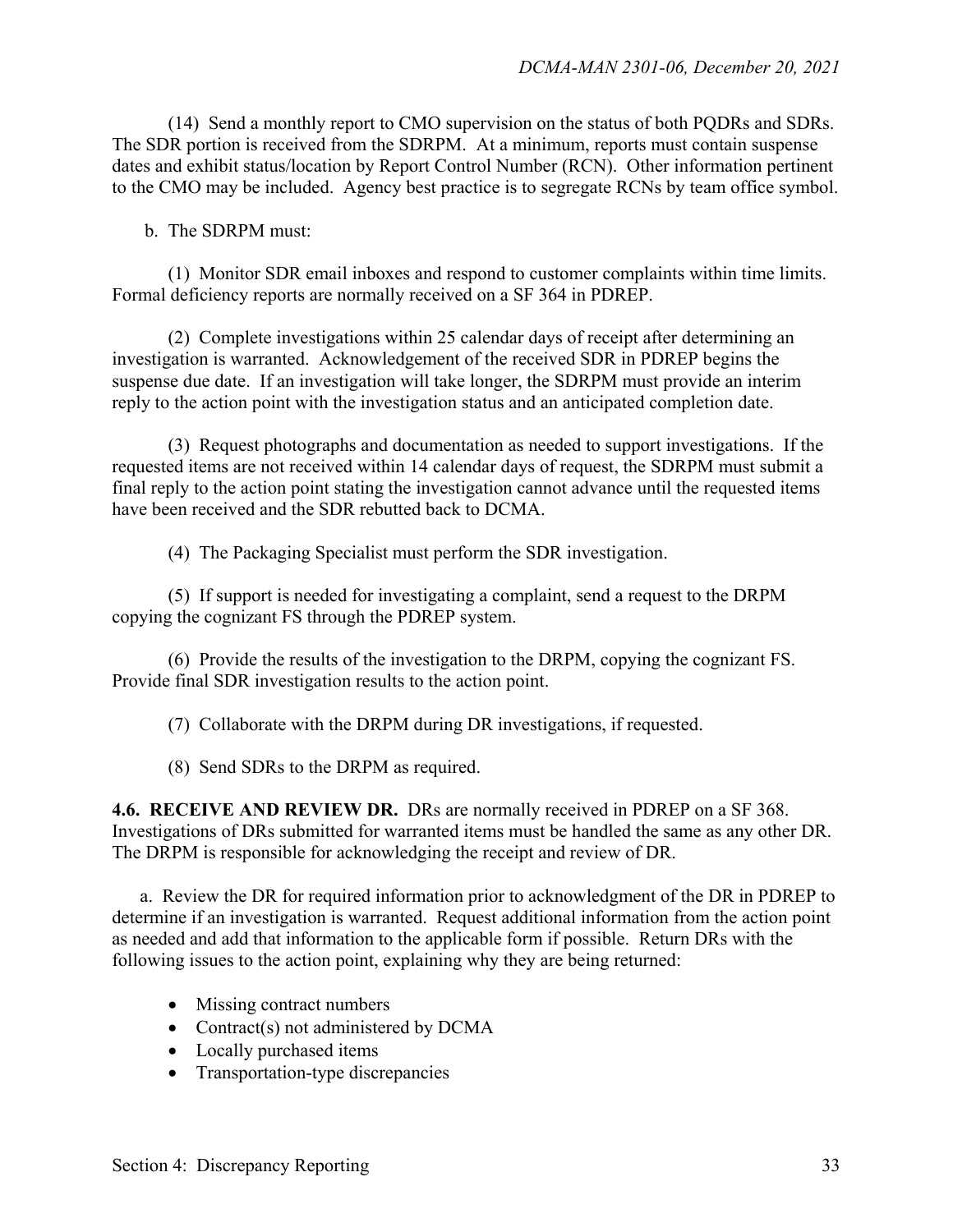- Malfunctions involving ammunition and explosives (report under individual DoD Component procedures)
- Materiel for Navy Strategic Weapons Systems and the Navy Nuclear Propulsion Program
- Inaccurate information that is not easily correctable
- Subsistence materiel deficiencies (reported by the DoD Hazardous Food and Nonprescription Drug Recall System) in accordance with DLA Regulation 4155.26, "DoD Hazardous Food and Nonprescription Drug Recall System"
- Condition resulted from improper handling or deterioration during storage (report following individual DoD Component procedures)
- Materiel failures as a result of inadequate maintenance, improper operation, or normal wear and tear
- Excess or surplus property or billings for services, space, communications and printing in accordance with Part 101-26.802 of Title 41, Code of Federal Regulations

b. Deficiencies, other than malfunctions, involving ammunition and explosives must be investigated in accordance with this Manual.

c. Corrective actions regarding DRs for products procured using a commercial clause are typically limited to product replacement unless a specific contract addendum was imposed.

d. When operating in a Host Nation environment, the FS must follow policy as outlined in DCMA-MAN 2501-11, "International Request for Contract Administration Services," when delegating the performance of the independent investigation to the Host Nation.

e. When DRs are received outside of PDREP, determine if the DR is an information only PQDR or requires an investigation based on the criticality of the deficiency.

f. Contact the action point to confirm the DR contains the correct information, when misdirected DRs are received. Once the correct CMO is identified, redirect the PQDR to correct support point. This will remove the PQDR entirely from the work list of the transferring CMO.

g. Redirect NSEO DRs to the applicable NSEO DRPM for action.

h. Redirect DRs sent directly to a subcontractor/Place of Performance (POP) location to the cognizant CMO of the prime contractor. A DR sent directly to a subcontractor including a POP facility is misdirected.

i. Delegate subcontracted and POP DRs to the cognizant CMO of the subcontractor through the PDREP PQDR system in accordance with DCMA-MAN 2101-04. All DR delegations follow the same supply chain path as the prime contractor's purchase order without bypassing cognizant CMOs of sub-tier suppliers. Each sub-tier supplier will have to address proper flow down of requirements and sub-tier vendor control.

**4.7. DETERMINE IF PREVIOUS HISTORY OF IDENTIFIED DEFICIENCY.** The FS must: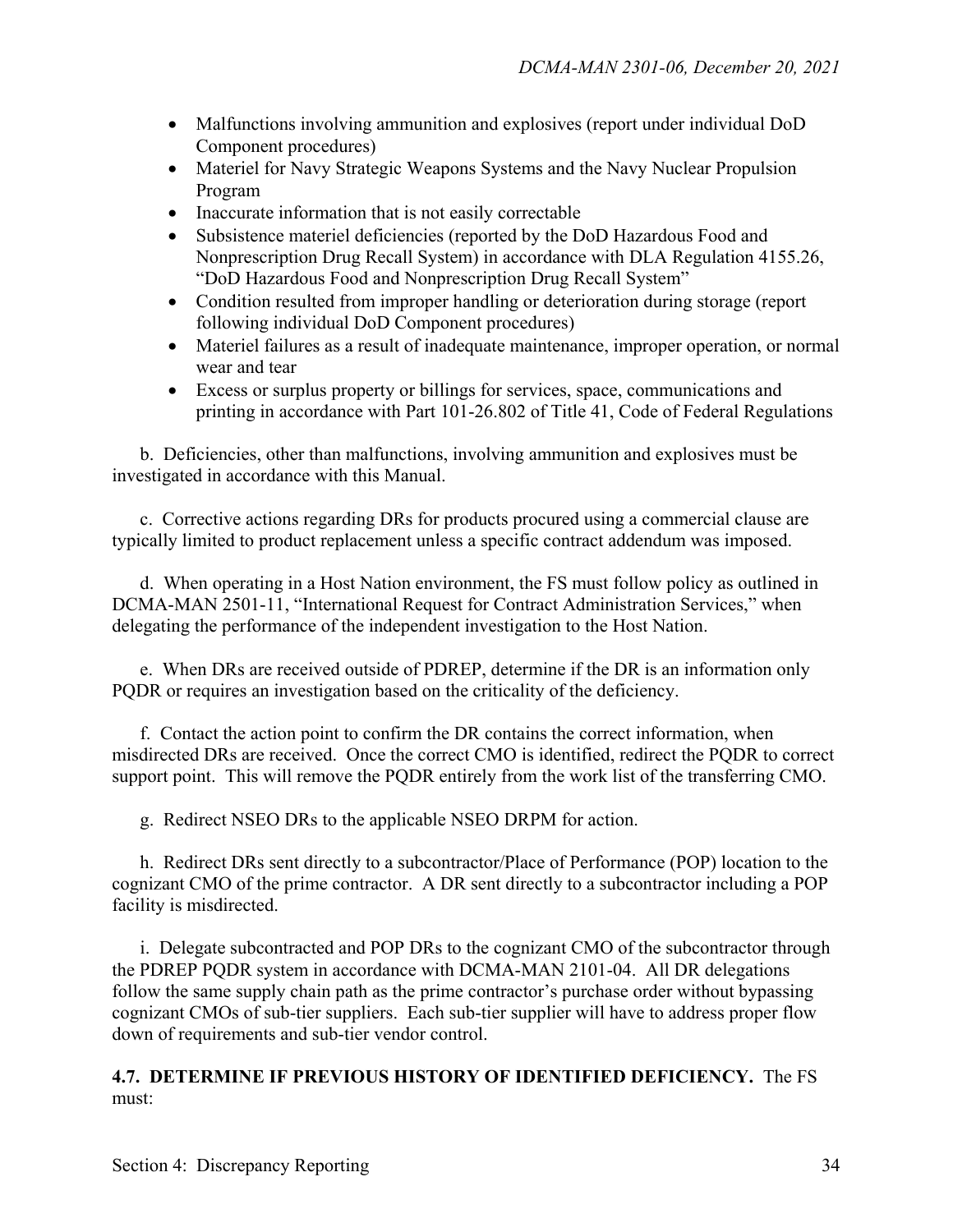a. Conduct an initial investigation to determine if there is any previous history regarding the identified deficiency. This investigation should include a review of Government records and supplier performance data such as DC&A results on NCM performance and supplier performance data. Consult with the DRPM as needed.

b. Provide a response to the customer indicating any previous or current corrective actions taken by the supplier if a reported deficiency is the same as a previously resolved DR or the deficiency is currently under investigation.

 c. Delegate the request for support in PDREP if support is needed at a subcontractor level to support an investigation (i.e., witness opening of exhibit packaging and/or verify corrective actions taken by the supplier/subcontractor, etc.). The prime CMO retains responsibility and must still conduct an independent investigation.

## **4.8. DETERMINE NEED FOR DR EXHIBITS.** DRPM/FS must:

a. Determine if the supplier requires exhibits for an investigation. The exhibit request or declination must be accomplished within 7 calendar days using the Contractor Request for Exhibit Letter in PDREP to the Action Point.

 b. Review the Contractor Request for Exhibit Letter to determine if the exhibit is necessary to facilitate the investigation of the identified deficiency or in the best interest of the Government.

 (1) For repeat PQDRs, ensure the decision to request exhibits is based on the terms of the initial PQDR Corrective Action Plan (e.g., previous investigation results associated with the defect attribute(s) and preventive measures implemented by the contractor), when repeat PQDRs were previously investigated and it was determined an effective Corrective Action Plan was implemented.

 (2) When exhibits are requested, validate that PDREP assigns a new 30-day suspense date. The DRPM may extend the suspense date an additional 30 calendar days within PDREP, at which time either an interim or a final reply must be released to the action point.

 (3) Ensure a final reply report is released to the action point when exhibits are not received by the 60-day maximum waiting period. When there is objective evidence the item has shipped (e.g. receipt of carrier name and shipping tracking number), and it is known the item will not arrive by the 60-day maximum waiting period, issue an interim reply versus a final reply.

 (4) Ensure investigation reports include an assessment of current production, inventory, and the results of a record review. At a minimum, the record review includes both supplier and DCMA records, drawings, specifications and any other contractual requirements needed to assist the action point in determining cause.

 (5) A final reply on DLA Form 1227, including the records review results, is required even if the exhibit has not been received. Additionally, the report must stipulate the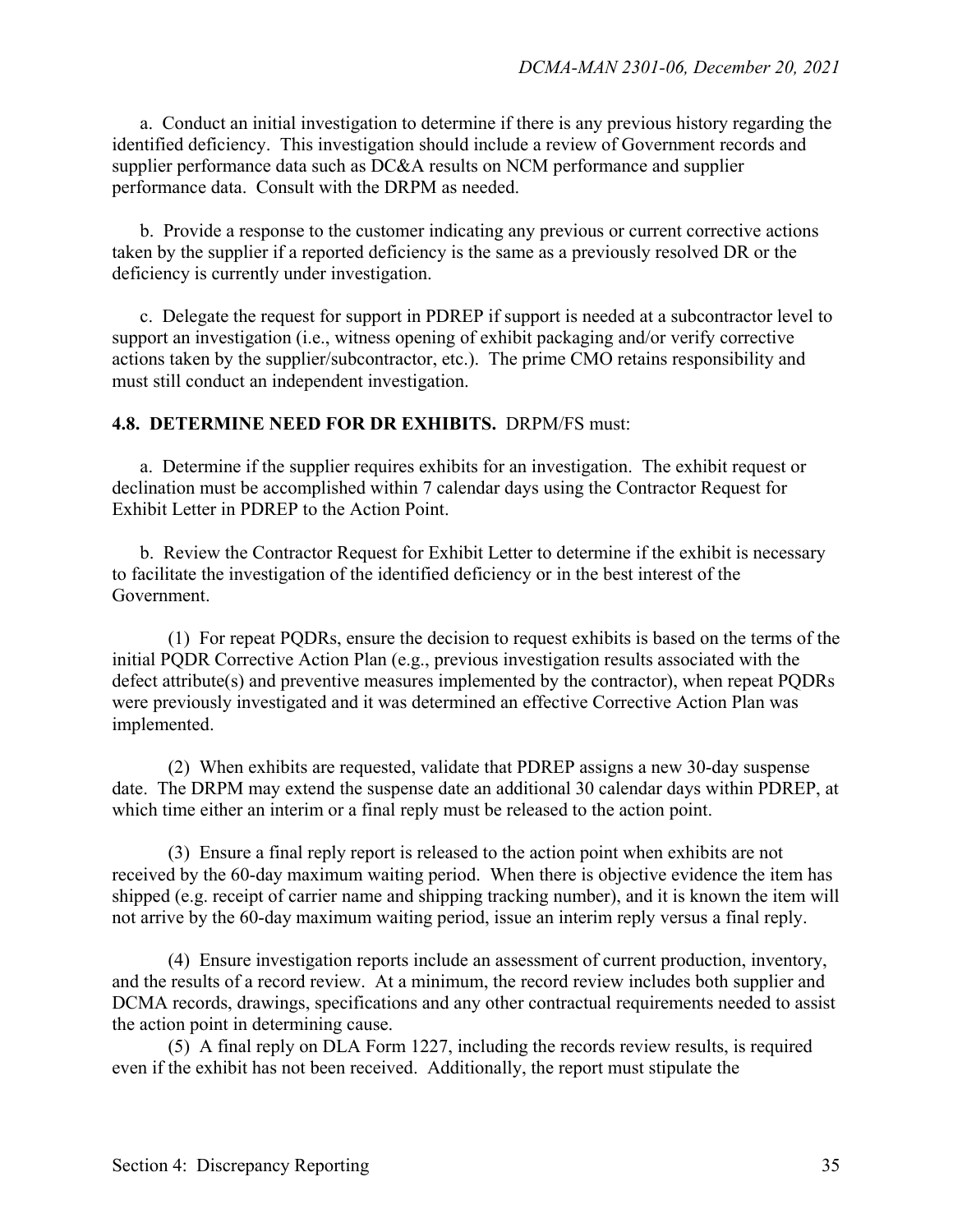investigation cannot advance until the exhibit arrives and the PQDR is rebutted back to the support point.

**4.9. RECEIVE EXHIBITS.** DRPM/FS must:

a. Redirect exhibits received at a location other than the responsible vendor's location as required.

b. Witness the opening of the package containing exhibits to verify contents and ensure no damage occurred during shipment.

(1) In the event of damage during shipment, document the extent of the damage on the Exhibit Receipt Letter in PDREP and notify both the action point and supplier.

(2) Depending on the extent of damage, the DR investigation may be limited to a collaborative review with the supplier.

c. The collaborative review must include supplier and DCMA records, drawings, specifications and other contractual requirements. Photographic evidence may be reviewed when deemed necessary.

d. Ensure the exhibit(s) is tagged with DD Form 1575, "Suspended Tag – Materiel," and DD Form 2332, "Product Quality Deficiency Report Exhibit." Document any missing forms on the exhibit receipt letter in PDREP and notify the action point and the supplier of any missing documents.

e. Send the Exhibit Receipt Letter to the action point within 5 calendar days of witnessing the opening of the package containing exhibit(s).

f. Complete the final report within 20 calendar days (CAT I) and 30 calendar days (CAT II) after receipt of the exhibit. Any evidence, including photographs, should be attached to the PQDR. If the suspense date will be missed, provide an interim status reply in PDREP to the action point, including the anticipated completion date.

## **4.10. CONDUCT DR INVESTIGATION.**The FS must:

 a. Determine the root cause(s) of the noted deficiency(ies). The following must be considered when determining root cause:

- If technical data or design and/or packaging deficiencies are suspected, coordinate with the CMO engineering and/or packaging specialist for assistance
- Completeness and clarity of contractual requirements, including the TDP
- Sub-tier vendor control if applicable
- Completeness, clarity, and compatibility of supplier product realization documentation, such as work orders, product and process specifications, purchase orders, inspection plans, and test procedures to contractual requirements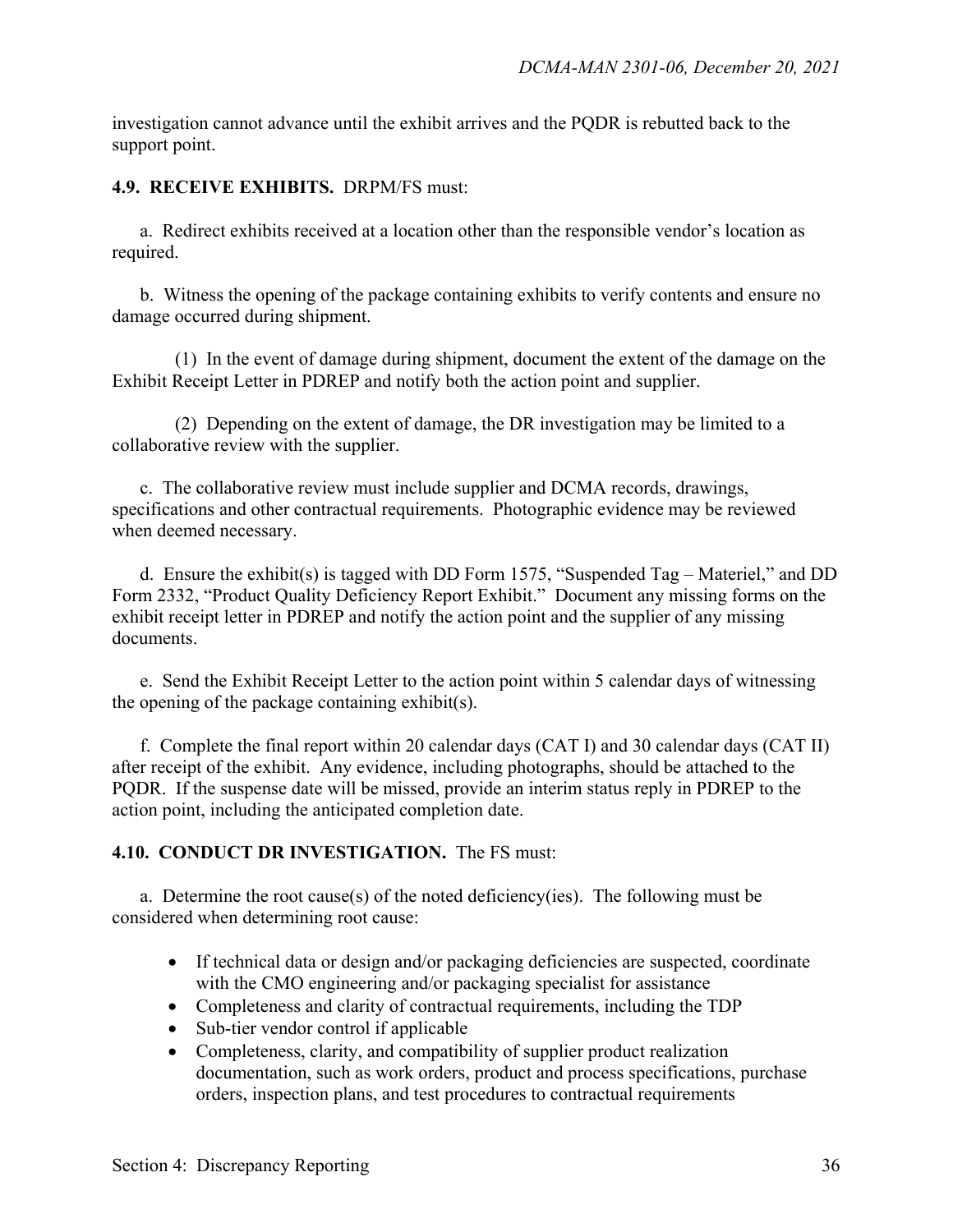- Competencies of manufacturing, inspection, and test personnel
- Adequacy and condition of tooling
- Control of supplier manufacturing, measuring and test equipment
- Adequacy and compatibility of the product verification methods used by both the supplier and the customer
- Adequacy of packaging and handling methods
- Supplier investigations and corrective action responses that attribute nonconformances to "superficial causes" such as operator error, poor workmanship, or new employee must be challenged and investigated further

 b. Evaluate and ensure the supplier takes effective corrective action to address the root cause of the deficiency to preclude recurrence.

 c. Evaluate supplier's position with respect to repair, replacement, or refund of product(s). Additionally, items under warranty require corrective action. If items are covered by warranty, the repair, rework or replacement and associated costs must be handled in accordance with the warranty requirement in the contract as applicable to FAR Subpart 46.7 and DFARS Subpart 246.7. Investigations of DRs submitted for warranted items must be handled the same as for other DRs. Contract terms and conditions take precedence over this Manual.

 d. Ensure PQDR DCM data summary codes located within PDREP are used in the investigation report.

 e. Ensure all affected product lines have been considered including current production, product awaiting shipment, delivered product, and product in inventory.

 f. If at any time during the investigation, the materiel is believed to be counterfeit or an unauthorized product substitution, immediately contact the CIC for additional guidance before proceeding.

**4.11. DETERMINE NEED FOR ADJUSTMENTS TO SURVEILLANCE.** As a result of the investigations (or as necessary), the FS must document DR surveillance activities, conduct analysis and document additional risk causes and make adjustments to the frequency/intensity in the surveillance plan in accordance with the program support plan.

## **4.12. DOCUMENT THE DR INVESTIGATION.**

a. The FS must:

 (1) Document the PQDR investigation results on DLA Form 1227 by following the DLA Form 1227 Instruction Guide in PDREP and on the Resource Page.

 (2) Ensure applicable cause codes are selected. Cause codes X (undetermined cause) and Z (not applicable) must only be used as a last resort when a thorough investigation does not validate any other cause code. Properly coding investigations helps facilitate the data analysis needed to identify problematic vendors or groups of items.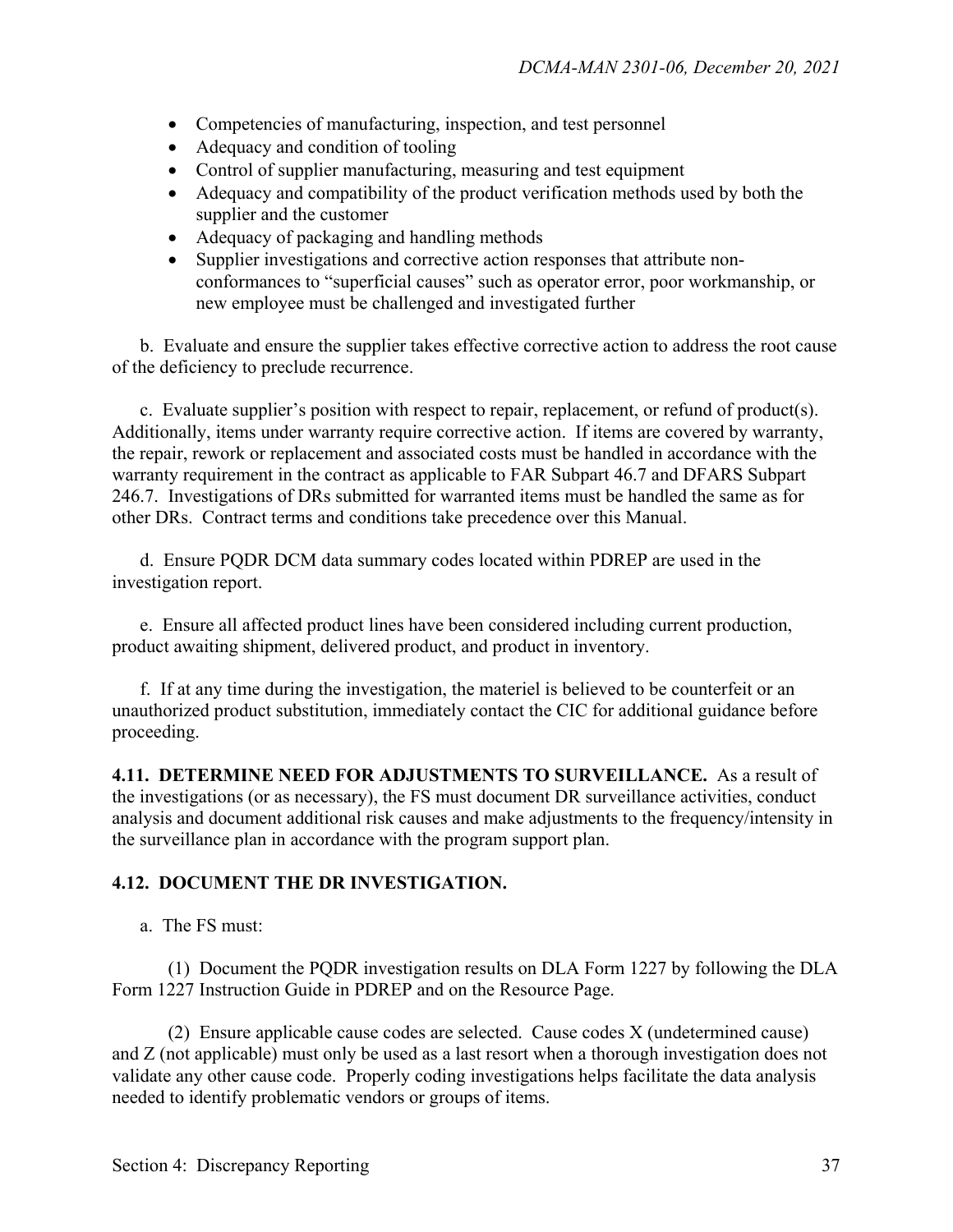(3) Forward results to the FLS or their designee for review prior to release to the DRPM. The FLS or their assigned designee will review the DLA Form 1227 for completeness and adequacy of the investigation results and ensure data integrity, by verifying data such as:

- Commercial and Government Entity Code
- Contract number
- DCM codes match investigation results

b. The FLS or their designee sends a request for final reply once the DLA Form 1227 has been validated and approved for completeness and adequacy. The DRPM must:

(1) Obtain the CMO Commanders/Directors approval for CAT I PQDR responses prior to final release to the action point and document the approval in PDREP.

(2) Concur with or modify the DCM Data (defect/cause code) entries prior to releasing to the action point.

(3) Recommend the action point forward results to the GIDEP representative as needed.

(4) Request exhibit disposition instructions via PDREP when required and/or when investigation is complete.

**4.13. DISPOSITION OF INVESTIGATION EXHIBITS.** PQDR exhibits are government property and require disposition instructions from the action point. Depending on local guidance, either the DRPM or FS personnel must request disposition instructions via PDREP and:

a. Depending on local guidance, either the DRPM or FS provides the supplier with a copy of the disposition instructions and ensures the PQDR exhibit is returned to the Government in accordance with the instructions provided from the action point. If there is loss, damage, or destruction of Government property while in the custody of the supplier or sub-supplier, the DCMA Government Property Administrator must be notified for appropriate action.

b. If the supplier determines the property is to be scrapped, ensure the contractor coordinates submission of excess with the Plant Clearance Officer for disposition instructions.

c. Depending on local guidance, either the DRPM or FS uploads the shipping document(s) indicating exhibit disposition instructions were executed into PDREP.

d. The FS must notify the DRPM when the exhibit ships.

e. DRPM must issue the Exhibit Return Letter from PDREP informing the action point when the item has been shipped. This may include DD Form 1149, "Requisition Shipping Form," or commercial shipping document from the supplier.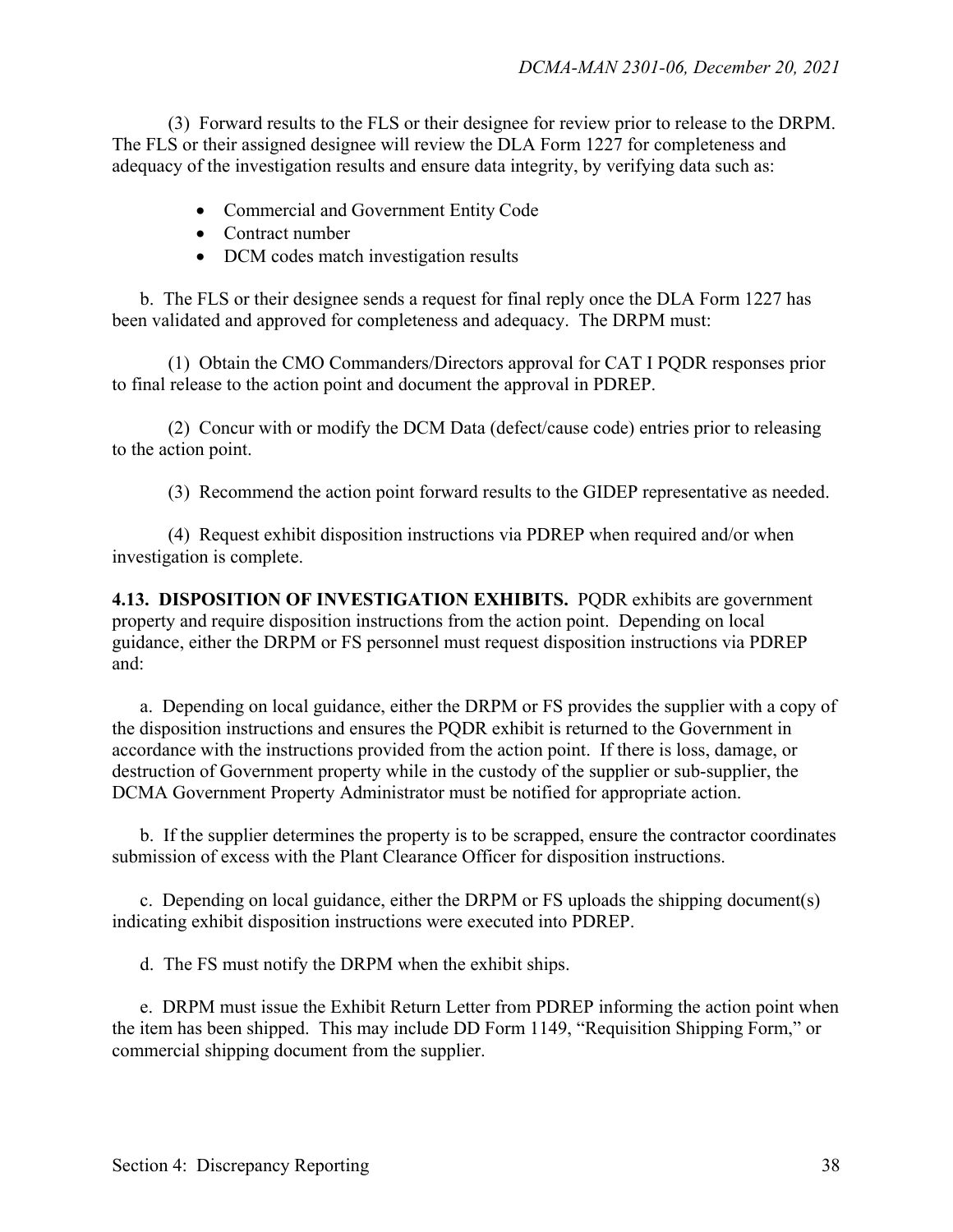f. If disposition instructions are not received within 30 calendar days after the final investigation reply, request the contractor return the exhibit to its place of origin via the property transfer functionality within the Wide Area Workflow. Include the original transportation control number. If the exhibit is obviously scrap materiel, or the supplier fails to return the exhibit, ensure the contractor enters the property into the Plant Clearance Automated Reutilization Screening System for disposition instructions per FAR 52.245-1(j).

g. Complete required entries in PDREP after exhibit disposition to close the investigation.

## **4.14. SDR SUPPORT POINT PROCESSING.**

a. SDR processing and investigations follow the PQDR process with the following exceptions:

(1) Packaging specialists are assigned as the SDRPM.

(2) Formal DRs are normally received on a SF 364 in the PDREP system.

(3) The SDRPM determines if an investigation is warranted.

(4) SDRPM conducts an investigation after determining one is warranted. Investigations must be accomplished within 25 calendar days of receipt.

(a) If an investigation will take longer, the SDRPM must provide an interim reply to the action point with the investigation status and an anticipated completion date.

 (b) Photographs and documentation may be used in lieu of exhibits for investigations. If requested items are not received within 14 calendar days of request, the SDRPM must submit a final reply to the action point stating the investigation cannot advance until the requested items have been received and the SDR rebutted back to DCMA.

b. The SDRPM must:

 (1) Send a request to the DRPM, copying the cognizant FS through the PDREP system, when support is required for investigating a complaint.

 (2) Provide results of the investigation to the DRPM, copying the cognizant FS. Provide final SDR investigation to the action point.

(3) Monitor reported discrepancies applicable to procurement source shipments.

- (4) Collect data sufficient to enable monitoring activities to:
	- (a) Identify trends.
	- (b) Bring management attention to problems with shipping activities as necessary.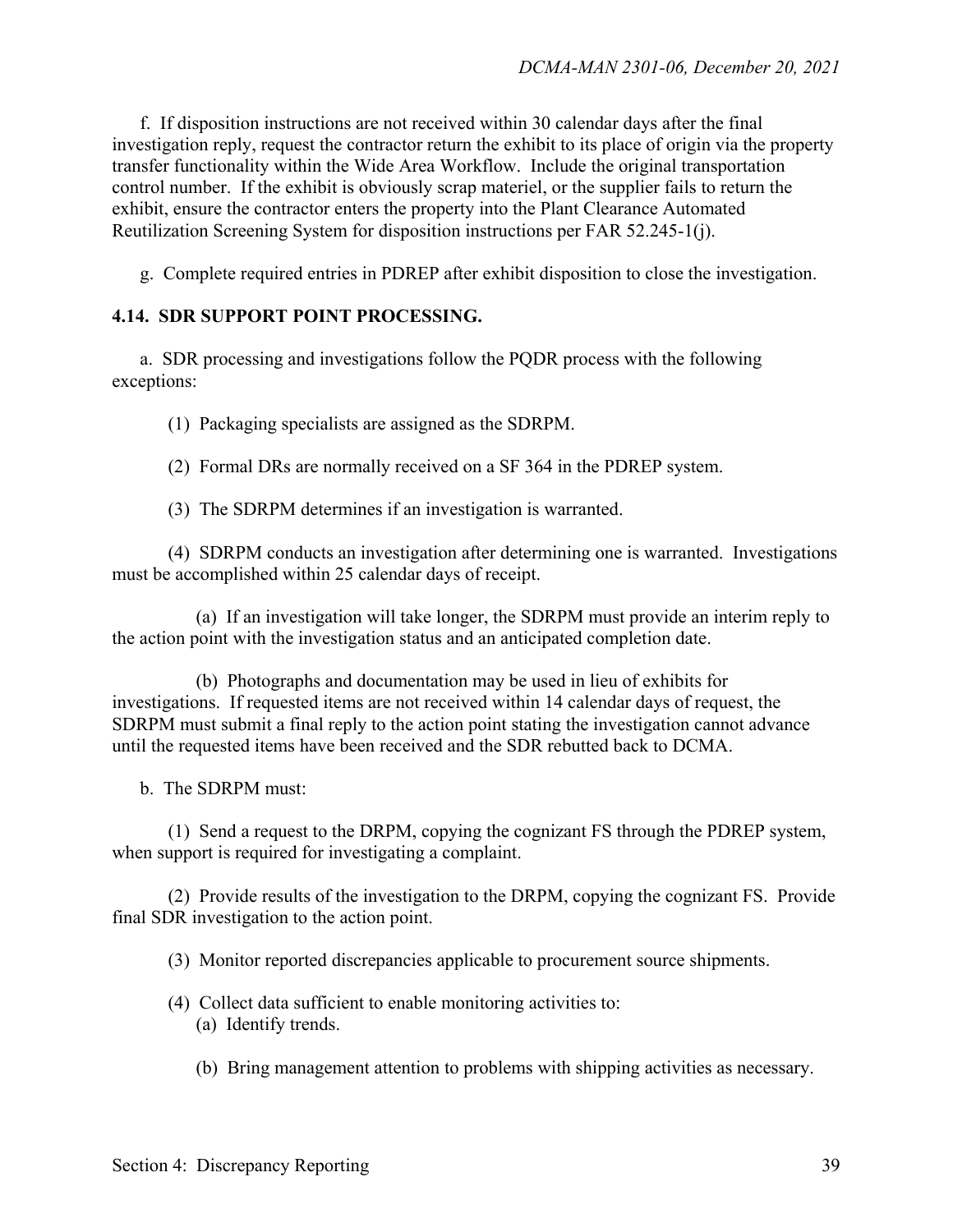(c) Identify and prevent recurring discrepancies.

(d) Measure quality and responsiveness of action activities.

(e) Assess vendor performance to ensure compliance with contract requirements.

(5) Request assistance from the DRPM for investigations when needed.

#### **4.15. ORIGINATING POINT PQDR PROCESS FOR GP.** The FS must:

 a. Request the supplier prepare the SF 368 to report the receipt of deficient GP to the Procuring Office. If the supplier is not contractually obligated to write a PQDR, email the Procuring Office and copy the ACO requesting how the PCO wants to complete this action.

b. Ensure the supplier segregates and quarantines suspected deficient materiel. Use the suspected deficient materiel as exhibits.

c. Verify the supplier's RCN is constructed properly for a supplier initiated SF 368.

d. Replace the DoDAAC portion of the RCN with the Commercial and Government Entity code of the supplier in receipt of the defective GP, preceded by the number "0." If a PDREP warning stating "RCN Activity does not belong to this command" is received, the PQDR will still be processed in PDREP. If you cannot proceed, contact the PDREP help desk.

e. Verify and annotate concurrence with the supplier's findings in Block 3 of the SF 368.

f. Upon completion of the SF 368 within PDREP, email the completed SF 368 to the cognizant ACO, ensuring the ACO forwards to the cognizant PCO with a copy to the DRPM within 5 calendar days of receipt.

(1) The PCO will provide the screening point where the FS should forward the PQDR.

(2) Update the contractor on the status and disposition of the defective GP.

 g. Shipping and Packaging. When the discrepancy is related to packaging or the carrier, notify the SDRPM. The SDRPM must follow the procedures in this section except report the discrepancy on an SF 364 and follow the distribution in Defense Logistics Management Standard 4000.25, Chapter 17, C17.3.10, "Supply Discrepancy Reporting." If the discrepancy is related to a transportation matter, notify the DCMA Transportation Officer.

 h. Industrial Plant Equipment. Follow the Originating Point PQDR process and forward the discrepancy to DLA Aviation Industrial Plant Equipment Services Division, DLA-Avn/VI Richmond, Virginia, as the screening office. One copy of the SF 368 must be sent to the ACO and one to the Property Administrator.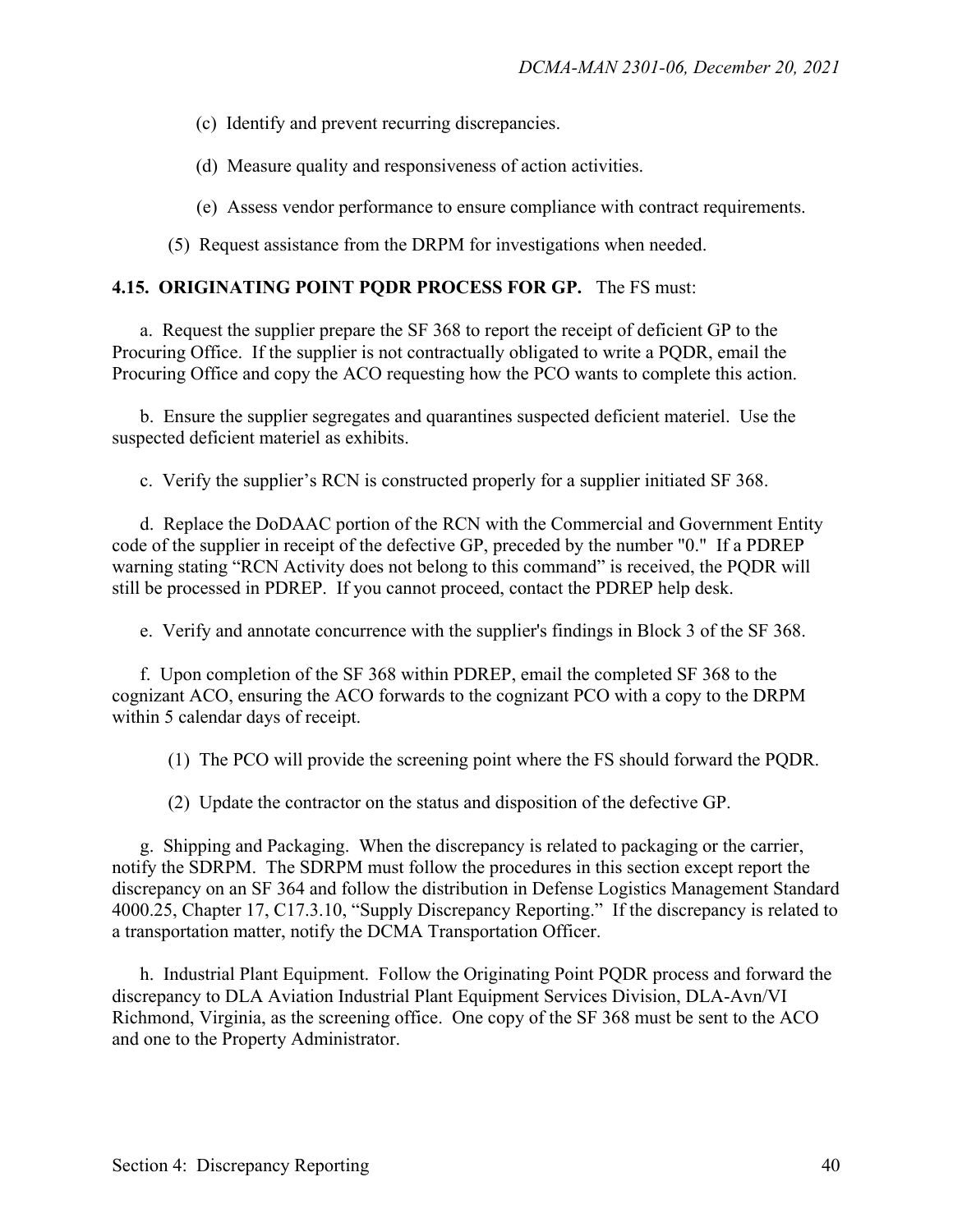## **SECTION 5: COUNTERFEIT MITIGATION**

**5.1. DCMA COUNTERFEIT DETECTION AND AVOIDANCE SYSTEM (CDAS).** CFM

applies to every contract and contractor regardless of what is contractually required and being procured. The FS must use the CDAS Checklist and Table 1 (Counterfeit Risk Cause Likelihood) located on the Resource Page, as part of the risk assessment for all suppliers. Additional guidance can be found on the Resource Page.

a. The CDAS Checklist is used to determine counterfeit risk and:

 (1) Provides only the minimum guidance necessary to evaluate the risk of counterfeit on all contracts regardless of what is being procured or contractually required. The FS must review DFARS 252.246-7007(c) (Electronics), DFARS 252.246-7008 (Electronics) and DoDI 4140.67 (All Material) to ensure System Criteria, Sources of Electronic Parts and counterfeit materiel risk is fully addressed.

 (2) The FS must submit CDAS Checklist Counterfeit Risk Assessment results to HQ-TD annually, as part of the overall counterfeit risk assessment. Counterfeit risk is reassessed when a risk event occurs. The CDAS checklist must be updated by the FS and reported to HQ-TD, as necessary to document the revised risk. The CDAS Checklist submission process can be found on the Resource Page.

 b. When a preaward survey request is received the PASM and/or the FS will determine if the contractor's processes and procedures include CFM by utilizing/tailoring the DCMA CDAS Checklist. The PASM and FS will determine the appropriate level of effort to adhere to the requirements in DoDI 4140.67, Paragraph 3.b.(1), and use the CDAS as the basis for formulating questions. PASMs and FSs have flexibility to condense/tailor appropriate number of questions to meet the requirement. Report findings to the PCO, ACO, or DACO.

 c. NASA Counterfeit Electronic Part Detection and Avoidance. A covered contractor is contractually required to have an operational CDAS to detect and avoid counterfeit electronic parts and suspect counterfeit electronic parts intended for safety or mission critical applications. The CDAS is approved by either NASA or DoD pursuant to DFARS 244.303 under Contractor Purchasing System Review. The FS must evaluate the covered contractor and subcontractor operational CDAS and provide status to the NASA Program Office ACO to ensure NASA Federal Acquisition Regulation Supplement 1846.70 and 1852.246-74 compliance. Additional guidance can be found on the Resource Page.

**5.2. CRR OF CFM REQUIREMENTS.** The FS must ensure every validated KCR list includes a KCR for the assessment of counterfeit risk on every contract regardless of what is contractually required and being procured. Additional guidance and requirements are found in DCMA-MAN 2501-01. The FS and the ACO must review the contract to identify counterfeit mitigation clauses and standards. This review must include the following requirements: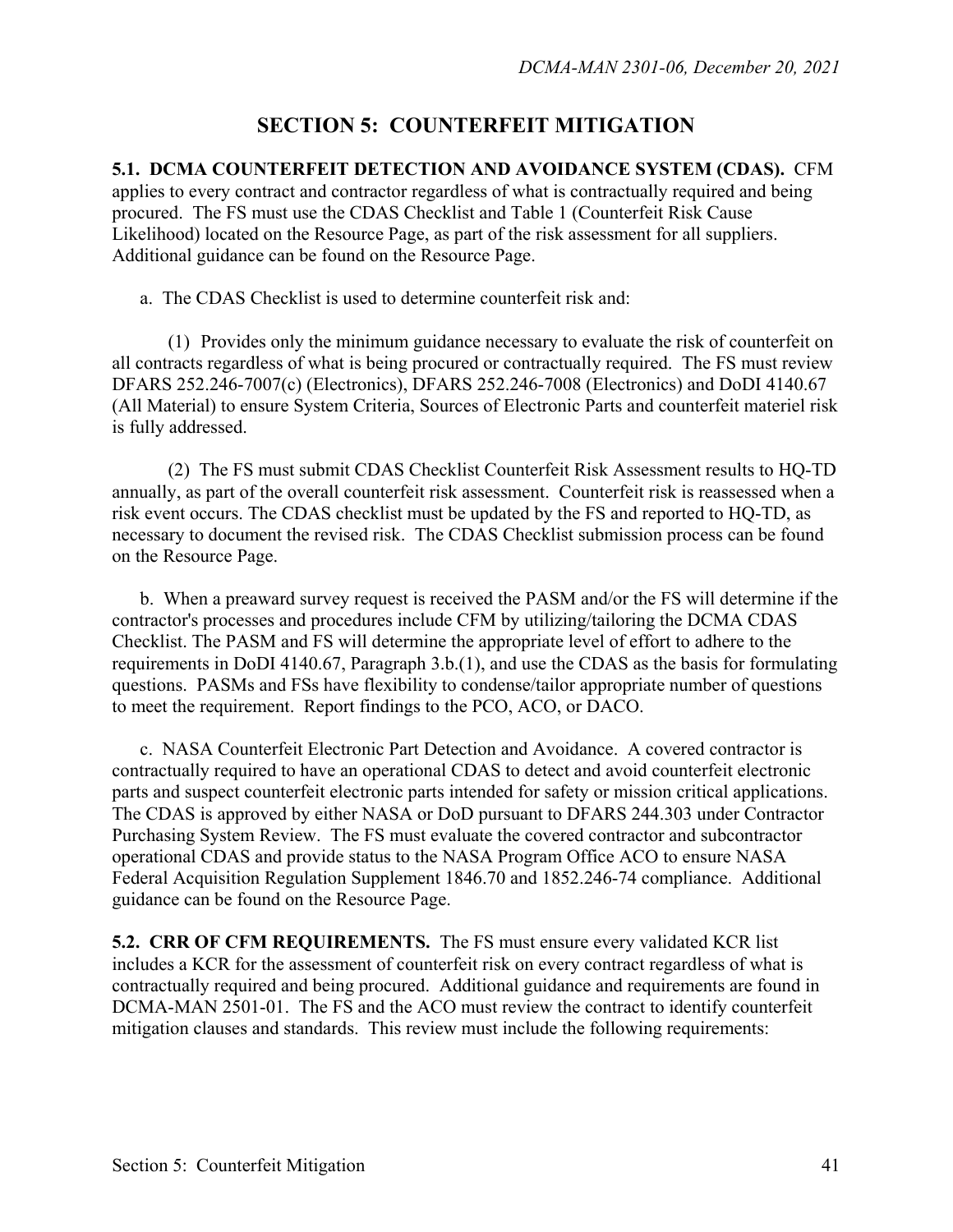a. In coordination with the ACO, identify the presence of counterfeit mitigation FAR/DFARS clauses and industry standards within the contract. A listing of the appropriate clauses and standards can be found on the Resource Page.

 b. If CFM requirements are missing, conflicting, or ambiguous, the FS must submit a CDR requesting appropriate requirements be added to the contract to address the risk of procuring counterfeit. The ACO must validate the CDR and contact the PCO, as applicable.

 c. The QALI or LOD must identify the areas of elevated counterfeit risk as required in DCMA-MAN 2101-04.

 d. Coordinate with a DCMA-certified software professional to ensure a software review is performed when software is a contractual requirement. This includes both software embedded in end items or systems and standalone software products. Contact the DCMA Software Engineering and Acquisition Management Center if a local software professional is not available.

#### **5.3. POSTAWARD ORIENTATION (PAO).** The FS must:

 a. Participate in the PAO as required or determined by counterfeit risk. PAO meeting agenda topics must include counterfeit mitigation strategies to reduce the risk of counterfeit to the DoD supply chain.

 b. Provide available suspect or confirmed counterfeit risk information, such as knowledge of recent counterfeiting occurrences, GIDEP, ERAI Reports, and Department of Justice Investigations, etc., to the ACO when necessary to support a PAO.

**5.4. COUNTERFEIT RISK ASSESSMENT.** The FS develops a repetitive approach to assessing counterfeit risk, repeated during any stage of surveillance, based on all available risk data. The FS must:

 a. Assess the risk of counterfeit on every contract regardless of what is contractually required and being procured. The FS must use the CDAS Checklist as part of an annual surveillance plan risk-based assessment to determine if the supplier is executing an acceptable CDAS, CFM plan or purchasing system/process to avoid the purchase of counterfeit. Counterfeit risk must be reassessed when a risk event occurs.

 b. For a CAS-covered contract or subcontract, report Counterfeit Electronic Detection and Avoidance System deficiencies. Additional information can be found on the Resource Page.

 c. Assign the level of counterfeit risk to define the severity of a risk event or activity. Identify and risk-rate the likelihood and consequence based on the System Criteria provided in the CDAS Checklist to establish surveillance requirements.

 (1) Determine the Counterfeit Risk Cause Likelihood. The risk likelihood of purchasing counterfeit is based on the contractor's source. Assign a risk likelihood rating based on source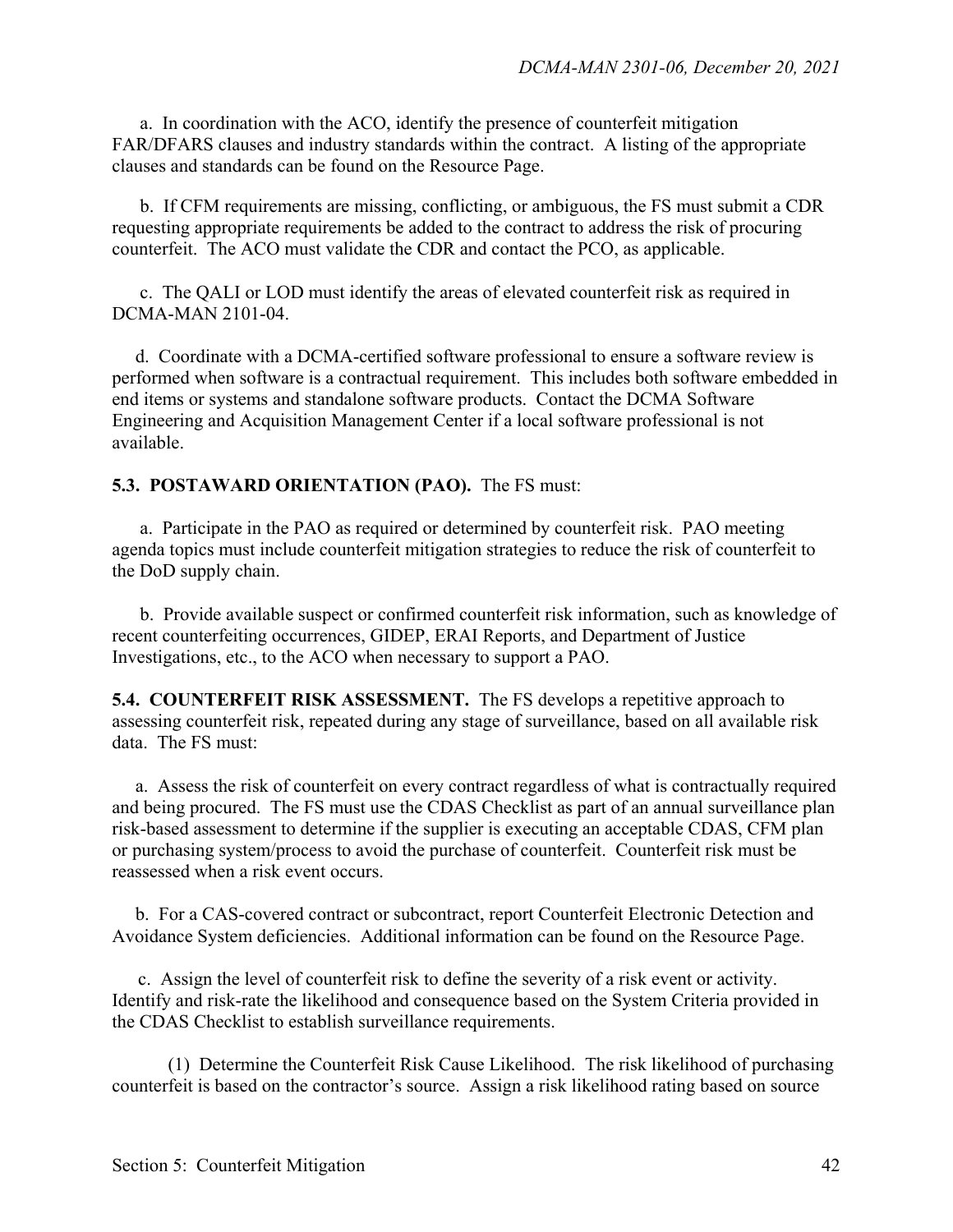assessment (Table 1) of the purchased items. Counterfeit Risk Likelihood based on product sources shown in Table 1 is calculated using the CDAS Checklist.

 (2) Determine the Risk Consequence. The consequence is measured against the calculated product source (CAT I, II and III supplier) risk likelihood (Table 1). The FS will determine consequences in terms of fraudulent material that directly impact cost, schedule and/or performance.

d. Determine the Level of Surveillance. The level of counterfeit risk cause likelihood and consequence indicates the extent of surveillance needed. Schedule appropriate surveillance when a deficiency is noted on the CDAS checklist that may cause the contractor to be unable to ensure the conformance of supplies.

e. Add the identified processes to the surveillance plan to be monitored during execution of functional surveillance. Any counterfeit mitigation process at risk would be associated with a surveillance requirement, risk consequence, risk likelihood, and documented rationale.

f. Review the contractor's execution of CFM processes and procedures annually; however, if a high risk is assigned to a contractor's process, or a risk event occurs, the surveillance frequency must be increased accordingly. The source, traceability and inventory control of the purchased items(s) must be considered when determining surveillance frequency.

g. During the risk assessment process, perform periodic re-evaluations of the identified counterfeit risks added to their surveillance plan as risk events or changes in performance occur. This includes using the CDAS Checklist as part of the assessment to determine if the supplier's processes remain in control.

**5.5. SURVEILLANCE PLANNING.** As part of the surveillance plan, the FS must develop and make adjustments as needed based on when the risk of counterfeit changes. The level of counterfeit risk determines the needed surveillance level.

**5.6. DELEGATION.** When a prime contractor subcontracts for supplies, the CMO cognizant of the prime contractor may delegate counterfeit surveillance to the CMO cognizant of the subcontractor in accordance with DCMA-MAN 2101-04.

a. The prime contractor is responsible for monitoring incoming parts (hardware or software) during receipt and inspection. If the FS identifies counterfeit risk associated with a prime contractor's sub-tier supplier, a delegation must be issued to address counterfeit mitigation based on risk further down the supply chain to the fullest extent possible, to protect the Government's interest.

b. When delegating, the delegator must communicate counterfeit requirements and risks to the receiver of the delegation (delegatee) in advance.

c. The delegatee must evaluate contractor performance through surveillance activities identified in accordance with the delegation or surveillance plan. The FS must use the CDAS Checklist to support this activity.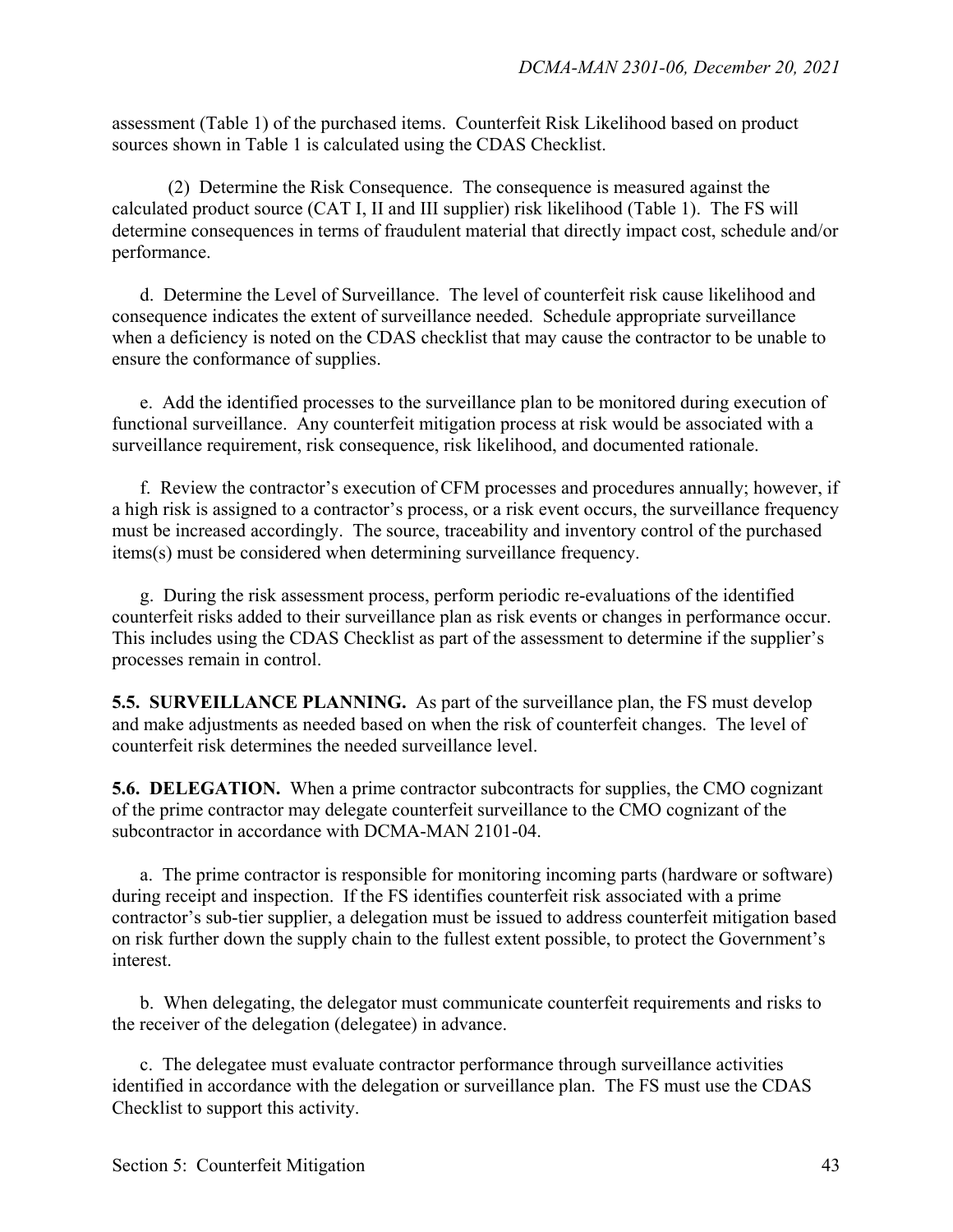**5.7. SURVEILLANCE EXECUTION.** Execute, maintain, adjust, and document surveillance in accordance with DCMA-MAN 2303-01.

 a. When the contractor has a CDAS or CFM process as required by contract or by a contractor's business process, the FS must:

 (1) Verify the contractor is purchasing product from approved sources having traceability to the original manufacturer (OM) or inspection, testing, and authentication processes that mitigate counterfeit risk.

 (2) Utilize the CDAS Checklist to verify all incidents of counterfeit or suspect counterfeit are handled in accordance with the contractor's CFM process.

b. If the contractor does not have a CDAS or process and a system is not required by contract, utilize the CDAS Checklist to perform a counterfeit risk assessment and revise surveillance as needed. The FS must issue a Level II CAR to address the identified counterfeit risk. CFM processes and procedures include:

 (1) Inspection System. FAR 46.202-3 requires the contractor to provide and maintain an inspection system acceptable to the government via the designated standard inspection clauses (FAR 46).

 (2) Higher-Level Quality. FAR 46.311 which invokes higher-level contract quality requirement of FAR 52.246-11.

 (3) Control of NCM process adequate to mitigate the risk of counterfeit (counterfeit is a subset of NCM).

c. If the contractor is not following their internal process(es):

(1) Issue a CAR in accordance with DCMA-MAN 2303-01.

- (2) Perform a counterfeit risk assessment.
- (3) Revise the surveillance plan as necessary.
- (4) Perform appropriate surveillance as determined by risk.

**5.8. SUSPECT COUNTERFEIT IS IDENTIFIED**. If there is reason to believe the contractor, lower tier subcontractors, suppliers, etc., are engaged in providing counterfeit parts/materiel, whether by forging documentation or by providing substandard material, or a lower tier entity has provided counterfeit parts to the prime, the FS must:

a. Immediately notify the CIC, chain of command, and investigative agencies to determine the appropriate path forward. Local CIC Fraud Counsel representatives can be found on the DCMA General Counsel website on the CIC page.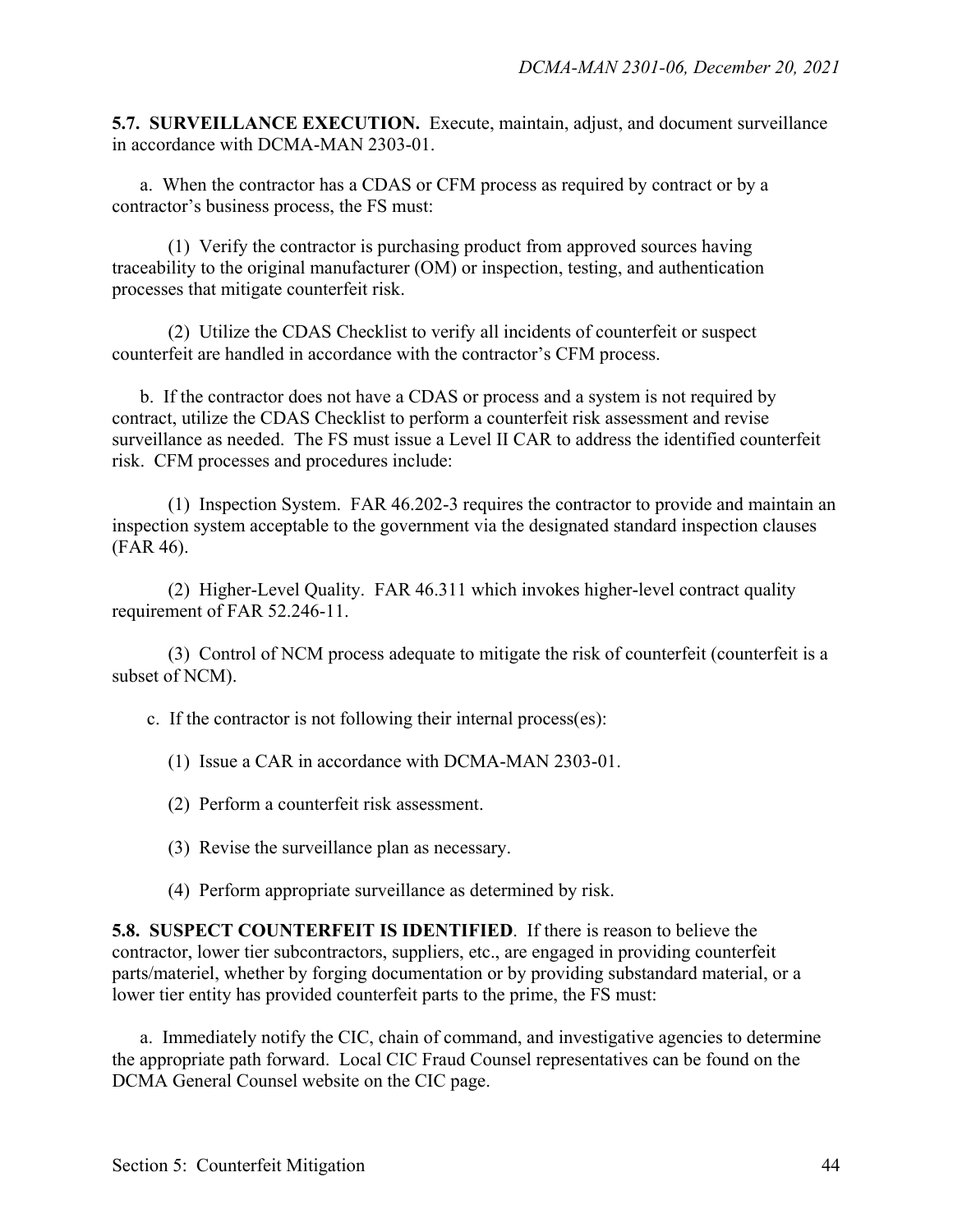b. Follow the CIC guidance.

**5.9. DC&A.** Perform DC&A in accordance with DCMA-MAN 2303-01 and applicable functional manuals and assess Counterfeit Risk on an annual basis. Counterfeit risk is reassessed when a risk event occurs.

**5.10. PRODUCT ACCEPTANCE.** The FS must perform product acceptance in accordance with DCMA-MAN 2101-01.

**5.11. COTS ITEMS.** Counterfeit mitigation includes subcontracts for commercial items. The FS must include a review of the counterfeit detection and avoidance requirements flowed down to subcontractors at all levels in the supply chain responsible for buying or selling COTS items.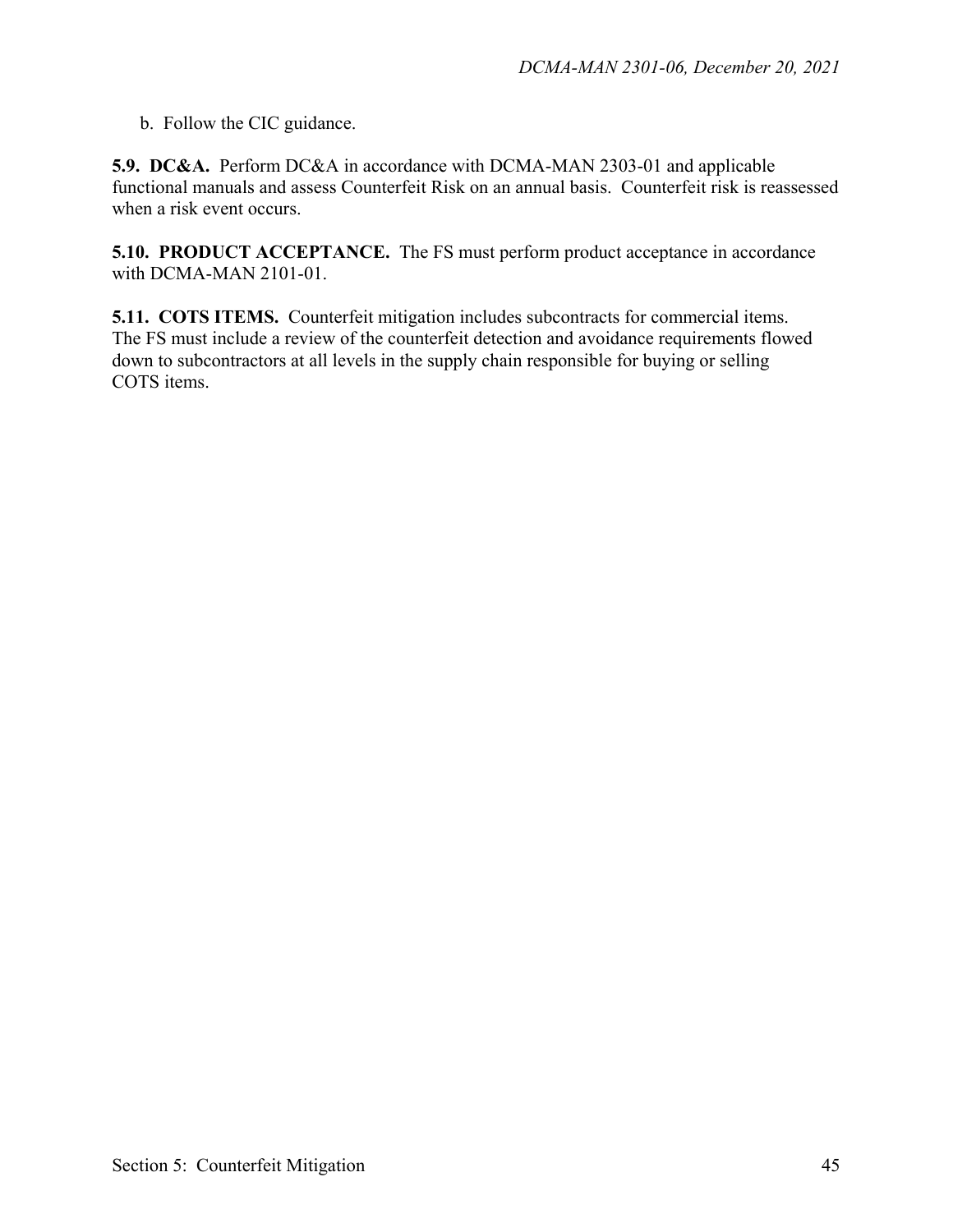## **SECTION 6: GIDEP AND THE DCMA FORUM**

**6.1. PROCESS OVERVIEW.** GIDEP and the DCMA Forum (referred to as the Forum) are two separate systems accessed by two separate web addresses. Web addresses can be found on the Resource Page. Before requesting access, potential users should determine whether access is needed for one or both systems.

a. GIDEP is a cooperative effort to exchange information among government and industry participants about nonconforming product or processes, counterfeit, and obsolescence issues along with research, development, design, testing, acquisition and logistics information. GIDEP seeks to reduce or eliminate time and money expenditures and to improve system and components quality and reliability during the acquisition and logistics phases of the life cycle.

(1) Contractor participation in GIDEP is voluntary unless specified in the contract. This information is typically found in the contract as FAR clause (FAR 52.246-26) or as a CDRL.

(2) Primary and Alternate GIDEP Representatives are also the "DoD IG Notice of Potentially Defective Product/Safety Alert" Coordinator and the DCMA FA.

 (3)"GIDEP Notice" refers to Failure Experience Data (FED), Urgent Data Request (UDR), and Product Information Data (PID) Notices. Additional information can be found under "The DCMA GIDEP Push Mail Notices Review Chart" on the Resource Page:

(a) Five types of FED Notices:

- Alerts (A) Notice
- GIDEP SA Notice
- Problem Advisory (PA) Notice
- Agency Action Notice (AAN), Limited Distribution to Government-only members (AAN-L) and Unlimited Distribution (AAN-U)
- Lessons Learned
- (b) Two types of UDR Notices:
	- Source of Supply Notice
	- Request for Information (RFI) Notice
- (c) Three types of PID Notices:
	- Diminishing Manufacturing Sources and Material Shortages (DMSMS) Notice
	- Product Change Notice (PCN)
	- Product Information Notice

b.GIDEP contains other sections such as Engineering Data, Metrology Data and Reliability-Maintainability Data that may contain useful data for other functional analyses.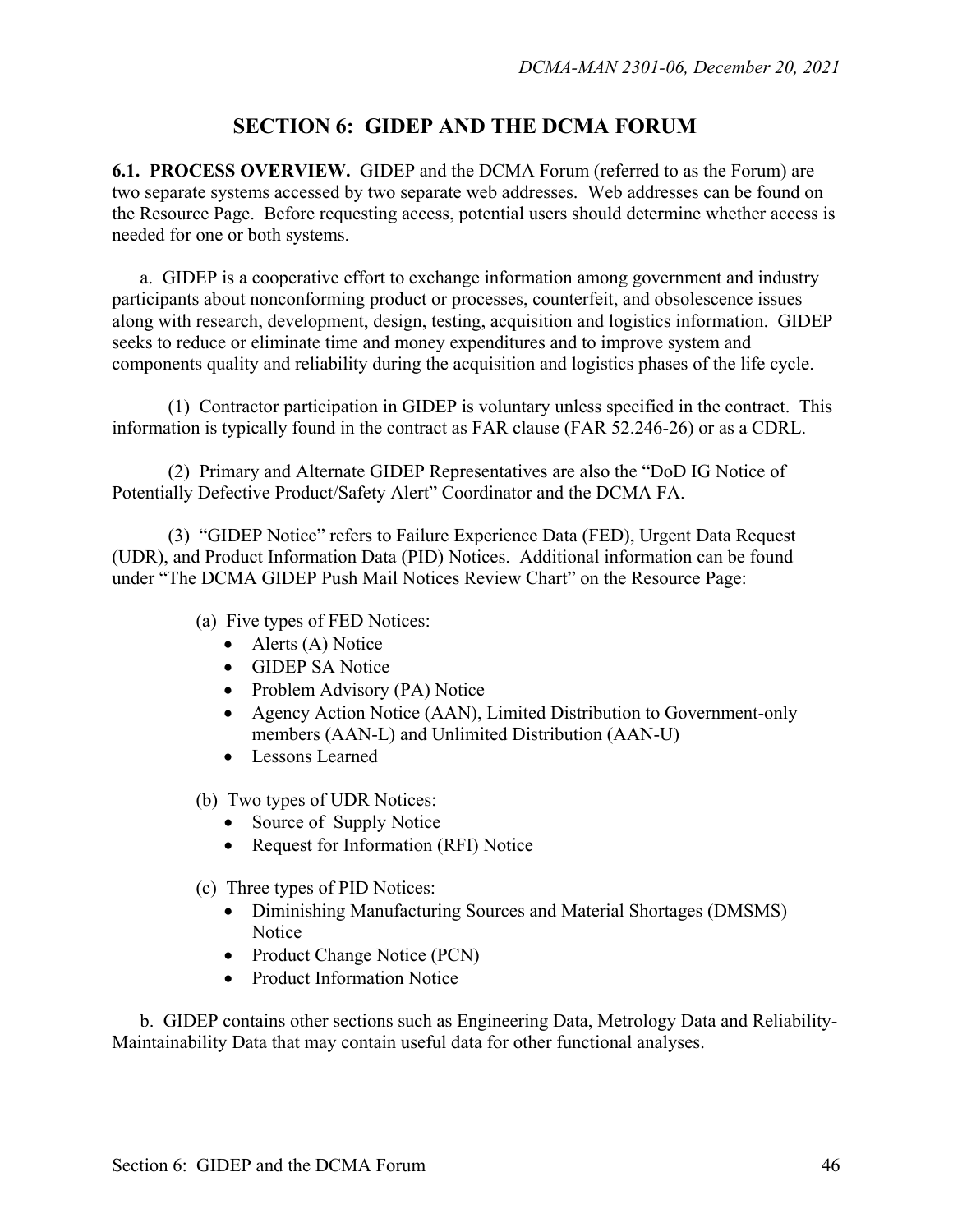c. The criteria for issuance of an AAN-L and a Problem Advisory (PA) are:

 (1) Potentially nonconforming supplies or processes that do not meet contractual requirements (including purchase orders), catalogue descriptions or referenced specifications.

(2) Continued supply or use of these supplies or processes that could adversely affect other Government agencies (buying activities and/or weapon system programs) or contractors/suppliers, if not reported to GIDEP.

d. The DCMA Forum is a DCMA only internal communication system to:

 (1) Exchange and develop information concerning nonconforming supplies, processes, and materials and quality escapes affecting multiple contracts and/or product lines.

 (2) Communicate information on systemic issues that may affect multiple items and/or contractors to ensure FSs are aware of potential issues and concerns. The following are typically communicated through the Forum:

- DCMA Level III & Level IV CARs
- Nadcap issued Supplier Advisories
- GIDEP Suspect Counterfeit Notice Advisory summaries
- Contractor Self-Disclosures
- DCMA Audits of significance to multiple CMOs

 (3) "DoD IG Notices of Potentially Defective Products/Safety Alerts" could also be received as a GIDEP SA Notice, an AAN-L or AAN-U, a PA Notice, or through the Forum. If you become aware of a DoD IG notice through external sources, contact the HQ GIDEP and CIC representatives.

### **6.2. REQUIREMENTS.**

a. The HQ GIDEP Program Manager serves as the Lead GIDEP Representative, the Lead "DoD IG Notice of Defective Product/Safety Alert" Coordinator, and the Lead FA and must:

(1) Manage GIDEP and Forum membership.

 (a) Maintain a current list of OU and CMO Primary and Alternate GIDEP Representatives. Annually generate an Agency Tasking memorandum requesting verification of OU and CMO Primary and Alternate GIDEP Representatives and information related to any changes.

(b) Sign-up and deactivate Forum members for the Agency.

 (2) Receive International Traffic in Arms Regulations (ITAR) and Export Administration Regulation (EAR) training sufficient to enable identification of ITAR and EAR restricted information to prevent release to DCMA Foreign National personnel via the Forum.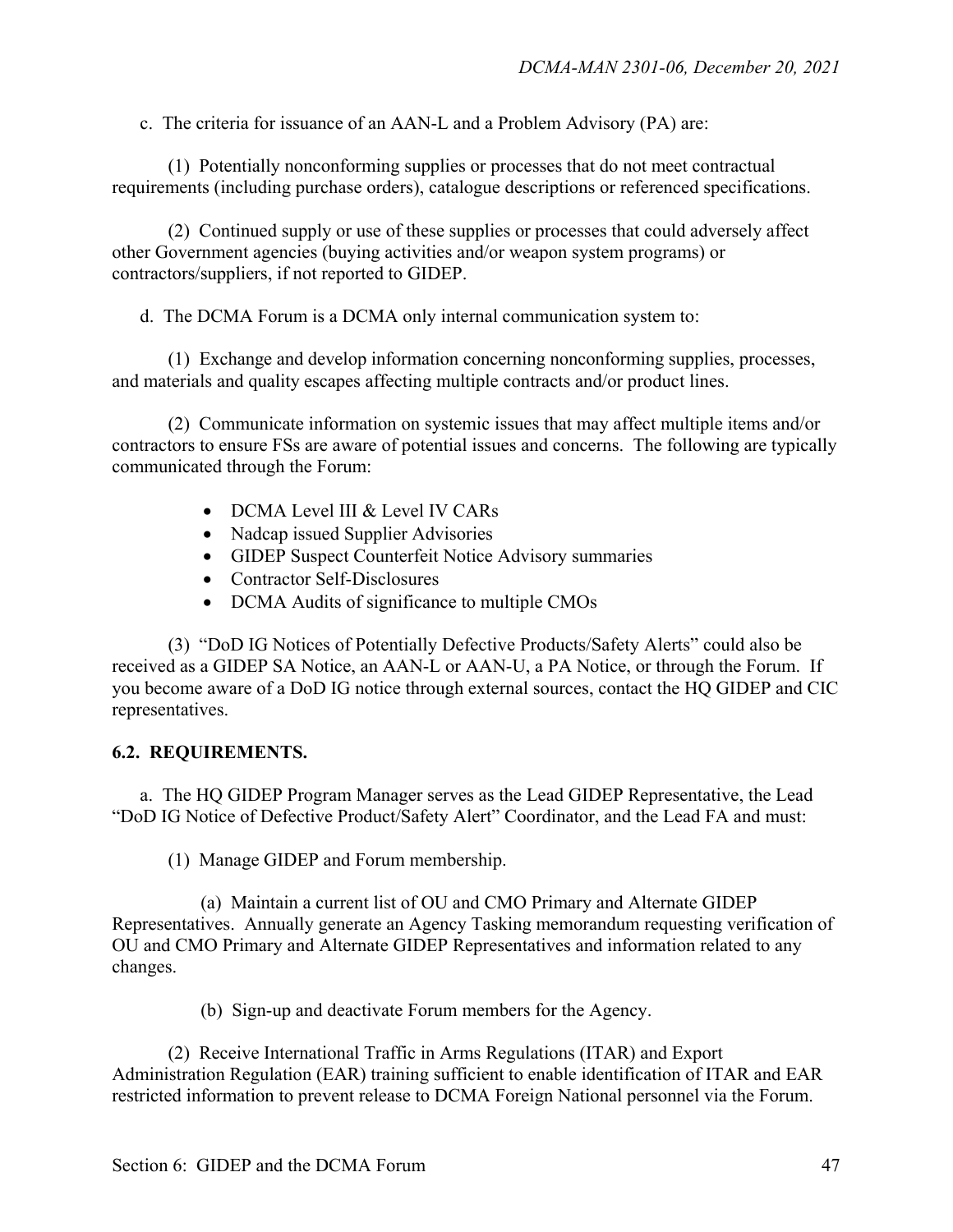(3) Distribute "DoD IG Notices of Potentially Defective Product/Safety Alerts" to the OU and CMO GIDEP Representatives.

 (4) Review GIDEP's "Weekly Document Summaries and Parts Listings" for GIDEP Notices, including new Counterfeit/Suspect Counterfeit notices.

 (5) Generate and distribute GIDEP "Suspect Counterfeit Advisories" summaries to the cognizant CMOs that can influence the parties involved in the advisories.

(6) Review and distribute Forum Topics to Forum members including:

 (a) Distribute relevant GIDEP Notices via the Forum within 5 business days of awareness.

 (b) Review and distribute relevant Forum Topics to Forum members. The FA must review Forum topics for compliance with ITAR and EAR to ensure such topics are not released with restricted information to DCMA Foreign National employees.

 (7) Execute activities associated with the GIDEP AAN-Ls, auto-generated from PQDRs supported by DCMA personnel, to include:

 (a) Review, analyze, and coordinate distribution of AAN-Ls from the PDREP system to Government-only members of the GIDEP.

 (b) Provide recommendations to the DCMA PQDR POC and request their final decision regarding distribution of the auto-generated AAN-L and provide the final decision to the GIDEP Representative for distribution disposition action.

 (8) Submit the Annual Utilization Report (AUR) using the GIDEP Participation Utilization Reporting System (PURS). The AUR is required to be submitted before November 1 and should include benefits received since the last report.

b. CMO Commander/Director must:

(1) Appoint CMO Primary and Alternate GIDEP Representatives. Streamline CMOs may be represented by the Primary CMO or may elect to appoint their own representatives.

 (2) Participate in issuing, reviewing, and disseminating appropriate GIDEP FED Notices about potential or known nonconforming supplies; processes and material not meeting manufacturing specifications, design, composition or TDP requirements; and potential/actual material shortages. In addition, participation is mandatory regarding issuing, reviewing, and disseminating appropriate GIDEP FED Suspect and Actual Counterfeit Notices (counterfeit is a subset of nonconforming supplies, processes and materials; hence GIDEP FED Notice activities apply to NCM and counterfeiting).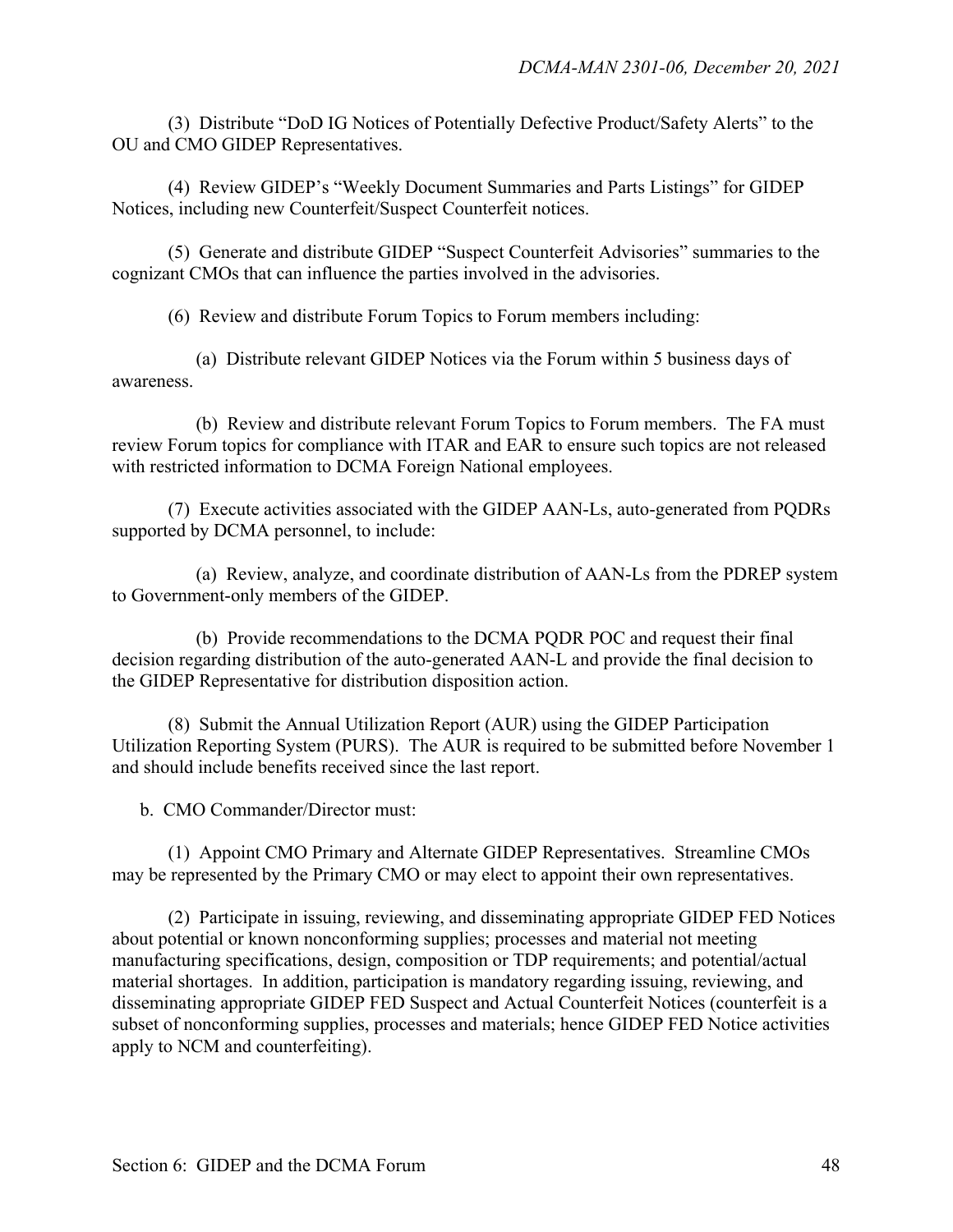(3) Promptly investigate and notify all potentially affected CMOs and procurement and program offices of potential issues with a serious hazard to health, safety, or operational readiness. The preferred method is direct contact, followed by a Forum Topic.

 c. The FS (inclusive of all FSs as defined in the Glossary) must perform and document surveillance activities, and immediately report occurrences of the following types of noncompliances to the HQ GIDEP Program Manager:

 (1) Specialty Metals. Section 2533b of Title 10, United States Code (U.S.C.) restricts DoD procurement of specialty metals in six categories of major weapons systems. The law is implemented by DFARS 252.225 clauses that appear in most DoD contracts for major weapons systems or their components. The HQ GIDEP Program Manager will assist with reporting of specialty metals noncompliances. Additional guidance can be found on the Resource Page.

 (2) Certain material noncompliances. Section 2533c of Title 10, U.S.C., restricts DoD procurement of certain magnets, tungsten and other covered material melted or produced in any covered country. The law is implemented by DFARS 252.225 clauses that appear in most DoD contracts for major weapons systems or their components. The HQ GIDEP Program Manager will assist with reporting noncompliances, if required. Additional guidance can be found on the Resource Page.

(3) Buy American and Berry Amendment violation. Section 2533a of Title 10 and Chapter 83 of Title 41 U.S.C., convey the federal statutes of the Berry Amendment and the Buy American Act, respectively. These regulatory requirements restrict DoD's contractors' procurement activities as prescribed in accordance with DFARS clauses 252.225. Additional guidance can be found on the Resource Page.

 d. The FS (inclusive of all FSs defined in the Glossary) must perform surveillance, in accordance with DCMA-MAN 2303-01 to ensure the contractor is executing the following actions described in FAR 52.246-26 including:

 (1) Screening of GIDEP reports, as a part of their inspection system or program for the control of quality, to avoid the use and delivery of counterfeit or suspect counterfeit items or delivery of items that contain a major or critical nonconformance. This requirement does not apply if the Contractor is a foreign corporation or partnership that does not have an office, place of business, or fiscal paying agent in the United States.

 (2) Providing written notification to the Contracting Officer within 60 calendar days of becoming aware or having reason to suspect, such as through inspection, testing, record review, or notification from another source (e.g. seller, customer, third party) that any end item, component, subassembly, part, or material contained in supplies purchased by the Contractor for delivery to, or for, the Government is counterfeit or suspect counterfeit.

 (3) Retaining counterfeit or suspect counterfeit items in their possession at the time of discovery until disposition instructions have been provided by the Contracting Officer.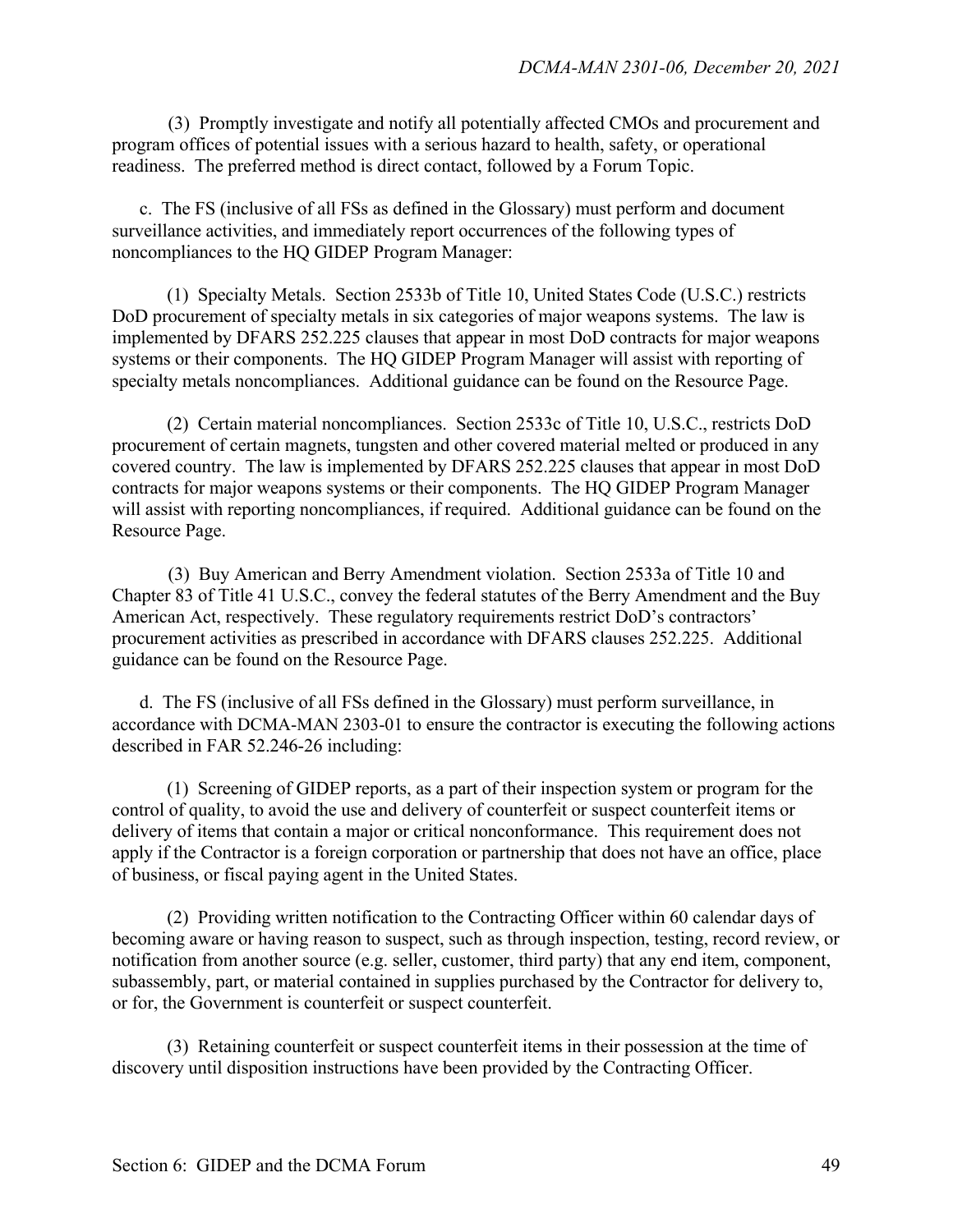(4) Submitting reports to GIDEP within 60 calendar days of becoming aware or having reason to suspect (such as through inspection, testing, record review, or notification from another source (e.g., seller, customer, third party)) that items purchased by the Contractor for delivery to or for the Government are, except as provided in (5) below:

(a) Counterfeit or suspect counterfeit items.

(b) Common items that have a major or critical nonconformance.

(5) The Contractor must not submit a report if:

 (a) The Contractor is a foreign corporation or partnership that does not have an office, place of business, or fiscal paying agent in the United States.

 (b) The Contractor is aware the counterfeit, suspect counterfeit, or nonconforming item is the subject of an on-going criminal investigation, unless the report is approved by the cognizant law-enforcement agency.

 (c) For nonconforming items, other than counterfeit or suspect counterfeit items, it can be confirmed the organization where the defect was generated (e.g., original component manufacturer (OCM), original equipment manufacturer (OEM), aftermarket manufacturer, or distributor that alters item properties or configuration) has not released the item to more than one customer.

 e. CMO Primary or Alternate GIDEP Representatives, and/or other designated GIDEP users must:

 (1) Apply for access to GIDEP, as a representative, by contacting GIDEP at the website listed on the Resource Page. Request to become the primary or alternate GIDEP Representative of the CMO. A memo from management is required to be presented to GIDEP stating who the cognizant GIDEP Representative will be.

 (2) Report CMO Primary and Alternate GIDEP Representatives names and changes to both the OU GIDEP Representatives and the HQ GIDEP Program Manager.

 (3) Distribute "push-mail" GIDEP Notices and "DoD IG Notices of Potentially Defective Products/Safety Alerts" to FS/GIDEP users. "DoD IG Notices of Potentially Defective Products/Safety Alerts" are received from the HQ GIDEP representative.

(4) Verify and approve CMO personnel GIDEP user accounts.

(5) Communicate applicable GIDEP/DCMA Forum issues information to and from the:

- HQ GIDEP Program Manager
- OU GIDEP Representative
- CIC/Assigned Legal Counsel (ALC)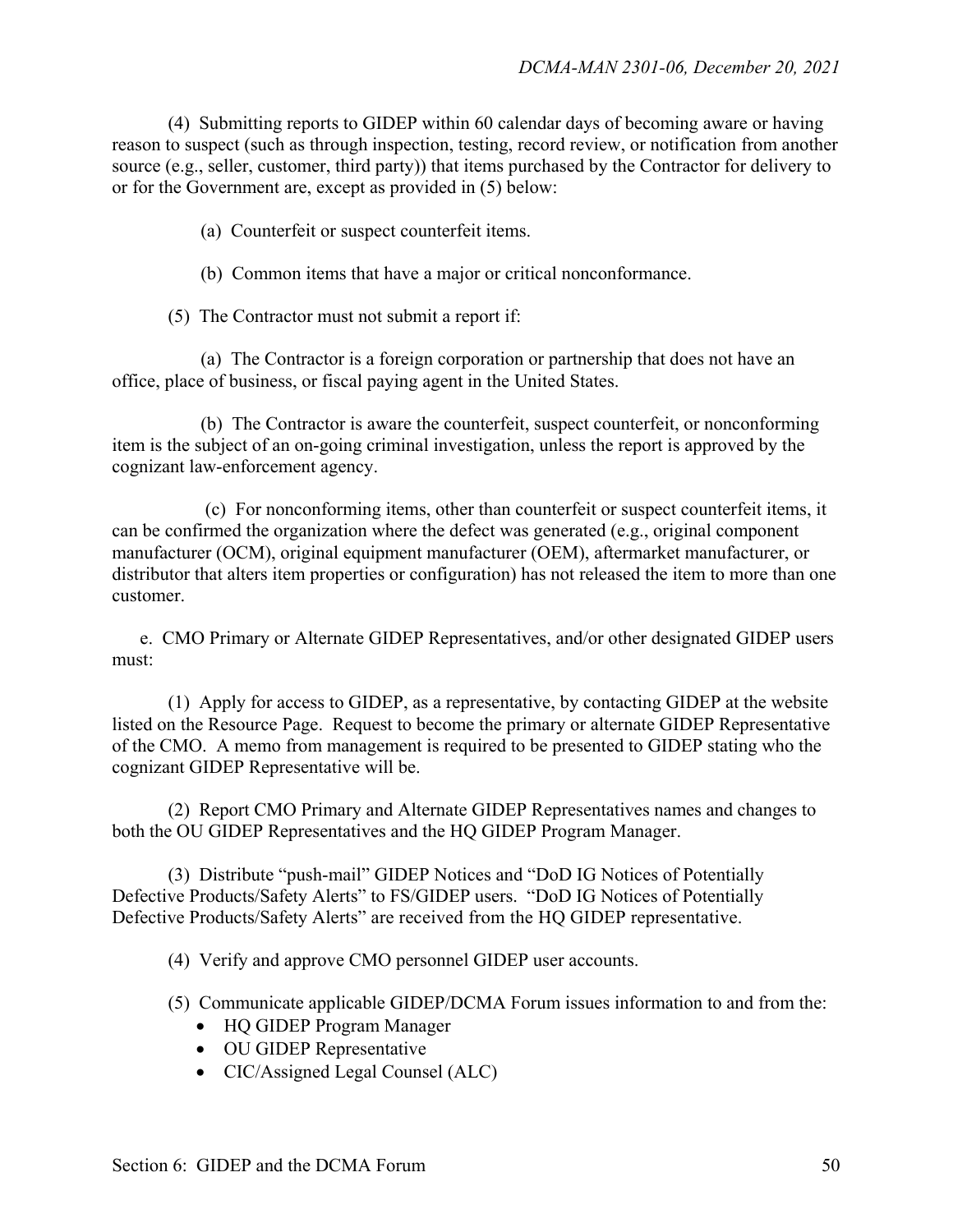(6) Generate and submit GIDEP notices and data for inclusion into the GIDEP database, when applicable.

 (7) Review and take appropriate action as necessary on Forum Topics which affect the CMO.

 (8) Generate and submit DCMA Forum Topics and data for inclusion into the DCMA Forum, when applicable.

 (9) Review the emailed GIDEP Weekly Document Summaries and Parts Listings (also known as GIDEP Push Mail). Push mail is generated as a convenience to GIDEP participants to obtain an overview of information without having to access the GIDEP database. If a part or title in the listing is of interest, the corresponding document can be retrieved through the database to determine if CMO contractors, contracts, programs, supplies, items are impacted.

 (10) Submit the AUR, using the PURS, before November 1 and include benefits received since the last report.

f. GIDEP Users must:

 (1) Apply for access to GIDEP through their organization's representative. GIDEP training is located on the Resource Page.

 (2) Report findings to the CMO GIDEP Representative when encountering NCM or processes that may affect other DoD contractors.

 (3) NOT release GIDEP or Forum data and information outside of DCMA without prior consent and approval from the local, OU, or HQ GIDEP Representative.

 (4) Take direction from the CIC or ALC and the CMO GIDEP Representative when dealing with the GIDEP Suspect/Confirmed Counterfeit Notice Advisory Summaries.

(5) Become members of the Forum.

g. DCMA Foreign National Employees.

 (1) CANNOT become GIDEP users; however, they can assist GIDEP users with reporting occurrences of nonconformance, including counterfeit, and in gathering data.

 (2) Must report findings to the DCMA POC/FS and/or CMO GIDEP Representative upon becoming aware of nonconforming supplies or processes. The POC and/or GIDEP Representative must assist in determining if a GIDEP FED Notice should be issued.

h. CIC/ALC must: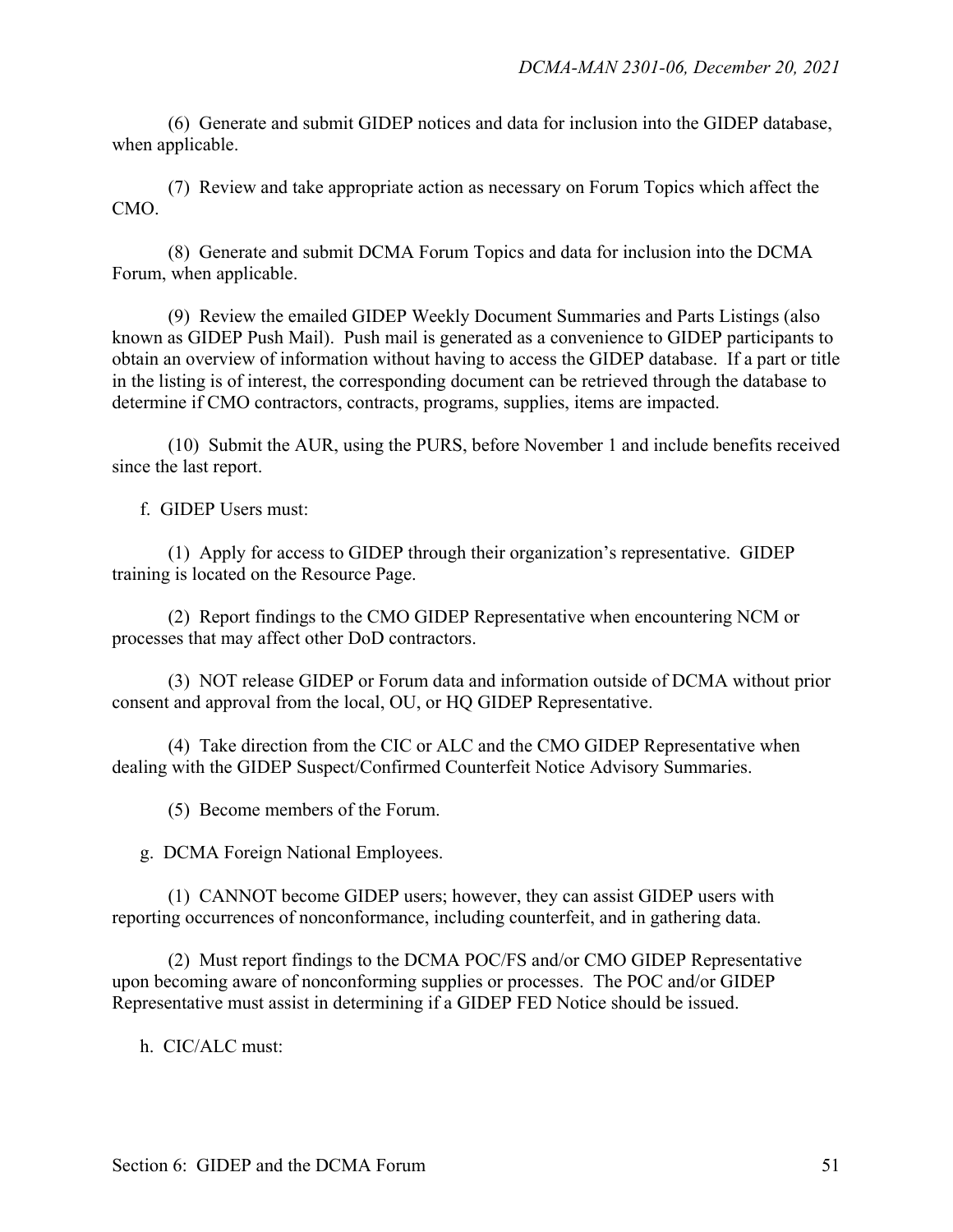(1) Distribute received "DoD IG Notices of Potentially Defective Products/Safety Alerts" to the OU GIDEP Representatives. Distribution outside the Government is prohibited.

 (2) Ensure information from fraud investigations is treated confidentially and controlled appropriately when passed between Government activities, and is not disclosed without the consent of the investigative agent.

 (3) Ensure any product investigation related to information disclosed in a "DoD IG Notices of Potentially Defective Product/Safety Alert" is coordinated with the investigative agent if one is assigned to the investigation.

## **6.3. INFORMATION HANDLING CAVEATS.**

a. Fraud Investigations.Information from fraud investigations must be treated confidentially and controlled in accordance with DoDI 5200.48, "Controlled Unclassified Information (CUI)," when passed between Government activities, and must not be disclosed without the consent of the investigative agent or the cognizant DCMA CIC or ALC.

b. DoD IG Notices of Potentially Defective Products/Safety Alerts.These alerts must be designated "CUI/INV (Controlled Unclassified Information/Investigation)" in accordance with DoDI 5200.48. Any Alert product investigation related information disclosure must be coordinated and approved by/with the investigative agent. Distribution outside the Government is prohibited.

#### c. DCMA Forum.

 (1) Care must be taken regarding the type of information released to or from the Forum. As a minimum, no classified information is to be released to or from the Forum.

 (2) Foreign National employees have limited access to the Forum and only receive Forum documents reviewed and scrubbed by a properly trained FA to remove potential ITAR and EAR material.

 (3) Prior to the decision to issue a sensitive DCMA Forum Topic (including ITAR or EAR information), the FS must consult the CIC or ALC.

#### **6.4. THE DCMA GIDEP PROCESS.** The FS must:

a.Review GIDEP Notices and take action as necessary. Additional information can be found on the Resource Page.

(1) Review GIDEP Weekly Documents and Part Listings Summaries.

(2) Determine if weekly Notices contain information pertinent to the CMO or, if known, other CMO(s) and take appropriate action.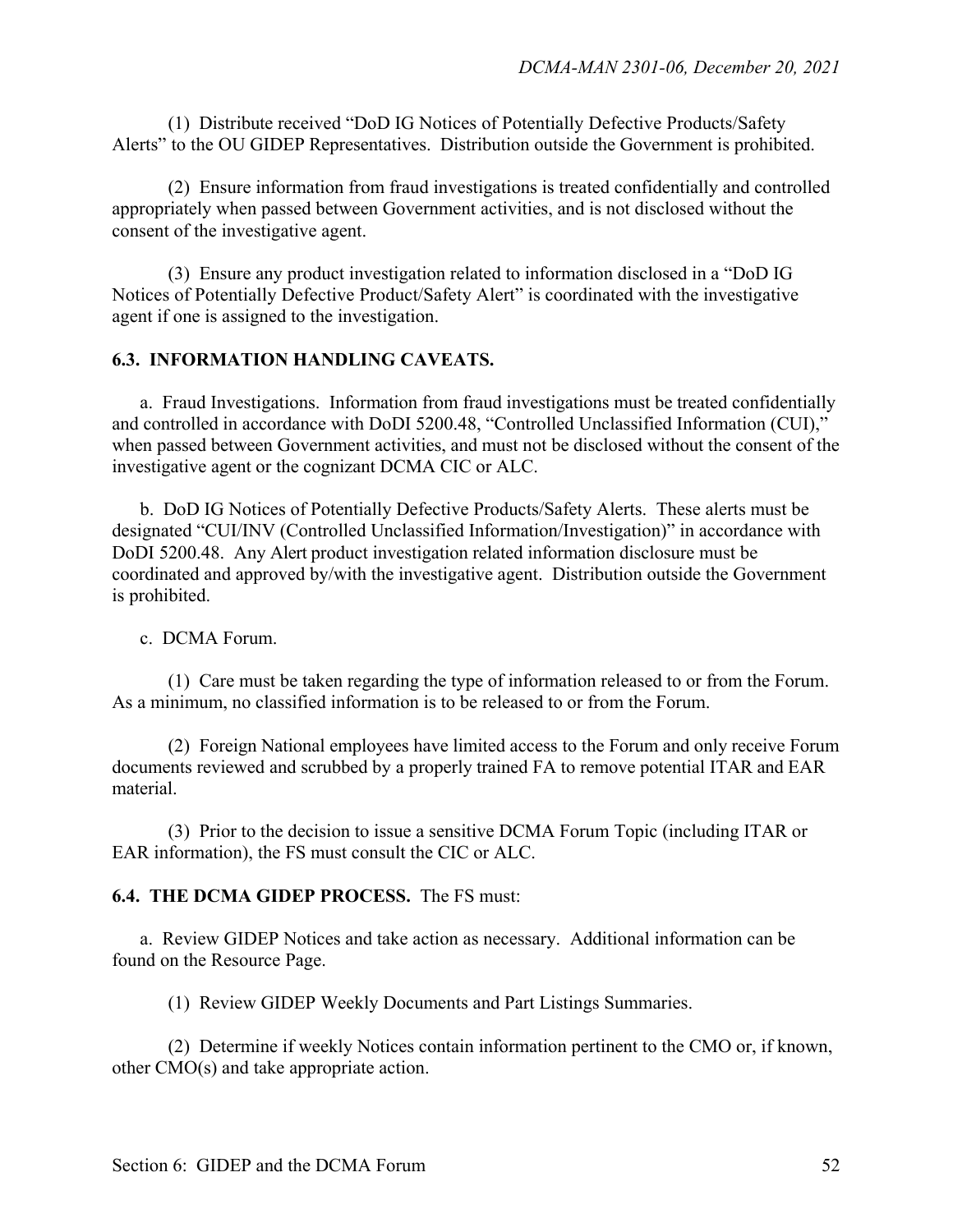b.Issue GIDEP Notices.

(1) Report specialty metals noncompliances through a GIDEP Notice. Contact the HQ GIDEP Program Manager for assistance on reporting of specialty metals noncompliances. Reporting is an Under Secretary of Defense for Acquisition and Sustainment (USD(A&S)) mandatory requirement. Section 2533b of Title 10, U.S.C., restricts DoD procurement of specialty metals in six categories of major weapons systems.

(2) Information can be found on the Resource Page for DCMA Auto-Generated AAN-Ls in GIDEP from DCMA supported PQDRs.

## **6.5. The DCMA FORUM PROCESS.** The FS must:

- a. Review Forum Topics and take action as necessary.
- b. Generate Forum Topics, as necessary.

## **6.6. DoD IG NOTICES OF POTENTIALLY DEFECTIVE PRODUCTS/SAFETY**

**ALERTS.** The "DoD IG Notice of Potentially Defective Products/Safety Alert" is not the same as a GIDEP SA Notice and may be received outside of GIDEP. The FS must review the IG Notice and take action as necessary. DoD IG Safety Alert instructions can be found on the Resource Page.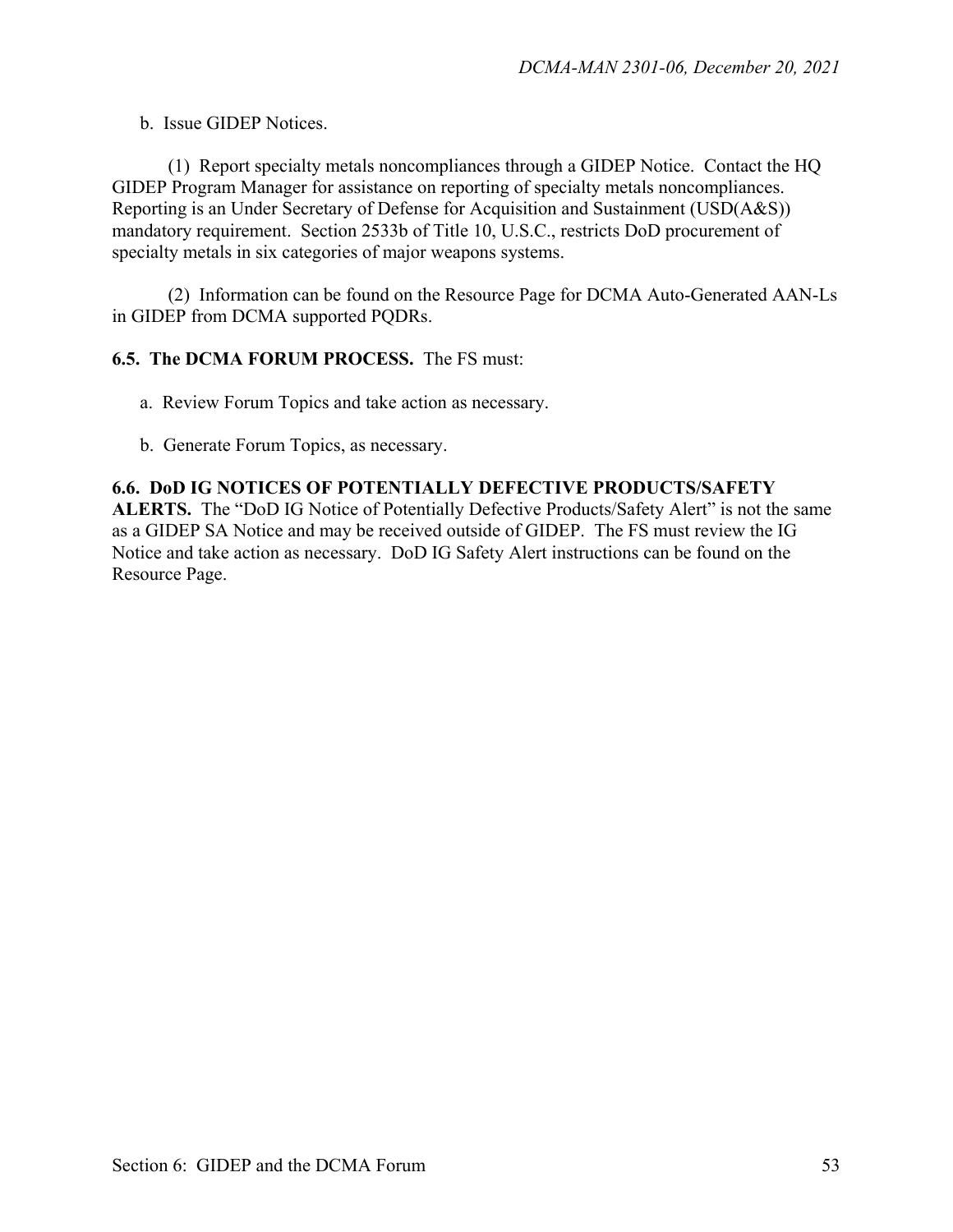## **GLOSSARY**

**G.1. DEFINITIONS.** These terms and their definitions are for the purpose of this Manual only.

**Accept/Acceptance.** The act of an authorized representative of the Government by which the Government, for itself or as agent of another, assumes ownership of existing identified supplies tendered or approves specific services rendered as partial or complete performance of the contract. When referring to NCM, acceptance is to agree the supply or service presented to the Government is accurate and complete and that it is in the Government's best interest to accept the NCM.

**Acknowledgment.** Response from one activity to another informing them of receipt of PQDR, initial disposition instructions, estimated date of completion, and other information, as appropriate (i.e., assigned action offices).

**Aftermarket Manufacturer**. A manufacturer that meets one or both of the following criteria:

a. Authorized by the OM to produce and sell replacement materiel, usually due to an OM decision to discontinue production of materiel. Materiel supplied is produced from dies, molds, or other manufacturing equipment that has been:

(1) Transferred from the OM to the aftermarket manufacturer;

 (2) Produced by the aftermarket manufacturer using OM tooling and intellectual property, or

 (3) Produced by the aftermarket manufacturer through redesign to match the OM specifications without violating the OM intellectual property rights (IPR).

 b. Produces materiel by emulating or reverse-engineering obsolete materiel to satisfy continuing customer needs without violating the OM IPR, patents, or copyrights (SAE AS6174).

**CAT I DR.** A report of any deficiency that may cause death, injury, or severe occupational illness; would result in loss or major damage to a weapon system; critically restricts the combat readiness capabilities of the using organization; or any defect that would result in a production line stoppage.

**CAT II DR.** A report of a product quality deficiency which does not meet the criteria set forth in CAT I. CAT II normally is used for reporting major and minor defects.

**Common Cause Variation.** Common cause variation, as used in process control, is inherent in the process and can only be reduced by changes to the system, e.g., upgrading a machine.

**Common item.** An item that has multiple applications versus a single or peculiar application.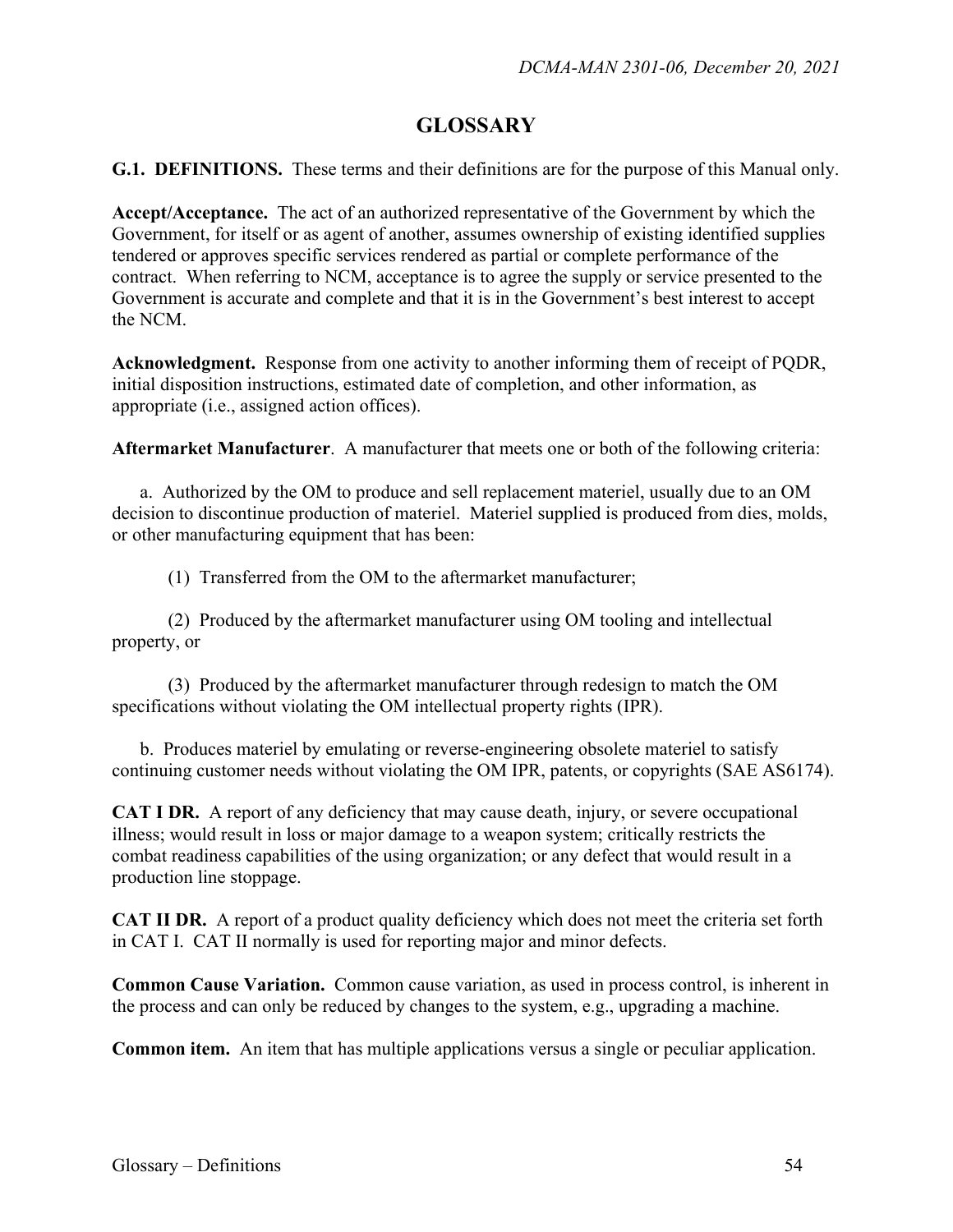**Concur/Concurrence.** To agree that the NCM presented to the Government: (1) has been properly categorized; and (2) to agree with the contractor's proposed disposition. After concurrence by the proper determination authority, the nonconformance may continue within the contractor's production system to be presented to the Government at product acceptance.

**Conditional acceptance.** Acceptance of supplies or services that do not conform to contract quality requirements, or are otherwise incomplete where the contractor is required to correct or complete by a specified date.

**Containment.** Action to control and mitigate the impact of a nonconformity and protect the customer's operation (stop the problem from getting worse); includes correction, immediate corrective action, immediate communication, and verification that the nonconforming situation does not further degrade. (AS9100D)

**Contract manufacturer**. A company that produces goods under contract for another company under the label or brand name of that company.

**Corrective Action**. (1) Actions taken to correct reported nonconformances/nonconformities/ discrepancies or other undesirable situations. These actions include repair, replacement, alert notifications, and segregation, screening, and disposition of existing product. (2) Action(s) taken to improve an organization's processes by identifying and eliminating the root cause(s) of nonconformances/discrepancies or other undesirable situations thus preventing their recurrence. This action could include changes to processes, work instructions, workmanship practices, training, inspections, tests, procedures, specifications, drawings, tools, equipment, facilities, resources, or material.

**CAS-Covered Contract or Subcontract**. A contract or subcontract subject to CAS rules and regulations. (FAR 30.001 Definitions).

**Counterfeit Electronic Part.** An unlawful or unauthorized reproduction, substitution, or alteration that has been knowingly mismarked, misidentified, or otherwise misrepresented to be an authentic, unmodified electronic part from the OM, or a source with the express written authority of the OM or current design activity, including an authorized aftermarket manufacturer. Unlawful or unauthorized substitution includes used electronic parts represented as new, or the false identification of grade, serial number, lot number, date code, or performance characteristics. (DFARS Part 202)

**Counterfeit Part.** A fraudulent part that has been confirmed to be a copy, imitation, or substitute that has been represented, identified, or marked as genuine, and/or altered by a source without legal right with intent to mislead, deceive, or defraud. (SAE AS5553)

**Counterfeit Materiel.** An item that is an unauthorized copy or substitute that has been identified, marked or altered by a source other than the item's legally authorized source and has been misrepresented to be an authorized item of the legally authorized source (DoDI 4140.67).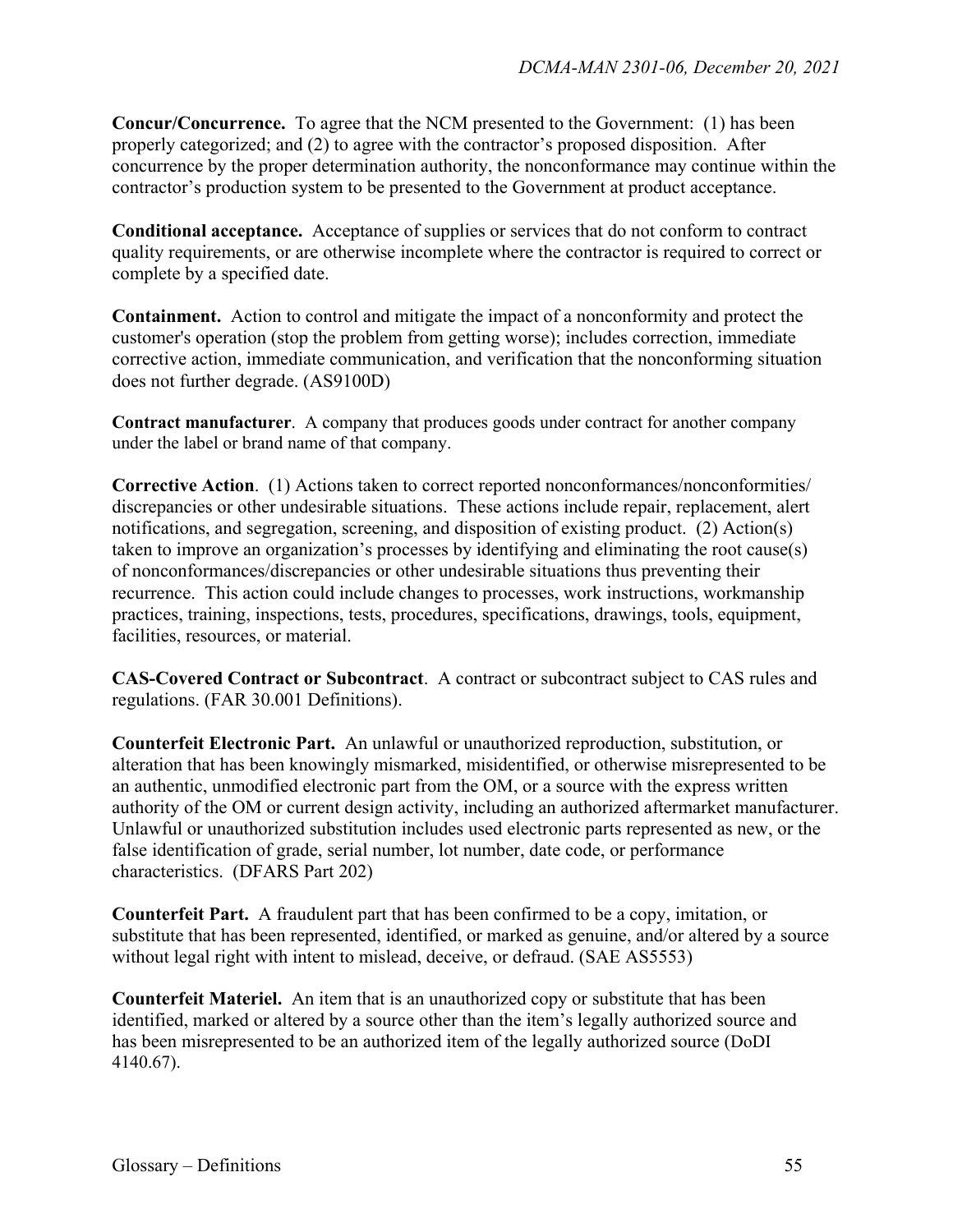a. **Suspect counterfeit.** Materiel, items, or products in which there is an indication by visual inspection, testing, or other information that it may meet the definition of counterfeit materiel provided herein (DoDI 4140.67).

 b. **Materiel.** Includes system components, sub-components, software, information and communications technology, support equipment and systems purchased, procured or contracted or incorporated into the DoD supply chain for weapon and information systems, DoD business processes and DoD operational support. (DoDI 4140.67).

**Critical item.** An item, the failure of which is likely to result in hazardous or unsafe conditions for individuals using, maintaining, or depending upon the item; or is likely to prevent performance of a vital agency mission.

**Critical nonconformance.** A nonconformance likely to result in hazardous or unsafe conditions for individuals using, maintaining, or depending upon the supplies or services; or is likely to prevent performance of a vital agency mission.

**CSI.** A part, assembly, installation, or production system with one or more essential characteristics which, if not conforming to the design data or quality requirements, would result in an unsafe condition that could cause loss or serious damage to the end item or major components, loss of control, or serious injury to personnel.

**a. CSI (Aviation).** A part, assembly, installation equipment, launch equipment, recovery equipment, or support equipment for an aircraft or aviation weapons system that contains a characteristic any failure, malfunction, or absence of, which could cause a catastrophic or critical failure resulting in the loss or serious damage to the aircraft or weapons system, an unacceptable risk of personal injury or loss of life, or an uncommanded engine shutdown that jeopardizes safety. Damage is considered serious or substantial when it would be sufficient to cause a "Class A" accident or a mishap of severity CAT I. The determining factor in CSIs is the consequence of failure, not the probability the failure or consequence would occur. For the purpose of this Manual, Critical Safety Item, Flight Safety Critical Aircraft Part, Flight Safety Part, Safety of Flight Item, and similar terms are synonymous.

**b. CSI (Ship).** Any ship part, assembly, or support equipment containing a critical characteristic whose failure, malfunction, or absence of could cause a catastrophic or critical failure resulting in loss of, or serious damage to, the ship, or unacceptable risk of personal injury or loss of life.

**Defect.** Any nonconformance of a characteristic with specified requirements. Defect classifications can be found under NCM Classifications.

**Design activity.** An organization, Government or contractor with the responsibility for the design and configuration of an item, including the preparation or maintenance of design documents. Design activity could be the original organization, or an organization to which design responsibility has been transferred.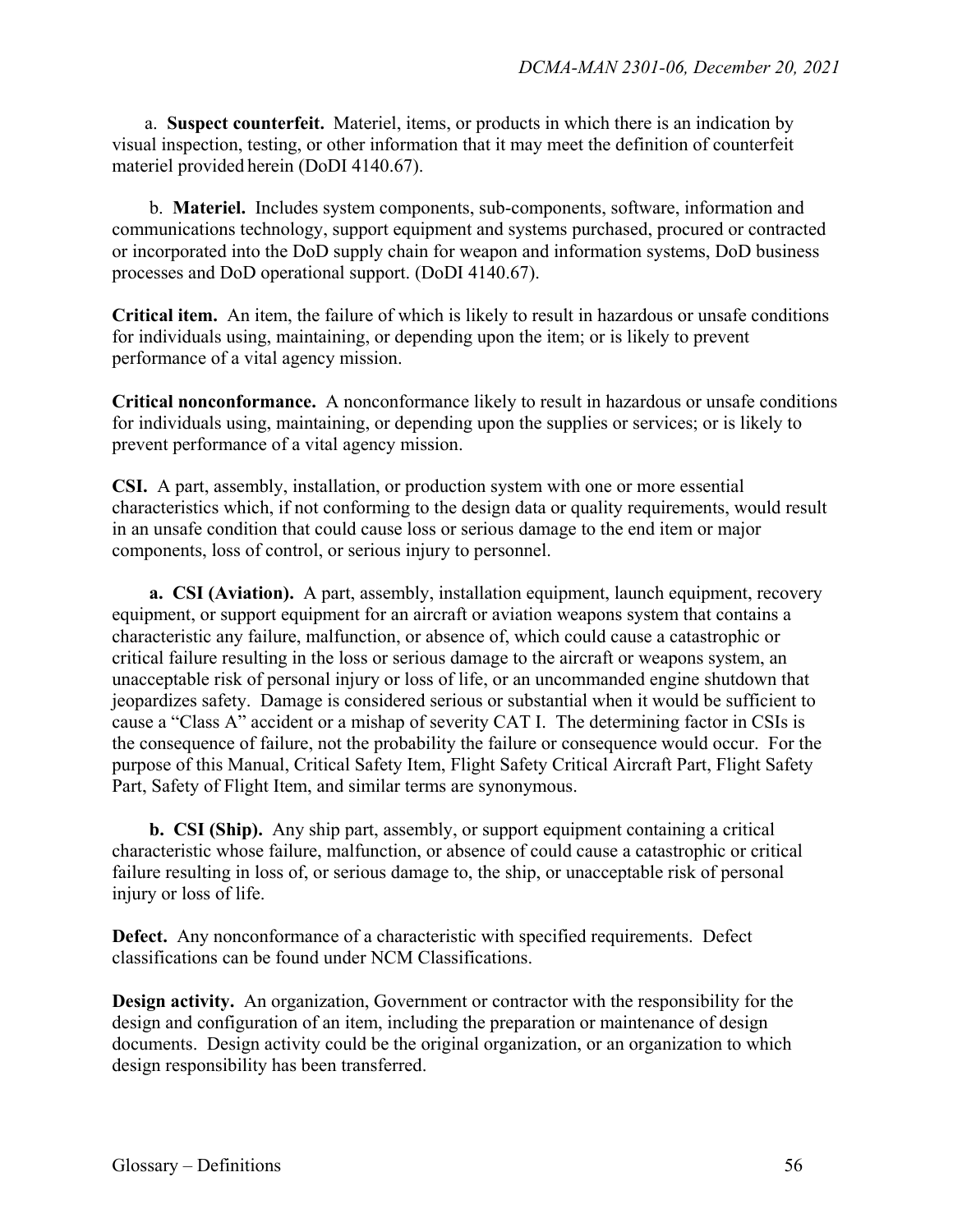**Determination.** The decision made by the Government to either concur or nonconcur with the contractor's RFV submittal. The terms "approve/disapprove" may also be used.

**DMSMS**. The loss or impending loss of manufacturers of products, reduction of suppliers of products, or shortages of raw materials. DMSMS is caused by manufacturers of products or suppliers of raw material who discontinue production. Some of the reasons for DMSMS situations are:

- Rapid changes in technology which causes obsolescence (parts discontinued);
- Uneconomical production requirements and increasing emphasis on use of commercial products;
- Foreign source competition;
- Federal environmental and safety regulations; and
- Limited availability of products and raw materials used in the manufacturing process

DMSMS tend to have a pervasive effect that precludes repair of materiel and prevents procurement of additional systems, equipment, spare assemblies, and subassemblies dependent on the availability of products and raw materials no longer manufactured or available. (GIDEP Operations Manual, Chapter 11)

**Dispositions, DRs.** The evaluation decision made by the Configuration Control Authority regarding a Configuration Change Management document submitted by the Contractor. Dispositions include signatory and date requirements. Dispositions are in the form of concurrence, nonconcurrence, approval, or disapproval, depending on the configuration document.

**Dispositions, NCM.** What needs to happen to the nonconforming product to either make it suitable for use or to dispose of it. These options are use-as-is, rework, repair, scrap or return to vendor.

**DMSMS Notice**. A push-mail PID Notice to all GIDEP Representatives and Users from a manufacturer, source of supply, or Federal Government agency or activity that a part, component, chemical, software, or material will no longer be produced by the manufacturer or source of supply. (GIDEP Operations Manual, Chapter 11)

**Effectivity**. A designation, defining the product range; e.g., serial numbers, block numbers, batch numbers, lot numbers, model, dates or event, at which a specific product configuration applies, a change is to be or has been affected, or to which a variance applies.

**Electronic Part.** (1) An Integrated Circuit, (2) a discrete electronic component (including, but not limited to, a transistor, capacitor, resistor, or diode) or (3) a circuit assembly. (DFARS Part 202)

**Exhibit.** The item reported as being deficient or a sample item representing the reported deficient condition which can be analyzed to determine the possible cause of the defect.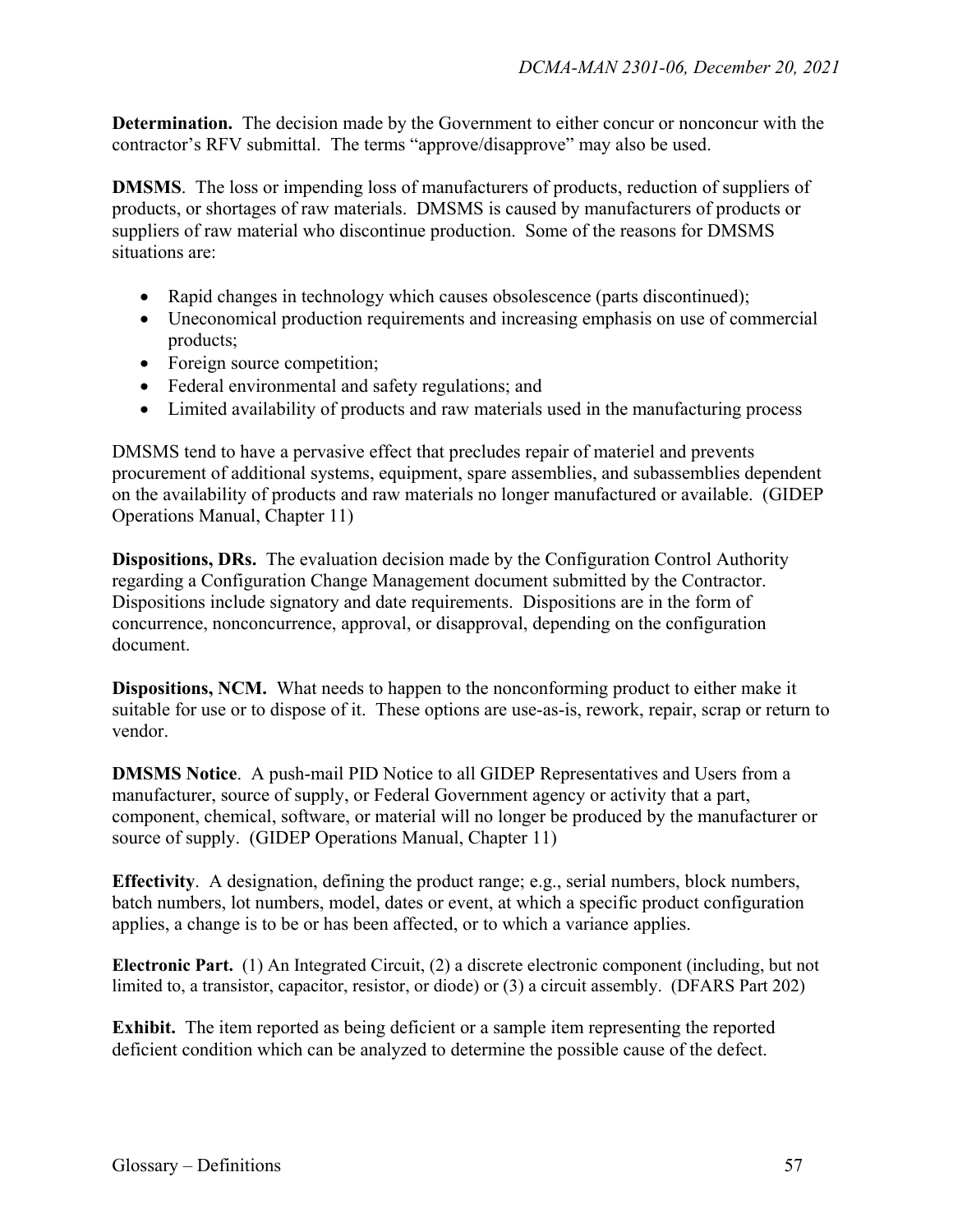**FED.** Information about problems, potential problems and failure experience data on parts, components, materials, manufacturing processes, specifications, computer software, test equipment and safety. FED is exchanged to improve quality, reliability, and delivery schedules and to reduce costs.

**FS.** (1) Any DCMA personnel executing contract administration services within any career field. (2) FSs are personnel assigned to perform various tasks or functions in support of the Agency's mission (e.g., ACO, CA, contracting officer representative, cost monitor, engineer, industrial specialist, information technology specialist, packaging, QA or transportation.)

**GIDEP.** A DoD program established to maximize the use of existing knowledge and to promote and facilitate the sharing of technical information between government agencies and industry partners to increase systems safety, reliability, and readiness and to reduce systems development, production, and ownership costs.

**GIDEP AAN.** A Notice issued by Government agencies to report problems with products or processes. Unlike Alerts, SAs, and PAs, AANs only document the occurrence of a problem, they do not include problem solutions or manufacturers' corrective actions. AANs may be designated as "AAN-U" for unlimited release to all GIDEP participants or "AAN- L" for Limited release (limited to only Government Agencies, or only Defense Agencies).

**GIDEP Alert.** A report of an actual or potential problem with parts, components, materials, manufacturing processes, test equipment, or safety conditions that may have multiple applications in Government or industry and be of significance to other GIDEP participants. GIDEP Alerts are not to be used to report random part failures or failures resulting from applications outside of published design requirements.

**GIDEP PCN**. A push-mail PID notice to all GIDEP representatives/users that a manufacturer has changed either the form, fit, or function, or the production processes of their product that affect the performance, interchangeability or reliability of a product. The notice must be submitted by the OEM. If the products are controlled by government specifications, the manufacturer has usually received government approval to change the characteristics of that part, component, or material. In the case of COTS products, the manufacturer may issue a PCN without prior government coordination, unless specifically restricted by contractual instruments. (GIDEP Operations Manual, Chapter 11)

**GIDEP PID.** The PID section of GIDEP provides important data to prime contractors, program managers, design engineers, part configuration managers, purchasing agents, and logisticians when manufacturers discontinue production of, and engineering changes to, products that they produce.

**GIDEP PA.** An Advisory issued to report nonconformances, which have a low probability of causing a functional failure. It report problems with products/processes which do not meet specifications and are also used as preliminary Alerts where there is a suspected problem, which is not completely defined due to lack of data.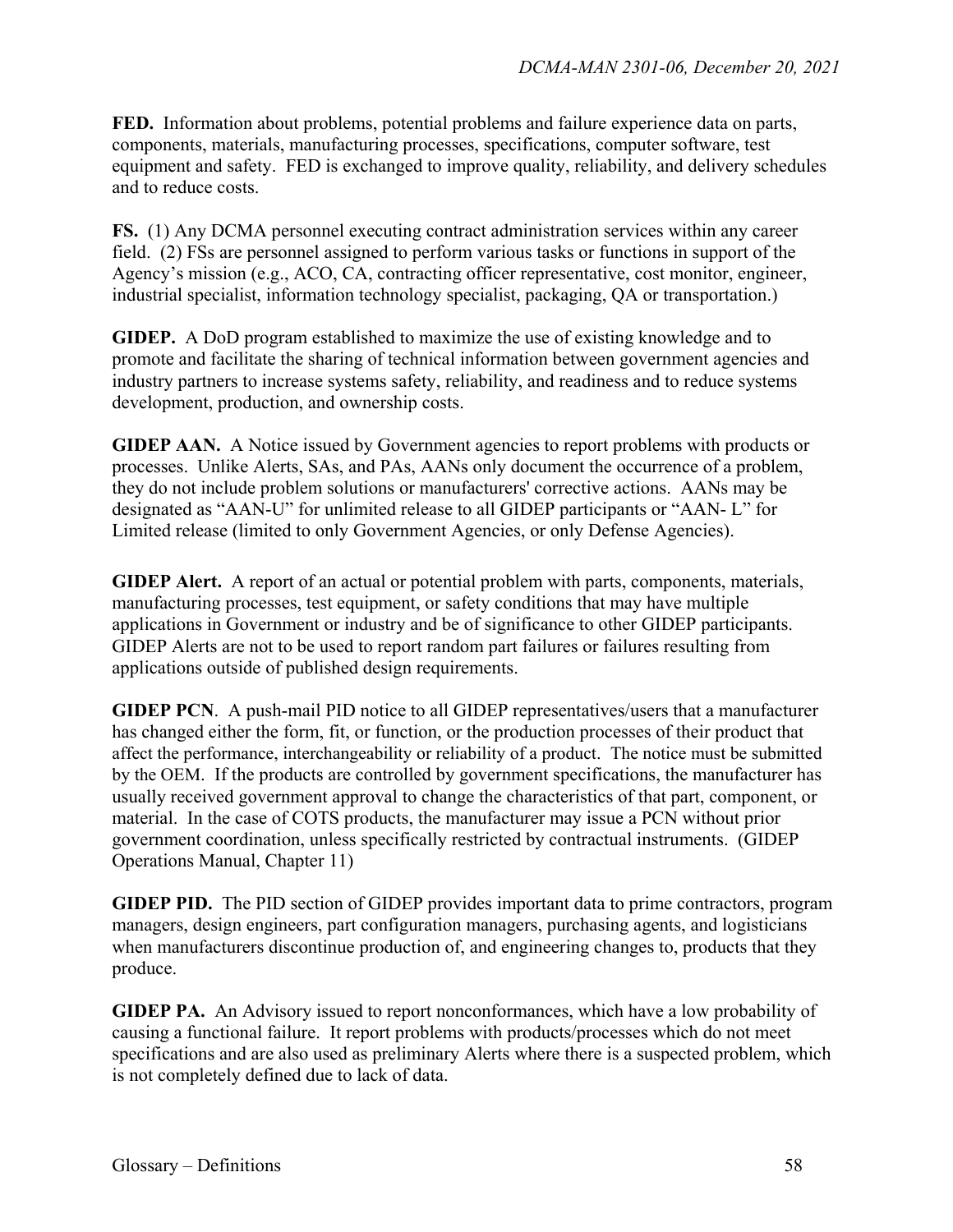**GIDEP Push Mail**. GIDEP Push Mail for GIDEP participants to obtain an overview of information without having to access the database. If a part or title in the listing is of interest, the corresponding document can be retrieved through the database access.

**GIDEP SA.** A report of an actual or potential problem with parts, components, materials, manufacturing processes, test equipment, or safety conditions, which may have multiple applications in Government or industry that affect the safety of people or equipment.

**GIDEP Source of Supply**. A push-mail UDR Notice to all GIDEP Representatives and Users that requests a source of supply for a part replacement/substitution or other electronic assembly (or a substitute).

**GIDEP UDR.** An UDR is seeking information for a specific item such as test reports, failure rate data and reliability information, calibration procedures and technical manuals, and Sources of Supplies to include part replacement, substitution data and source data. (Source GIDEP User Manual, Chapter 10)

**GP.** Property in the possession of, or acquired directly by, the Government and subsequently delivered to or otherwise made available to a contractor.

**Government-Owned Product.** A product owned by, leased to, or acquired by the Government under the terms of a contract.

**Key Contract Requirement.** Contract requirements defined by function that drive surveillance events.

**Major nonconformance.** A nonconformance other than critical which is likely to result in failure of the supplies or services, or to materially reduce the usability of the supplies or services for their intended purpose.

**MRB**. A joint DCMA/Contractor's cross-functional group normally composed of representatives from quality, engineering, and manufacturing/production which reviews minor NCM on hold due to usability concerns and determines and/or recommends a disposition to the government for approval. Acceptance of supplies and services with critical or major nonconformances is outside the scope of the review group. (FAR 46.407(d))

**Nadcap.** A global, industry-driven accreditation program for aerospace engineering, defense, and related industries. Formerly known as NADCAP, the National Aerospace and Defense Contractors Accreditation Program.

**NCM**. A generic term that includes any (raw) materials, item, part, component, supply, product or output of a process containing one or more nonconformances.

**NCM Classifications.** The following are the FAR 46 and DD Form 1694 explanations (in parentheses):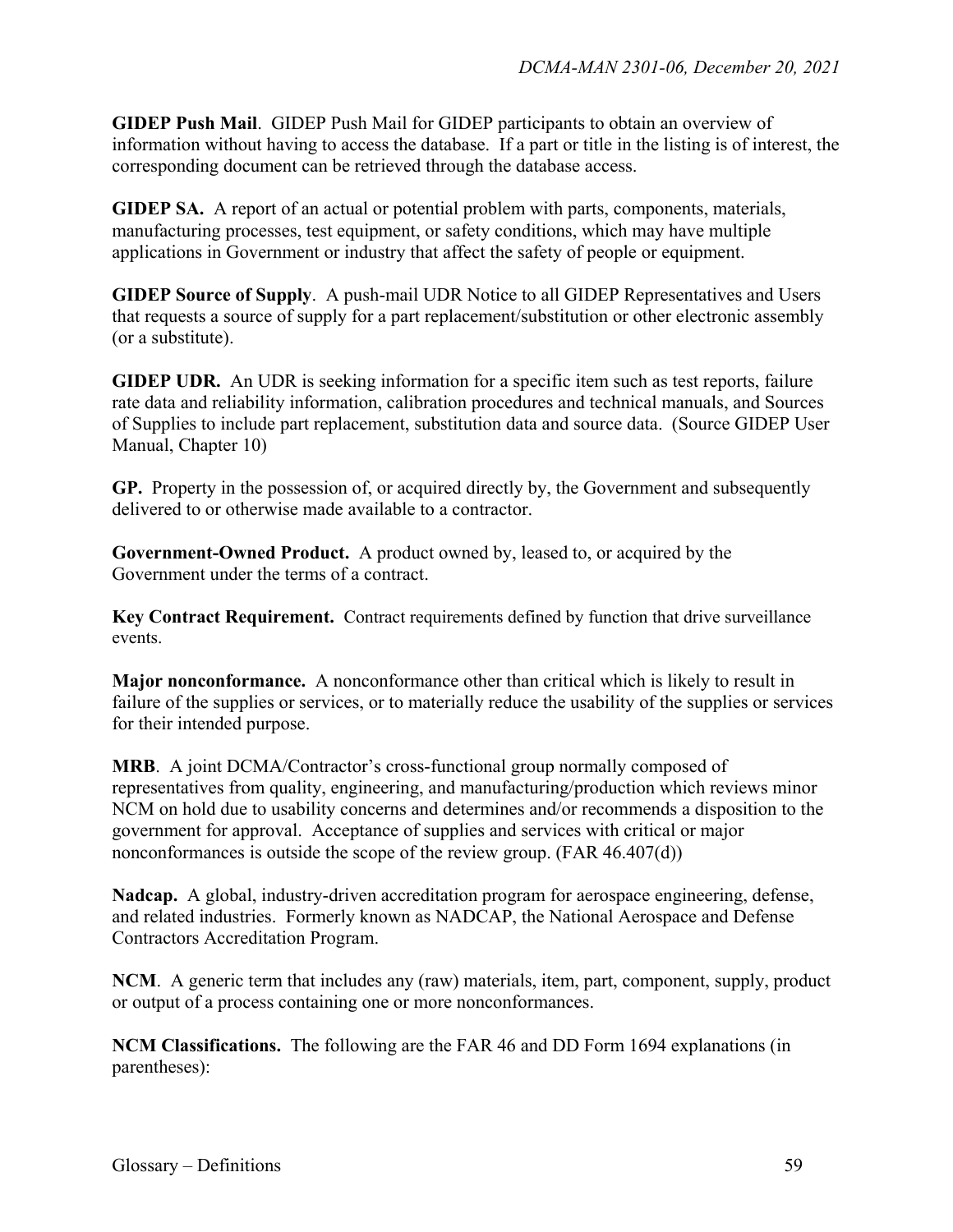**a. Critical**. A nonconformance that is likely to result in hazardous or unsafe conditions for individuals using, maintaining, or depending upon the supplies or services; or is likely to prevent performance of a vital agency mission. (Use this classification when it is a departure from requirements affecting one or more of the following: (1) Safety; (2) Human health; (3) Environment; and/or (4) Security (local program or national));

**b. Major**. A nonconformance, other than critical, likely to result in failure of the supplies or services, or to materially reduce the usability of the supplies or services for their intended purpose. (Use this classification when it is a departure from requirements affecting one or more of the following: (1) Performance or operating limits; (2) Interchangeability, reliability, survivability, maintainability or durability of the item or its repair parts; (3) Structural strength; (4) Effective use or operation; (5) Weight, moment, center of gravity; (6) Appearance; (7) Limits on product use or operation; (8) Temporary use of alternate items; and/or (9) When the configuration documentation defining the requirements for the item classifies the departure from the requirement as major).

**c. Minor**. A nonconformance not likely to materially reduce the usability of the supplies or services for their intended purpose, or is a departure from established standards having little bearing on the effective use or operation of the supplies or services. (Use this classification when it consists of a departure that does not involve any of the factor listed for critical or major, or when the configuration documentation defining the requirements for the item classifies the departure from the requirement as minor. Departures from the requirements that do not meet the definition of critical or major and are not classified in any configuration documentation (i.e. unlisted characteristics) are treated as minor).

**Nonconcur/Nonconcurrence.** To (1) not agree with the contractor's severity classification of a nonconformance; and/or (2) not agree with the contractor's proposed disposition. The nonconformance may not continue within the contractors' production system or be presented to the Government for "product acceptance."

**Nonconformance**. The non-fulfillment of a requirement. This includes a failure of a characteristic or feature or process to conform to the requirements specified in the contract, drawings, specifications, or other approved configuration documentation**.** 

**Occurrence**. The first time a nonconformance is detected on a specific characteristic of a part or process. All nonconformances attributed to the same root cause and identified before the date, item, unit, lot number, or other commitment for effective corrective action are also considered occurrences.

**OCM.** An organization that designs and/or engineers a part and is pursuing or has obtained the IPRs to that part. The part and/or its packaging are typically identified with the OCM trademark. OCM may contract out manufacturing and/or distribution of their product. Different OCMs may supply product for the same application or to a common specification. (SAE AS5553)

**OEM.** A company that manufactures products it has designed from purchased components and sells those products under the company's brand name. (SAE AS6081)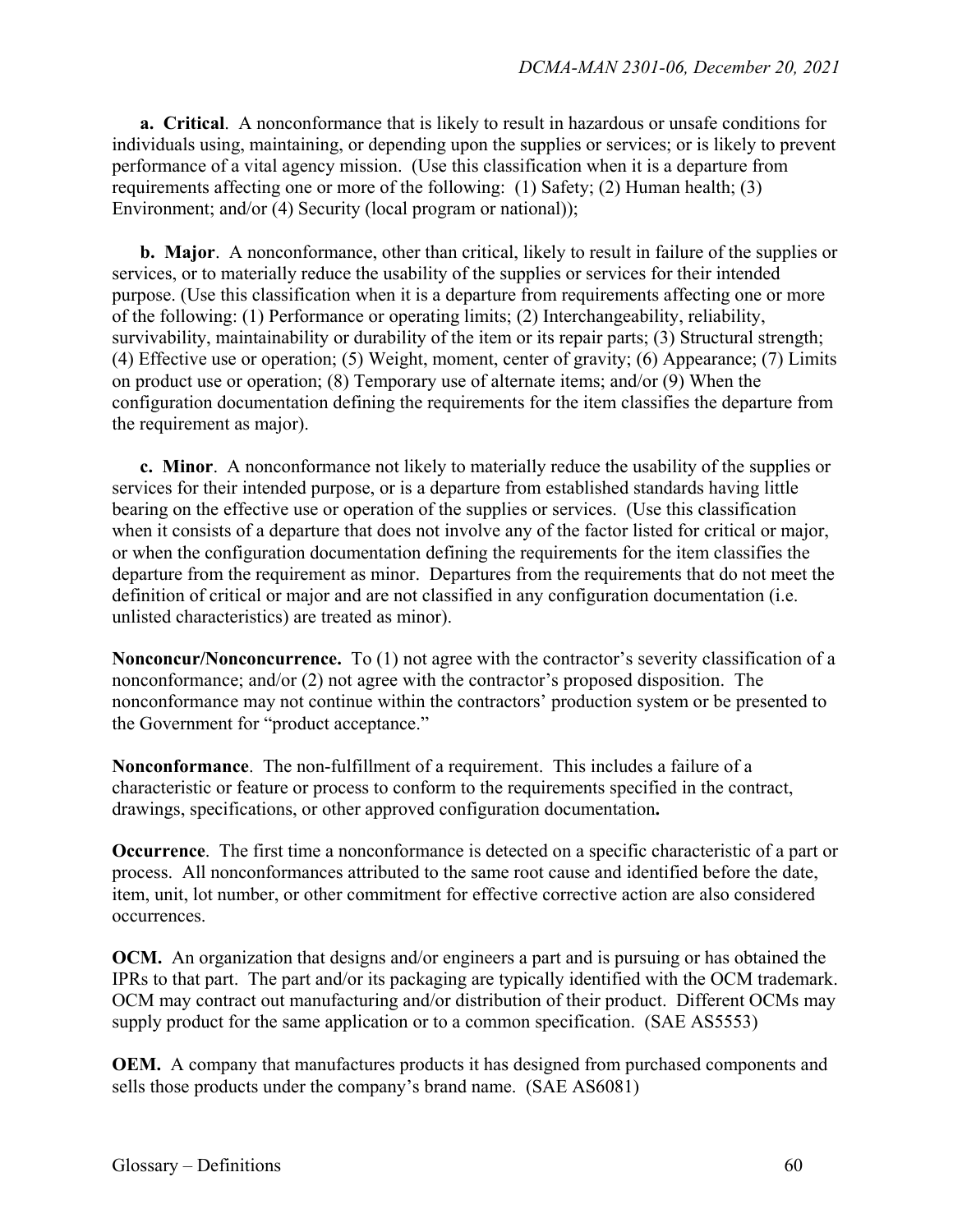**OM.** An organization that designs and/or engineers a part and has obtained the IPR to that part. The part and/or its packaging are typically identified with the OM trademark. OM may contract out the manufacturing, test, and/or distribution of their product. (SAE AS5553)

**Post-production RFV.** A submittal prepared by the contractor to request concurrence for a nonconforming product after the product has been fabricated and before Government acceptance.

**Pre-production RFV.** A submittal prepared by the contractor to describe a nonconformity of a CI before the product is produced or manufactured and is for a limited time and forspecified effectivity. Pre-production RFVs request Government permission to produce the CI as nonconforming. Submittals are typically temporary conditions caused by the lack of a material, part, component, or item required. If the item is permanently no longer available, an ECP would be appropriate and should be referenced in the RFV.

**Product.** Item, materiel, data, software, supplies, system, assembly, subassembly, or portion of it that is produced, purchased, developed, or otherwise used by the Government. Products obtained by architect-engineer construction and facilities support contracts do not apply.

**Product Acceptance**. The act of an authorized representative of the Government by which the Government, for itself or as agent of another, assumes ownership of existing identified supplies tendered or approves specific services rendered as partial or complete performance of the contract, as defined in FAR 46.

**Product Quality Deficiency.** A defect or nonconforming condition detected on new or newly reworked Government-owned products; premature equipment failures; and products in use that do not fulfill their expected purpose, operation or service due to deficiencies in design, specification, materiel, manufacturing, and workmanship.

**Product Quality Deficiency Severity Classification.** The classification of a nonconformance or defect by its severity used for PQDRs. Unless otherwise specified in the contract, these classifications are:

**a. Critical:** A nonconformance or defect likely to result in hazardous or unsafe conditions for individuals using, maintaining, or depending upon the supplies or services; or likely to prevent performance of a vital agency mission.

**b. Major:** A nonconformance or defect, other than critical, likely to result in failure of the supplies or services, or to materially reduce the usability of the supplies or services for their intended purpose.

**c. Minor:** A nonconformance or defect not likely to materially reduce the usability of the supplies or services for their intended purpose, or that is a departure from established standards having little bearing on the effective use or operation of the supplies or services.

**Quality Deficiency Data.** Information, based on the results of testing or examination, provided by an activity concerning unsatisfactory new, newly reworked material (Government or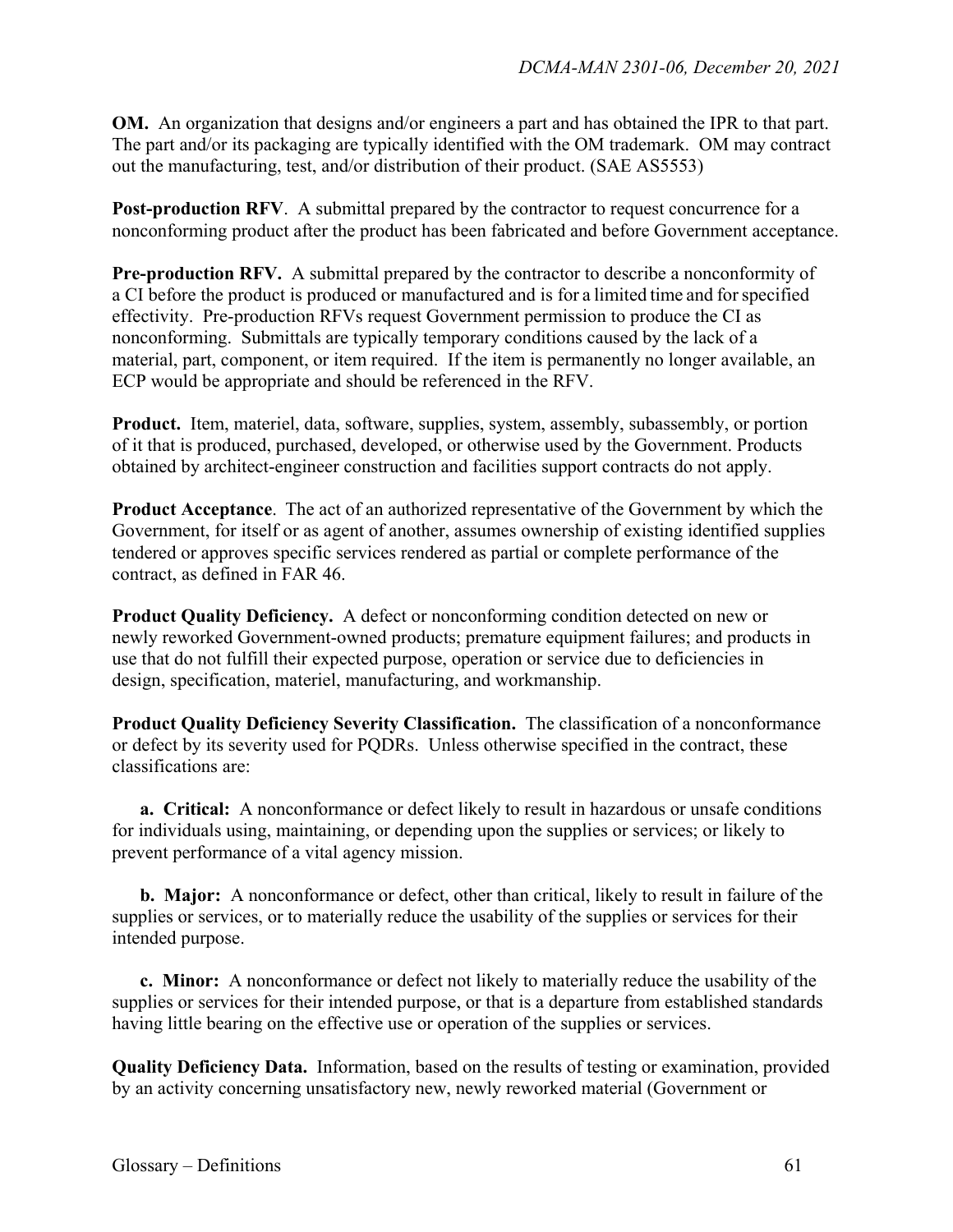contractor) , premature equipment failures, and products in use that do not fulfill their expected purpose, operation or service.

**Quality Escape.** NCM that has entered the DoD supply chain.

**Recurrence**. The repeat of a previously occurring nonconformance that is attributable to the same cause/process. When determining a recurrence, the process should be analyzed for variation rather than the characteristic.

**Reject/Rejection**. To not accept the supply or service presented to the Government because it is not accurate and/or complete and it is not in the Government's interest to accept the NCM.

**Repair.** A procedure applied to a nonconformance by the contractor which reduces but does not completely eliminate a nonconformance. Repair is distinguished from rework in that the characteristic/item after repair does not completely conform to the applicable print, drawings, specifications, or contract TDP requirements but will meet the performance/reliability requirements.

**Rework.** A procedure applied to a nonconformance that will completely eliminate the nonconformance and result in a characteristic/feature that conforms completely to the print, drawing, specification, or other contract TDP requirements. Rework should not be confused with "reworked materiel."

**Reworked Materiel.** Materiel that has been overhauled, rebuilt, repaired, reworked, or modified by a military or commercial facility. Such materiel is considered newly reworked until it has been proven during actual system operation. Reworked materiel should not be confused with "rework."

**RFV.** A contractor's request to depart from, or not conform to, particular requirement(s) of a CI's current approved configuration documentation. An RFV is a temporary departure for a specific number of units or a specified period of time, which distinguishes it from an ECP which is a permanent change. The term RFV also refers to the documents that accompany NCM when presented to the Government for disposition. The term RFV replaces the term Request for Waiver (RFW) and Request for Deviation (RFD).

**Risk Rating.** A risk rating is based on an assessment of an identified contractor risk through determination of its likelihood (probability), its consequence and its relationship to other risk areas or processes.

**RTV/RTS**. Disposition denoting a nonconforming purchased item will be returned to vendor or sub-tier supplier for replacement, credit, and/or rework/repair due to a nonconformance caused by the source.

**Scrap.** NCM not suitable for its intended purpose and which cannot be repaired in a manner acceptable to the Government.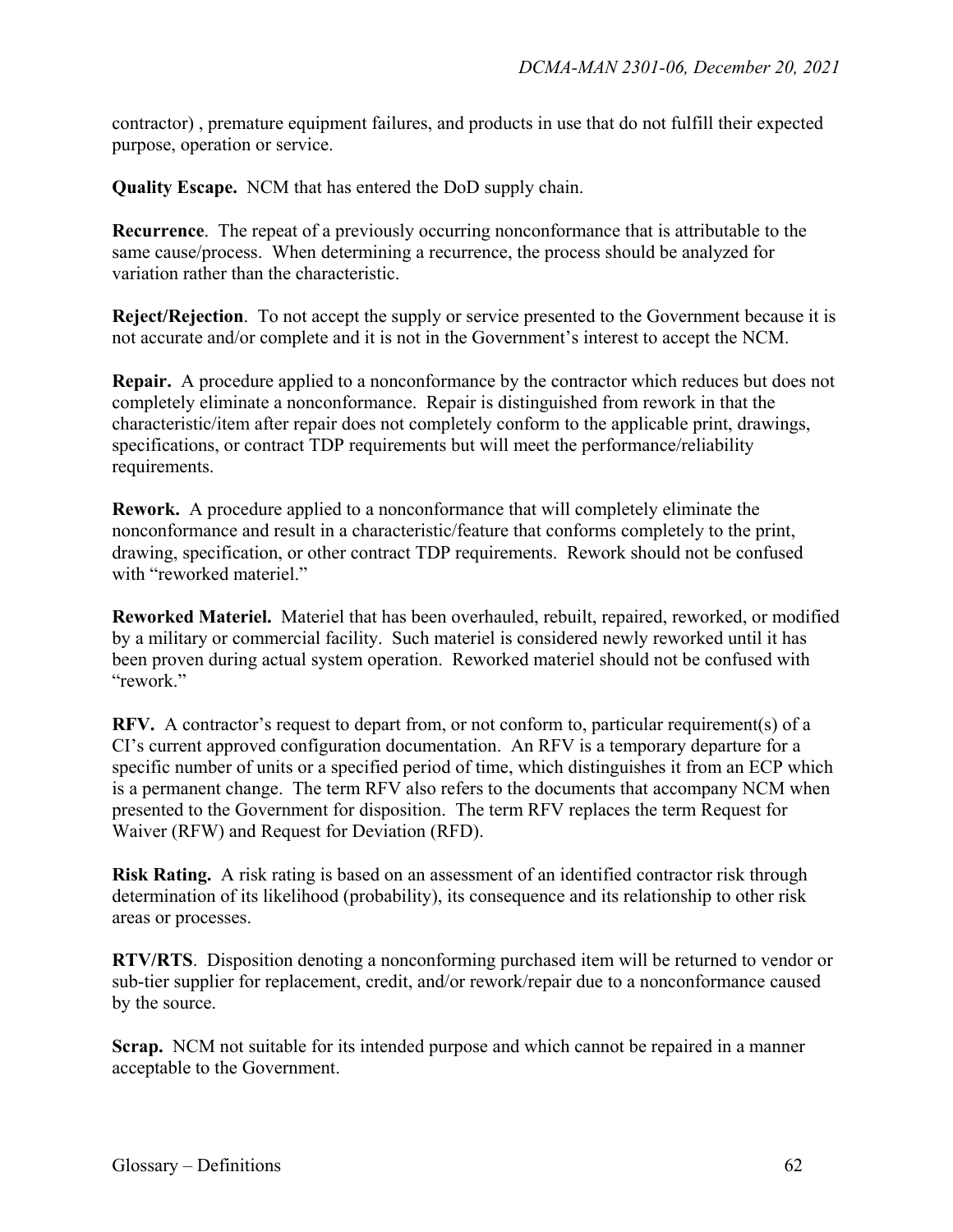**Special Cause Variation.** Special cause variation, as used in process control, occurs when something out of the ordinary happens in a process. (see also Common Cause Variation)

**SRP.** A documented technique for a repair of a nonconformance which has been demonstrated to be an adequate repair when properly applied.

**Supplier.** A blanket description of all sources of supplies who may or may not have a legally binding relationship with the legally authorized source. This relationship generally includes direct product support, training and marketing support from the legally authorized source and provides direct product support to the customer. (SAE AS6174)

**Suspect Counterfeit Electronic Part.** An electronic part for which credible evidence (including, but not limited to, visual inspection or testing) provides reasonable doubt that the electronic part is authentic. (DFARS Part 202)

**Suspect Counterfeit Part.** A part in which there is an indication that it may have been misrepresented by the supplier or manufacturer and may meet the definition of fraudulent part or counterfeit part. (SAE AS5553)

**UAI.** A disposition of NCM with one or more minor nonconformances determined to be useable for its intended purpose in its existing condition.

**Variance.** A departure from approved product definition information for a limited amount of time or for a specified effectivity that does not require revision of approved product definition information.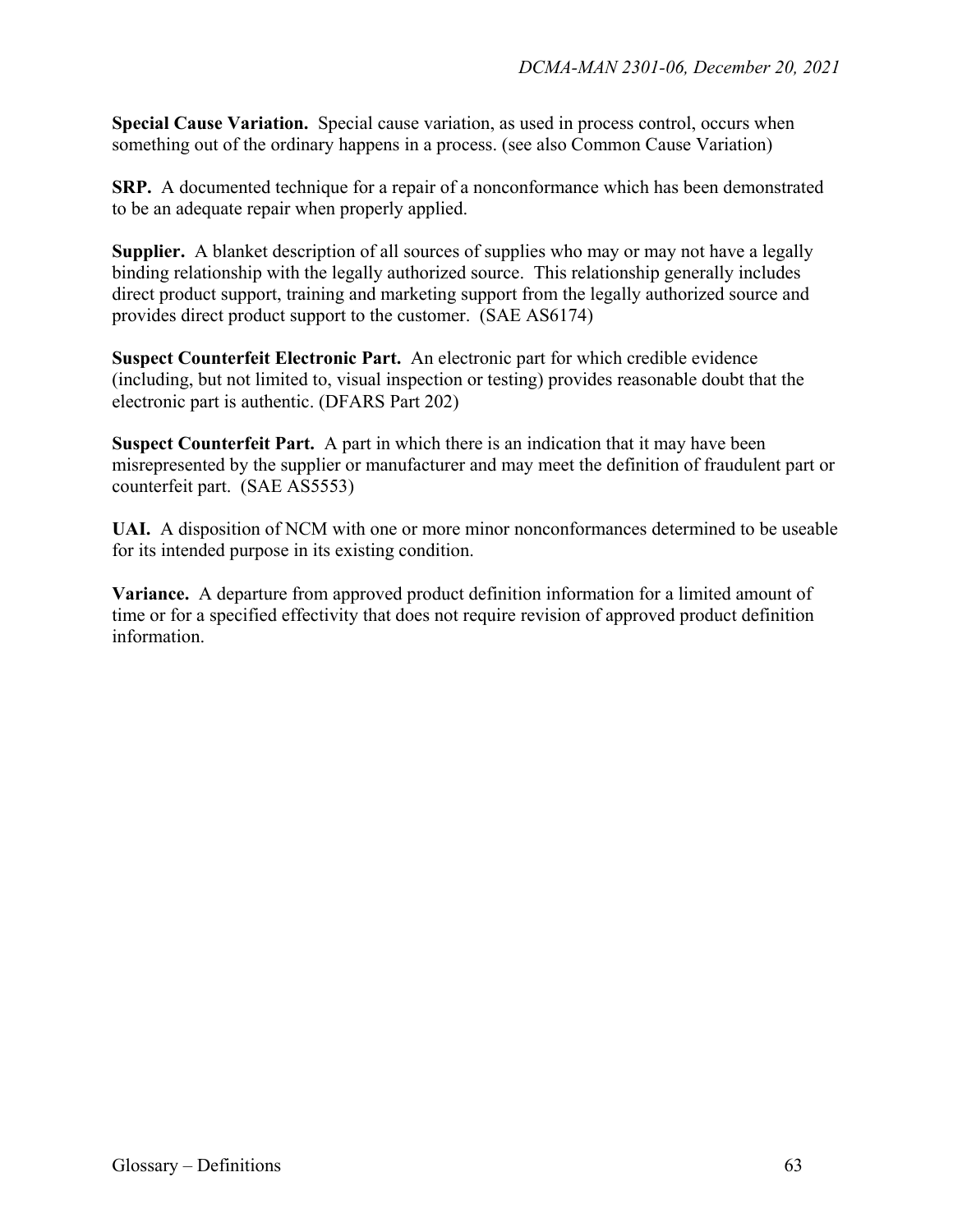## **GLOSSARY**

## **G.2. ACRONYMS.**

| AAN                 | <b>Agency Action Notice</b>                              |
|---------------------|----------------------------------------------------------|
| AAN-L               | Agency Action Notice Limited Distribution                |
| <b>AAN-U</b>        | <b>Agency Action Notice Unlimited Distribution</b>       |
| <b>ACO</b>          | <b>Administrative Contracting Officer</b>                |
| <b>ALC</b>          | <b>Assigned Legal Counsel</b>                            |
| AS                  | Aerospace Standard                                       |
| <b>AUR</b>          | <b>Annual Utilization Report</b>                         |
| CA                  | Contract Administrator                                   |
| <b>CAR</b>          | <b>Corrective Action Request</b>                         |
| CAS                 | <b>Cost Accounting Standards</b>                         |
| <b>CAT</b>          | Category                                                 |
| <b>CDAS</b>         | <b>Counterfeit Detection and Avoidance System</b>        |
| <b>CDR</b>          | <b>Contract Deficiency Report</b>                        |
| <b>CDRL</b>         | <b>Contract Data Requirements List</b>                   |
| <b>CFM</b>          | counterfeit risk mitigation                              |
| CI                  | configuration item                                       |
| <b>CIC</b>          | <b>Contract Integrity Center</b>                         |
| <b>CMO</b>          | <b>Contract Management Office</b>                        |
| <b>COTS</b>         | Commercial Off-the-Shelf                                 |
| <b>CRR</b>          | <b>Contract Receipt and Review</b>                       |
| <b>CSI</b>          | Critical Safety Item                                     |
| <b>CUI</b>          | Controlled Unclassified Information                      |
| DC&A                | data collection and analysis                             |
| <b>DCMA-INST</b>    | <b>DCMA</b> Instruction                                  |
| <b>DCMA-MAN</b>     | <b>DCMA</b> Manual                                       |
| DD Form 1149        | <b>Requisition Shipping Form</b>                         |
| DD Form 1423        | Contract Data Requirements List                          |
| <b>DD</b> Form 1575 | Suspended Tag - Materiel                                 |
| DD Form 1694        | <b>Request for Variance</b>                              |
| DD Form 2332        | Product Quality Deficiency Report Exhibit                |
| <b>DFARS</b>        | Defense Federal Acquisition Regulation Supplement        |
| <b>DID</b>          | Data Item Description                                    |
| <b>DLA</b>          | Defense Logistics Agency                                 |
| DLA Form 1227       | Product Quality Deficiency Investigation Report          |
| <b>DMSMS</b>        | Diminishing Manufacturing Sources and Material Shortages |
| DoDAAC              | DoD Activity Address Code                                |
| DoDI                | DoD Instruction                                          |
| DR                  | Deficiency Report                                        |
| <b>DRPM</b>         | Deficiency Reporting Program Manager                     |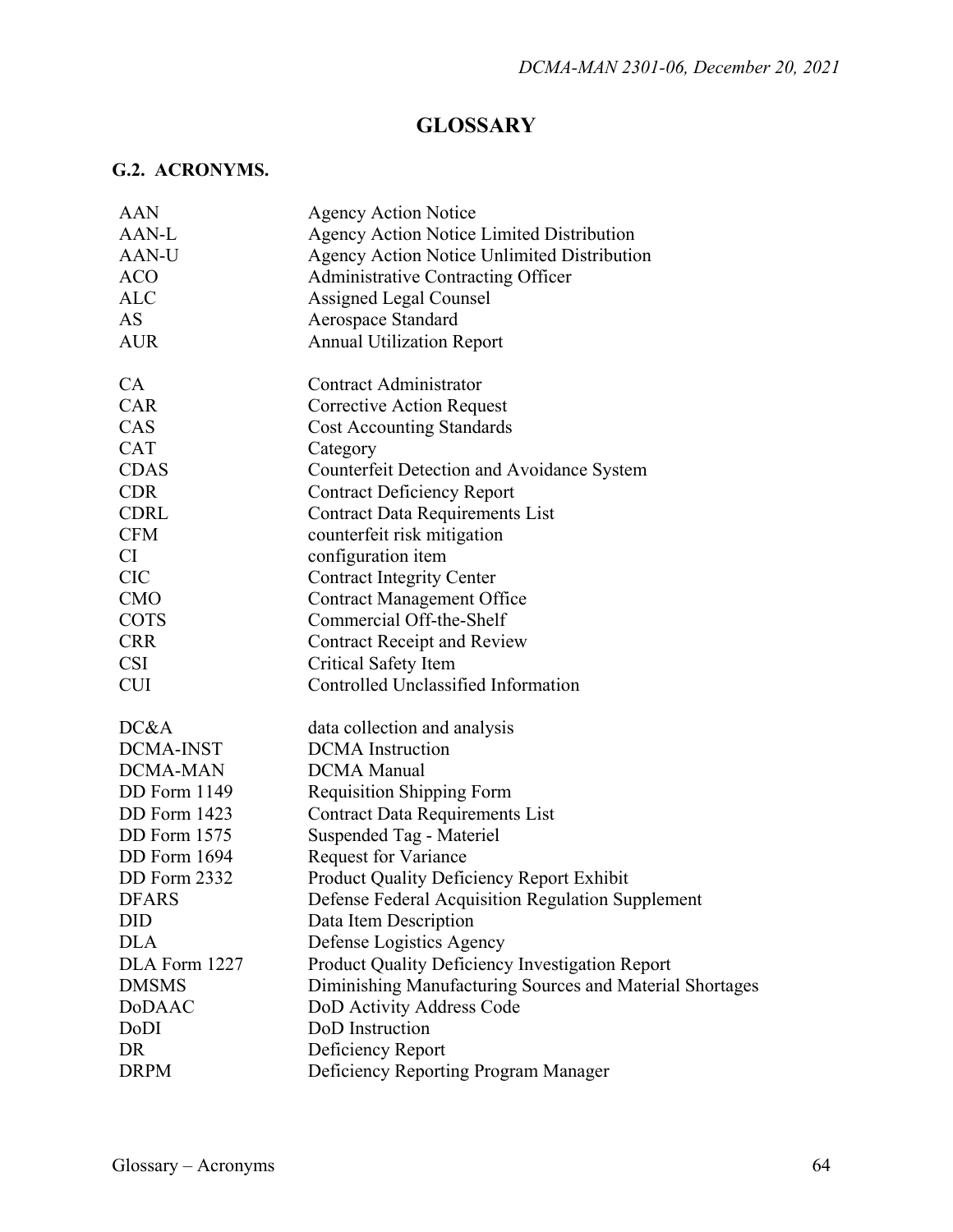| EAR<br><b>EIA</b>         | <b>Export Administration Regulation</b><br><b>Electronics Industry Association</b> |
|---------------------------|------------------------------------------------------------------------------------|
| ECP                       | <b>Engineering Change Proposal</b>                                                 |
| <b>ESA</b>                | <b>Engineering Support Activity</b>                                                |
|                           |                                                                                    |
| FA                        | Forum Administrator                                                                |
| <b>FAR</b>                | <b>Federal Acquisition Regulation</b>                                              |
| <b>FED</b>                | Failure Experience Data                                                            |
| <b>FLS</b>                | <b>First Level Supervisor</b>                                                      |
| <b>FS</b>                 | <b>Functional Specialist</b>                                                       |
| <b>GIDEP</b><br><b>GP</b> | Government-Industry Data Exchange Program<br><b>Government Property</b>            |
| HQ                        | headquarters                                                                       |
| <b>IPR</b>                | intellectual property rights                                                       |
| <b>ITAR</b>               | International Traffic in Arms Regulations                                          |
|                           |                                                                                    |
| <b>LOD</b>                | letter of delegation                                                               |
| <b>MRB</b>                | <b>Material Review Board</b>                                                       |
| <b>NASA</b>               | National Aeronautics and Space Administration                                      |
| <b>NCM</b>                | nonconforming material                                                             |
| <b>NDI</b>                | Nondevelopmental Items                                                             |
| <b>NSEO</b>               | Navy Special Emphasis Operations                                                   |
|                           |                                                                                    |
| <b>OCM</b>                | original component manufacturer                                                    |
| <b>OEM</b>                | original equipment manufacturer                                                    |
| OM                        | original manufacturer                                                              |
| OU                        | operational unit                                                                   |
| PA                        | Problem Advisory                                                                   |
| PAO                       | <b>Postaward Orientation</b>                                                       |
| <b>PASM</b>               | preaward survey manager                                                            |
| <b>PCN</b>                | Product Change Notice                                                              |
| PCO                       | Procurement Contracting Officer                                                    |
| <b>PDREP</b>              | Product Data Reporting and Evaluation Program                                      |
| PI                        | Program Integrator                                                                 |
| PID                       | <b>Product Information Data</b>                                                    |
| POC                       | point of contact                                                                   |
| POP                       | Place of Performance                                                               |
| <b>PQDR</b>               | <b>Product Quality Deficiency Report</b>                                           |
|                           |                                                                                    |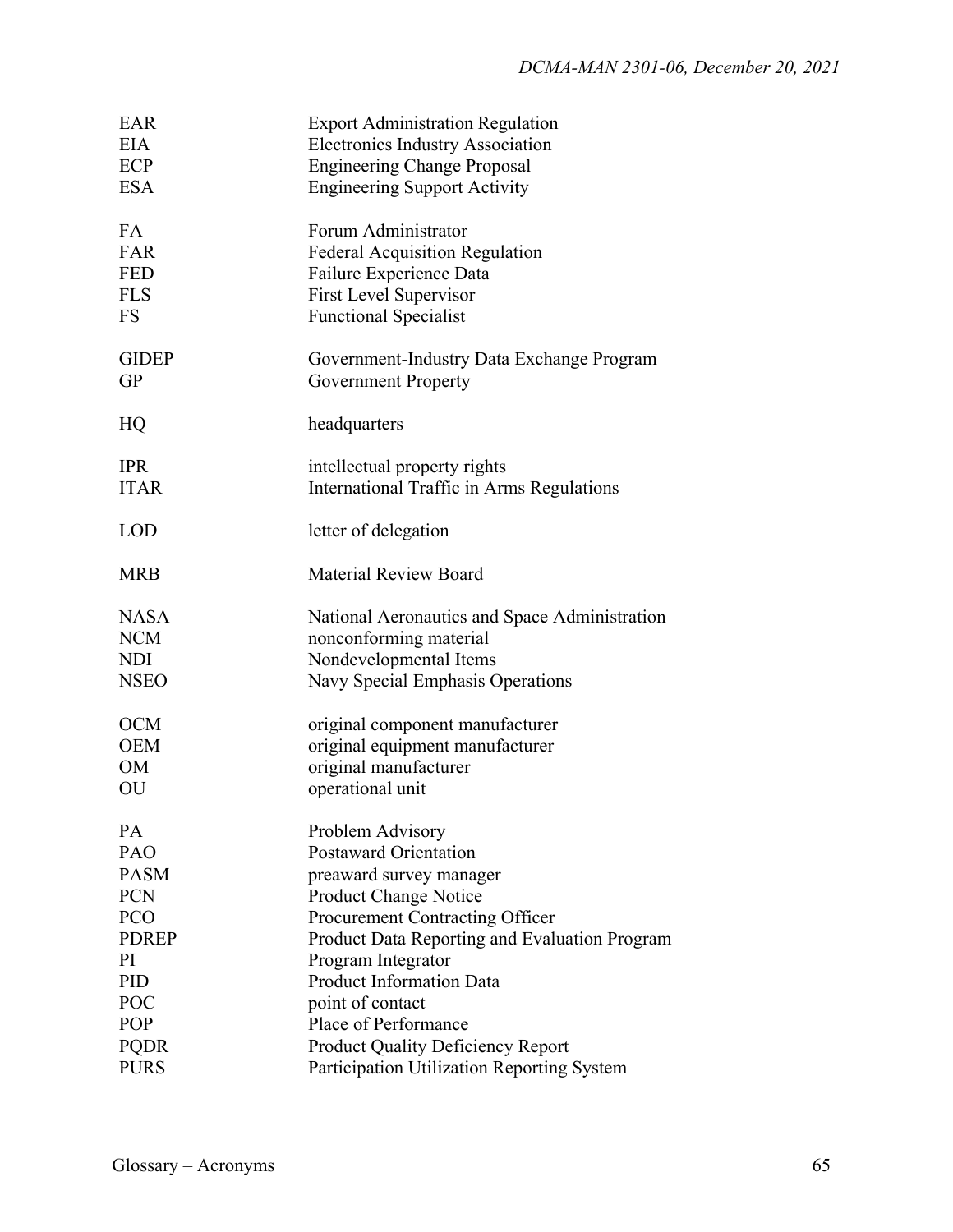| QA           | <b>Quality Assurance</b>                     |
|--------------|----------------------------------------------|
| QALI         | Quality Assurance Letter of Instruction      |
| <b>RCA</b>   | root cause analysis                          |
| <b>RCN</b>   | <b>Report Control Number</b>                 |
| <b>RFD</b>   | <b>Request for Deviation</b>                 |
| <b>RFV</b>   | <b>Request for Variance</b>                  |
| <b>RTS</b>   | Return to Supplier                           |
| <b>RTV</b>   | Return to Vendor                             |
| <b>RFW</b>   | Request for Waiver                           |
|              |                                              |
| SA.          | Safe-Alert                                   |
| <b>SDR</b>   | <b>Supply Discrepancy Report</b>             |
| <b>SDRPM</b> | Supply Discrepancy Reporting Program Manager |
| <b>SF</b>    | <b>Standard Form</b>                         |
| SF 364       | <b>Supply Discrepancy Report</b>             |
| SF 368       | <b>Product Quality Deficiency Report</b>     |
| <b>SOO</b>   | <b>Statement of Objectives</b>               |
| <b>SOW</b>   | <b>Statement of Work</b>                     |
| <b>SRP</b>   | <b>Standard Repair Procedure</b>             |
| <b>TDP</b>   | <b>Technical Data Package</b>                |
| <b>TDR</b>   | <b>Transportation Discrepancy Report</b>     |
|              |                                              |
| <b>UAI</b>   | use as is                                    |
| <b>UDR</b>   | <b>Urgent Data Request</b>                   |
| U.S.C.       | <b>United States Code</b>                    |
|              |                                              |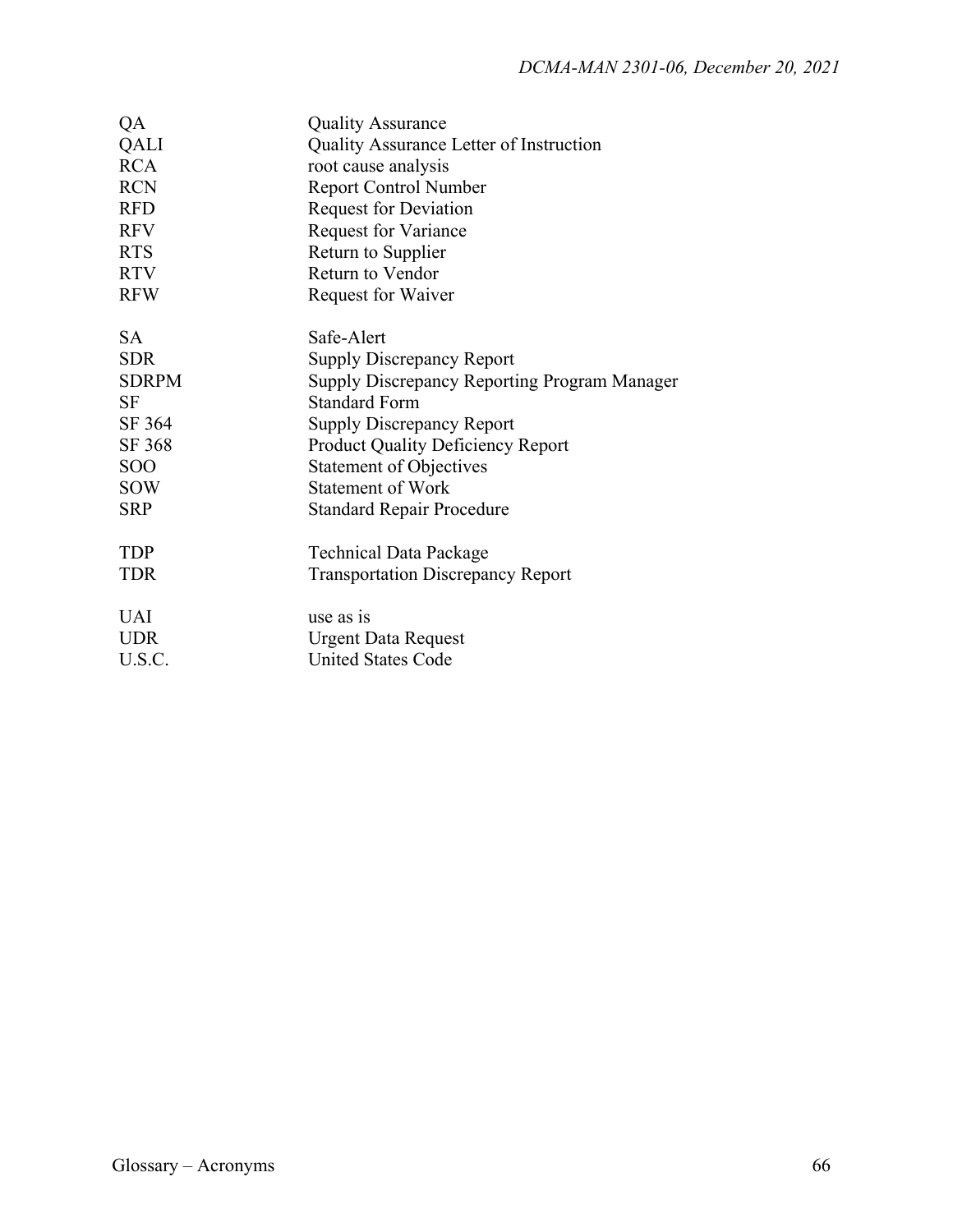## **REFERENCES**

Code of Federal Regulations, Title 41

- Data Item Description SESS-80640E, "Request for Variance," February 11, 2020
- DCMA Manual 2101-01, "Acceptance," March 23, 2019
- DCMA Manual 2101-04, "Delegate Surveillance," July 30, 2018
- DCMA Manual 2303-01, "Surveillance," May 20, 2020
- DCMA Manual 2501-01, "Contract Receipt and Review," March 24, 2019
- DCMA Manual 2501-11, "International Request for Contract Administration Services," September 25, 2019 (as amended)
- Defense Federal Acquisition Regulation Supplement 202, "Definitions of Words and Terms," current edition
- Defense Federal Acquisition Regulation Supplement 244.303, "Extent of Review," current edition
- Defense Federal Acquisition Regulation Supplement 246.407 (S-71), "Nonconforming Supplies or Services," current edition
- Defense Federal Acquisition Regulation Supplement 246.7, "Warranties," current edition
- Defense Federal Acquisition Regulation Supplement 252.246-7007, "Contractor Counterfeit Electronic Part Detection and Avoidance System," current edition
- Defense Federal Acquisition Regulation Supplement 252.225, current edition
- Defense Federal Acquisition Regulations 252.246-7008, "Sources of Electronic Parts," current edition
- Defense Logistics Agency Regulation 4155.24, "Product Quality Deficiency Report Program," current edition
- Defense Logistics Agency Regulation 4155.26, "DoD Hazardous Food and Nonprescription Drug Recall System," current edition
- Defense Logistics Management Standard 4000.25, Volume 2, Chapter 17, "Supply Discrepancy Reporting," current edition
- DoD Directive 5105.64, "Defense Contract Management Agency," January 10, 2013
- DoD Instruction 4140.67, "DoD Counterfeit Prevention Policy," April 26, 2013 (as amended)
- DoD Instruction 5200.48, "Controlled Unclassified Information (CUI)," March 6, 2020
- Federal Acquisition Regulation 7.503, "Inherently Government Functions," current edition
- Federal Acquisition Regulation 42.302(a) (47), "Assist in evaluating and make recommendations for acceptance or rejection of waivers and deviations," current edition
- Federal Acquisition Regulation 46.7, "Warranties," current edition
- Federal Acquisition Regulation 46.202-3, "Standard Inspection Requirements," current edition
- Federal Acquisition Regulation 46.311, "Higher-level Contract Quality Requirements," current edition
- Federal Acquisition Regulation 46.407, "Nonconforming Supplies or Services," current edition
- Federal Acquisition Regulation 52.245-1, "Government Property," current edition
- Federal Acquisition Regulation 52.246-2, "Inspection of Supplies Fixed Price," current edition
- Federal Acquisition Regulation 52.246-3, "Inspection of Supplies Cost-Reimbursement"
- Federal Acquisition Regulation 52.246-4, "Inspection of Services Fixed-Price"
- Federal Acquisition Regulation 52.246-5, "Inspection of Services Cost- Reimbursement"
- Federal Acquisition Regulation 52.246-6, "Inspection Time-and-Material & Labor- Hour"
- Federal Acquisition Regulation 52.246-7, "Inspection of Research and Development –